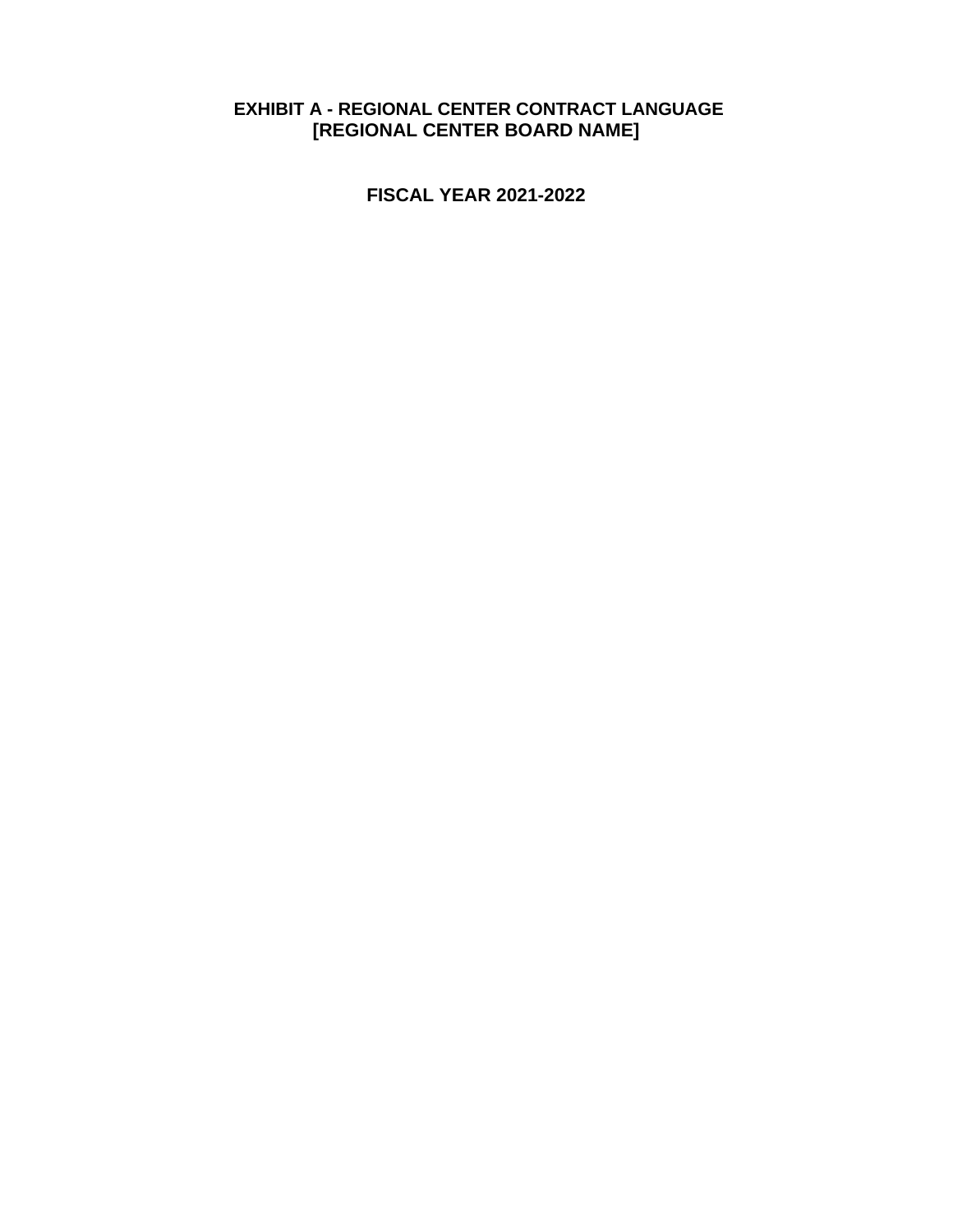# **REGIONAL CENTER MASTER CONTRACT INDEX**

(Revised XXXXX)

#### **ARTICLE I: STANDARD TERMS AND CONDITIONS**

- Section 1-7 General Provisions
	- Amount of Contract
	- Term of Contract
	- Exhibits
	- Definitions
	- Control Requirements
	- Contractor Service Area or Counties
	- Copyrights/Patents
	- Nondiscrimination
	- Drug-Free Workplace Certification
	- Zero Tolerance Policy
	- Whistleblower Policy
	- Transparency and Access to Public Information
	- Conflict of Interest
	- Labor Relations/Contempt of Court
	- Rights and Privileges Limitations
	- Contract Titles Statement
	- Restricting Use of State Funds
	- Payment of Accrued Benefits
	- Americans with Disabilities Act
	- Validity
	- Domestic Partners
	- Procedures for Employee Retention

#### **ARTICLE II: PROGRAM PROVISIONS**

- Section 1 Utilization of Public and Private Resources
	- Resource Development
	- Contracting Policy
	- Federal Funds
	- Service Standards
	- Community Placement Plan
	- Out-of State Services
	- Mental Health Facilities
	- Specialized Resources
	- Self-Determination Program
	- Out-of-State Foster Children

#### **ARTICLE III: FISCAL PROVISIONS**

- 
- Section 1 Budget Development Process
	- 2 Allocation of Funding to Contractor<br>3 Advance Pavment Provisions
	- Advance Payment Provisions
	- Payment Provisions
	- Budget Category Transfers
	- Contract Funding Stipulations
	- Travel and Per Diem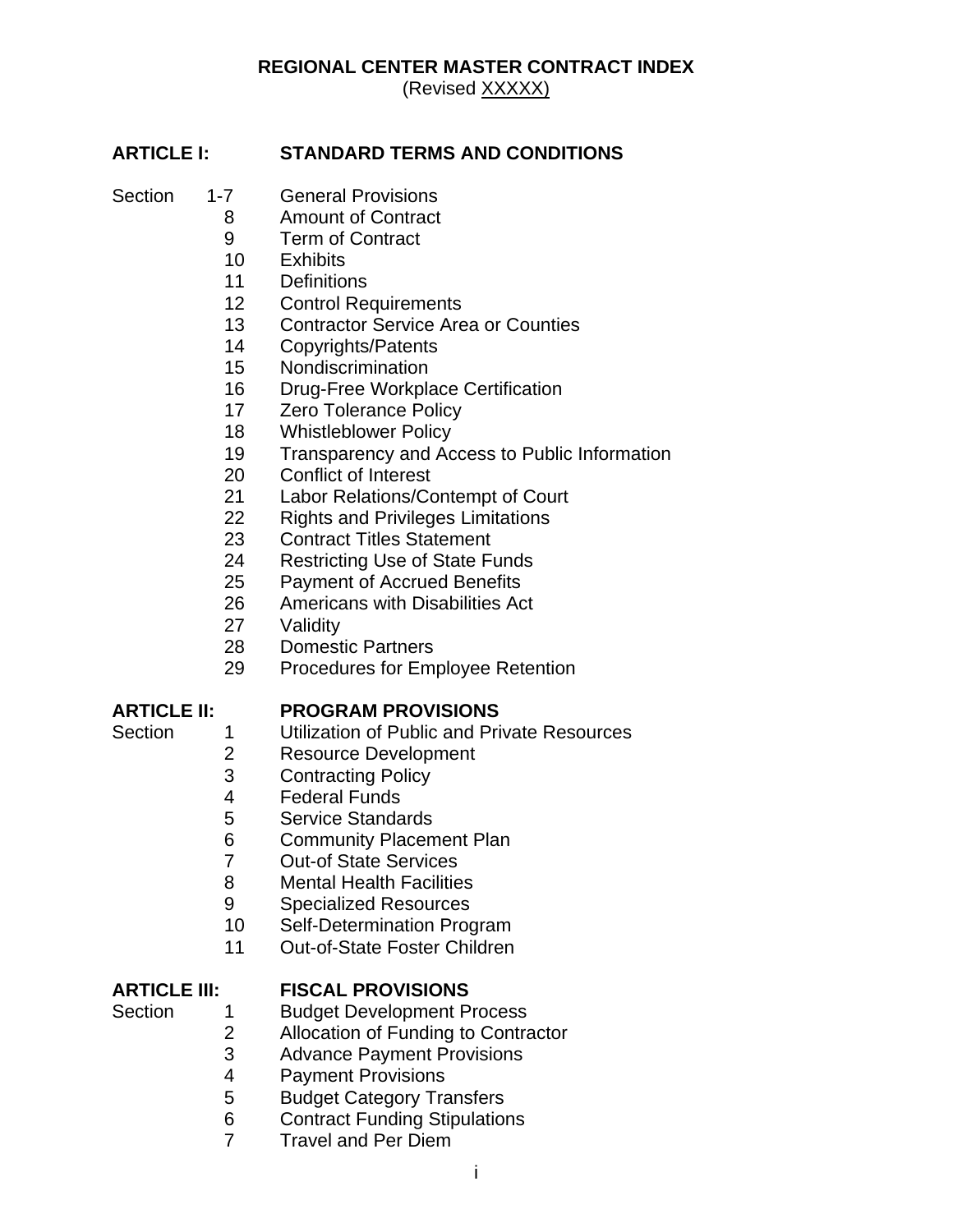- Independent Financial Audit
- Vendor Fiscal Monitoring
- Consumer Trust Accounts
- Insurance Coverage
- Foundation Support

## **ARTICLE IV: CONTRACTOR OPERATIONS**

- Section 1 Electronic Data Processing and Data Integrity
	- Personnel
	- Records Maintenance
	- State Property
	- Public Disclosure of Contracts
	- Consumer Information Security

## **ARTICLE V: EVALUATION**

- 
- Section 1 Contractor Evaluation Information Requests
	- State Audits of Contractor

## **ARTICLE VI: CONTRACT AMENDMENT/CANCELLATION/REOPENING**

- Section 1 Contract Amendments
	- Severability Clause
	- Entire Agreement

## **ARTICLE VII: MISCELLANEOUS**

- Section 1 Lease/Rental Agreements
	- Emergency Response System
	- Emergency and Disaster Preparedness
	- 4 Collection of Parental Information<br>5 Registered Sex Offenders
	- Registered Sex Offenders
	- 6 Data Compilation<br>7 Shared Vendors a
	- Shared Vendors and Case Management Responsibility
	- Program Development Funds Parental Fee Program
	- Executive Director Recruitment Policy
	- Reporting on Specified Consumers
	- Board of Directors Training Plan
	- W&I Code Section 4731 Consumers' Rights Complaints
	- Medicaid Enrollment Requirements
	- Board Governance
	- Forensic Cases

## **ARTICLE VIII: PERFORMANCE**

- 
- Section 1 Contract Development
	- Annual Progress Report
	- Incentives
	- Contract Compliance

## **ARTICLE IX: STAFFING, MONITORING AND REPORTING**

- Section 1 Specialized Personnel and Monitoring
	- Caseload Ratios
		- Reporting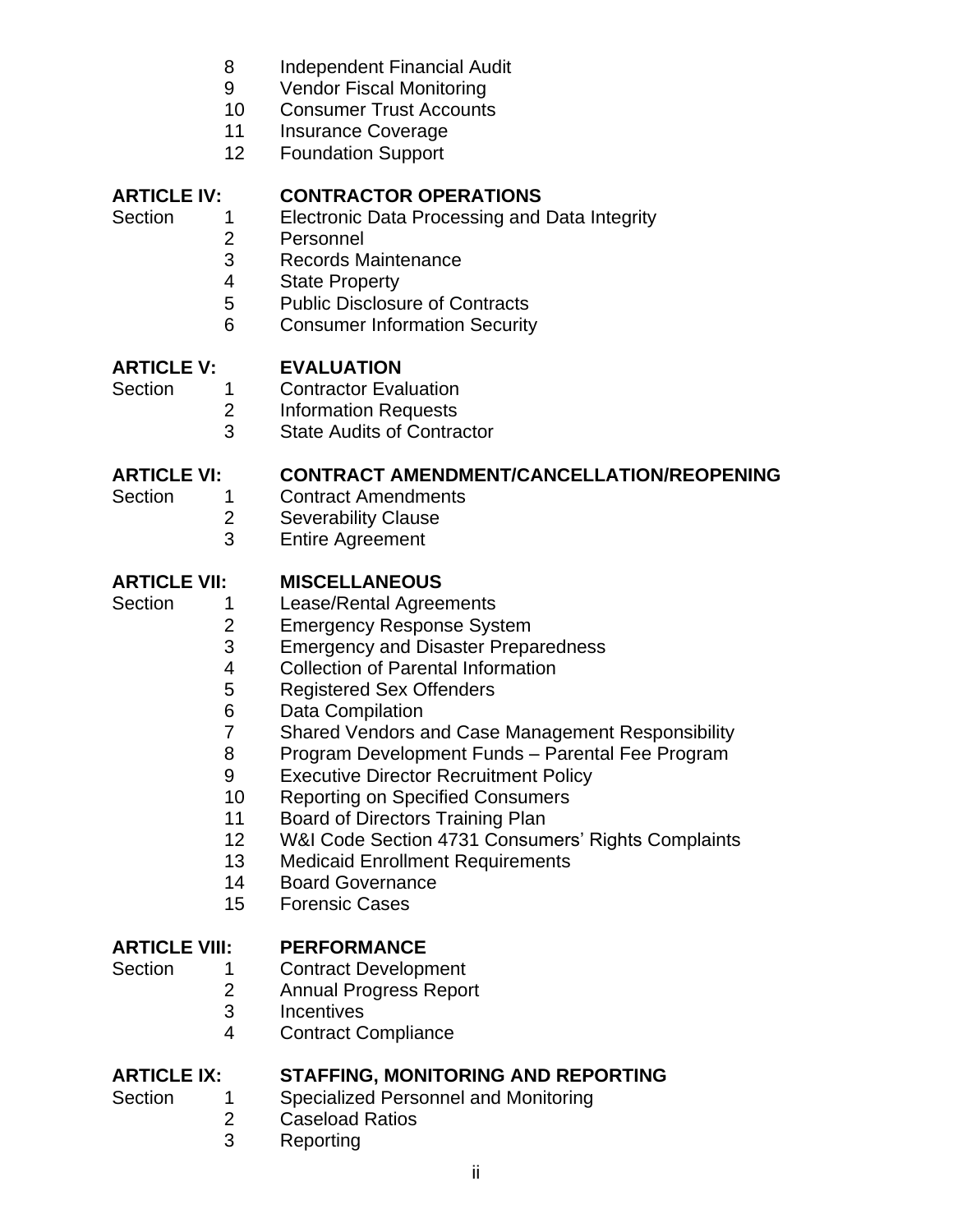#### **EXHIBITS**

- A Contract Budget Summary
- B Home and Community-Based Services Waiver Regional Center Fiscal Agent Responsibilities
- C Performance Plan
- D Early Start Statement of Assurances
- E Community Placement Plan and Community Resource Development Plan Statement of Assurances
- F Statement of Assurances for Protection of Protected Health Information
- G Medicaid Enrollment Requirements
- H Memorandum of Understanding, Foster Grandparent Program
- I Memorandum of Understanding, Senior Companion Program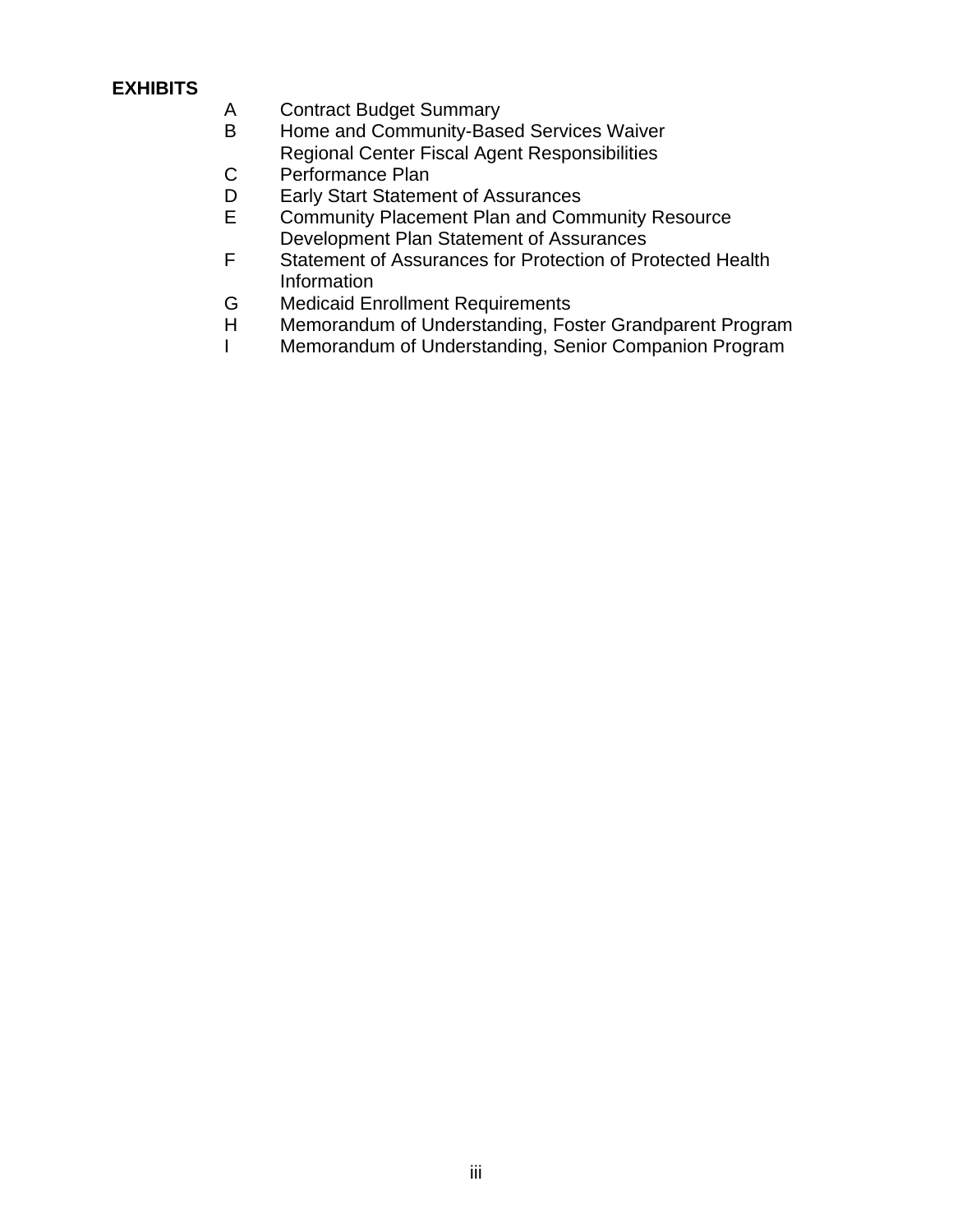### **ARTICLE I. STANDARD TERMS AND CONDITIONS**

#### **1. General Provisions**

The Contractor agrees to indemnify, defend and hold harmless the State, its officers, agents and employees from any and all claims and losses accruing or resulting to any and all contractors, subcontractors, materialmen, laborers and any other person, firm or corporation furnishing or supplying work services, materials or supplies in connection with the performance of this contract, and from any and all claims and losses accruing or resulting to any person, firm or corporation who may be injured or damaged by the Contractor in the performance of this contract.

- **2.** The Contractor, and the agents and employees of Contractor, in the performance of the agreement, shall act in an independent capacity and not as officers or employees or agents of the State of California.
- **3.** The State may terminate this contract and be relieved of the payment of any consideration to Contractor should Contractor fail to perform the covenants herein contained at the time and in the manner herein provided. In the event of such termination, the State may proceed with the contract work in any manner deemed proper by the State. The cost to the State shall be deducted from any sum due the Contractor under this contract, and the balance, if any, shall be paid by the Contractor upon written demand.
- **4.** Without the written consent of the State, this agreement is not assignable by Contractor either in whole or in part.
- **5.** Time is of the essence in this agreement.
- **6.** No alternation or variation of the terms of this contract shall be valid unless made in writing and signed by the parties hereto, and no oral understanding or agreement not incorporated herein, shall be binding on any of the parties hereto.
- **7.** Subject to the provisions of Article VI, Section 1 herein, the consideration to be paid Contractor, as provided herein, shall be in compensation for all of Contractor's expenses incurred in the performance hereof, including travel and per diem, unless otherwise expressly so provided.

#### **8. Amount of Contract**

The total amount payable to Contractor under this contract shall not exceed \$XXXXXX for Fiscal Year 2021-2022 as reflected in Exhibit A of this contract.

Fiscal year funds identified above may not be used for any other fiscal year than the fiscal year specified unless authorized by the State.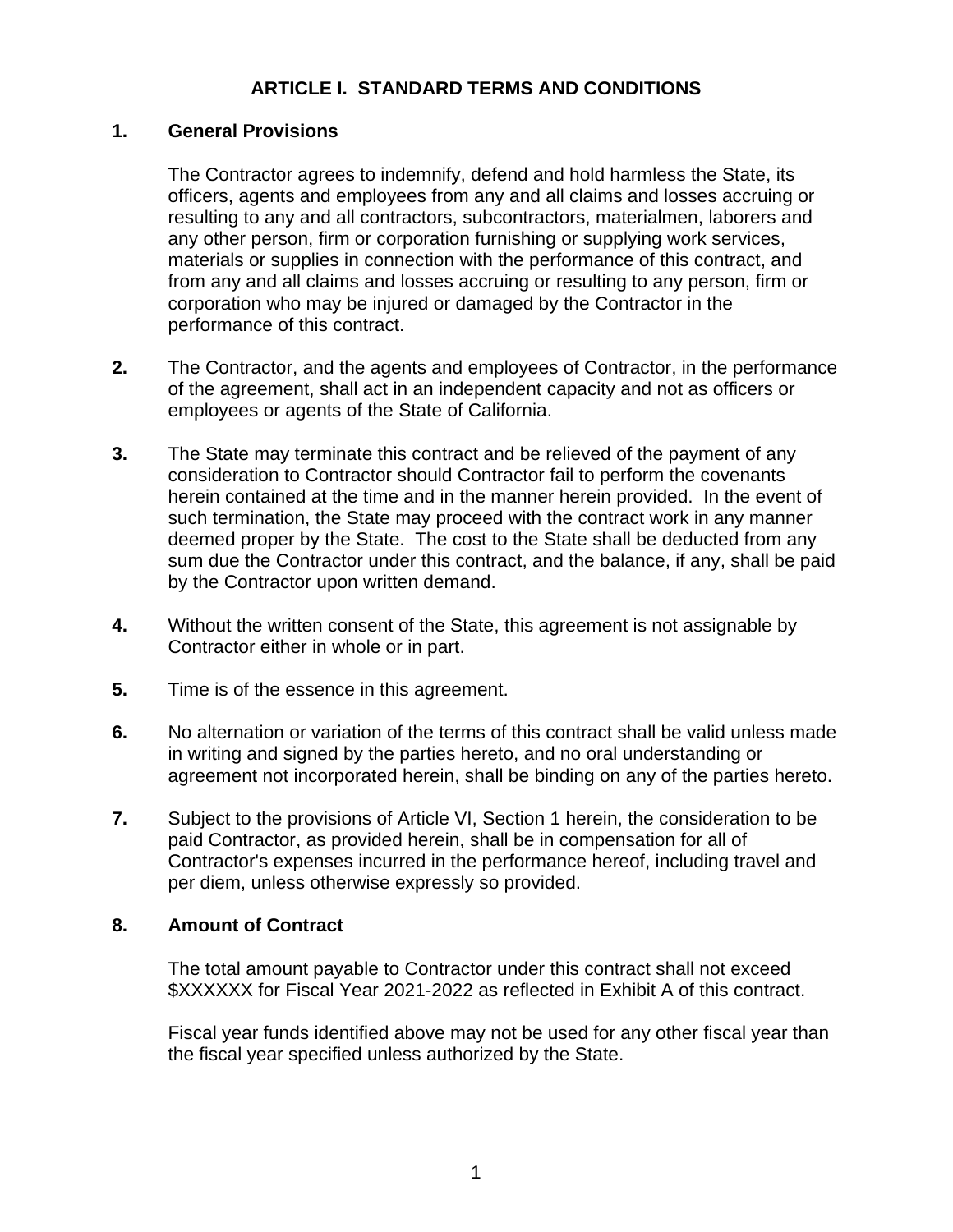#### **9. Term of Contract**

Subject to the provisions of Article VI, Section 1 and Article VIII, Section 1 herein, the period of this contract shall be for seven years as specified below. The term of the contract is from July 1, 2019 through June 30, 2026. The first five years of the term, from July 1, 2019 through June 30, 2024, is intended to meet the requirements specified in W&I Code Section 4629. The last two years of the term, from July 1, 2024 through June 30, 2026, is solely to provide for the claims period specified in Government Code section 16304, and to allow for adjustments to the regional centers' allocations and for the payment of claims up to two years after the close of each fiscal year, specifically FY 2024/2025 and FY 2025/2026.

#### **10. Exhibits**

- a. Exhibit A, entitled "Contract Budget Summary," is attached hereto and made a part of this contract.
- b. Exhibit B, entitled "Home and Community-Based Services Waiver Regional Center Fiscal Agent Responsibilities," is attached hereto and made a part of this contract.
- c. Exhibit C, entitled "Performance Plan," is incorporated by reference and made a part of this contract.
- d. Exhibit D, entitled "Early Start Statement of Assurances," is attached hereto and made a part of this contract.
- e. Exhibit E, entitled "Community Placement Plan and Community Resource Development Plan Statement of Assurances," is attached hereto and made a part of this contract.
- f. Exhibit F, entitled "Statement of Assurances for Protection of Protected Health Information," is attached hereto and made a part of this contract.
- g. Exhibit G entitled "Medicaid Enrollment Requirements," is attached hereto and made a part of this contract.

#### **For CVRC, KRC, SARC, SG/PRC, TCRC, and VMRC:**

h. Exhibit H entitled "Memorandum of Understanding, Foster Grandparent Program," is attached hereto and made a part of this contract.

#### **For CVRC, KRC, NBRC, SARC, SG/PRC, TCRC and VMRC:**

i. Exhibit I entitled "Memorandum of Understanding, Senior Companion Program," is attached hereto and made a part of this contract.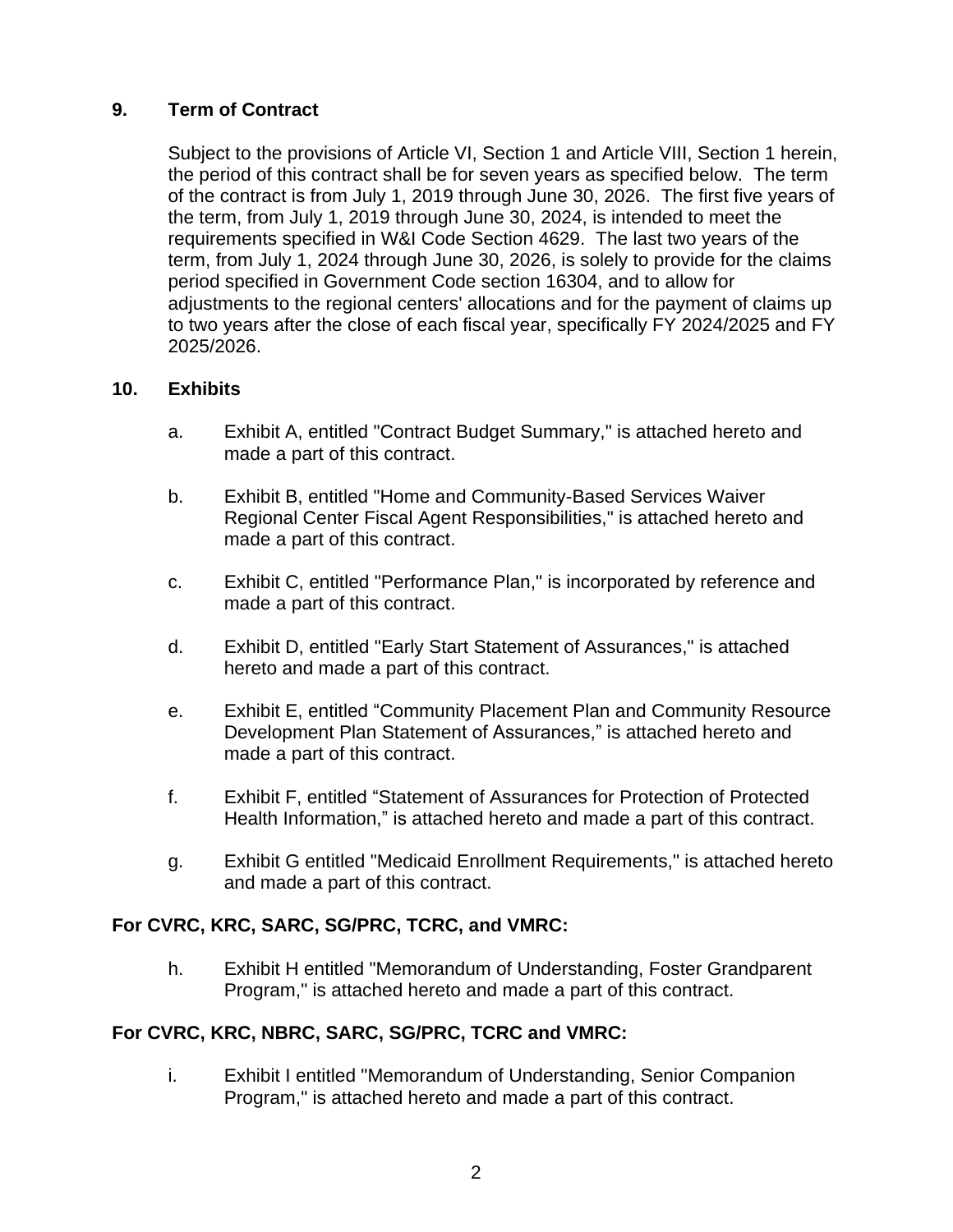#### **11. Definitions**

- a. "Allocate" means to forward to the Contractor a contract or contract amendment which has been executed by the State and specifies an amount, or augmented amount, of money available to Contractor to affect the terms of this agreement.
- b. "ARCA" means the Association of Regional Center Agencies.
- c. "State" means the Department of Developmental Services and only the Department of Developmental Services.
- d. "Director" means the director of the Department of Developmental Services.
- e. "Lanterman Act" means Division 4.5 of the (W&I Code) Section 4500, et seq., known and cited as the Lanterman Developmental Disabilities Services Act.
- f. "Operations Budget" means that portion of a Contractor's budget allocation set forth in Exhibit A, that is intended for the delivery of regional center "direct consumer services" and "administration."
- g. "Direct Consumer Services" means those direct services to persons with developmental disabilities delivered by Contractor. These services include but are not limited to case management, funds management for persons with developmental disabilities, rights assurance, diagnosis and assessment, intake, prevention, quality assurance, program development, and other services under the Lanterman Act provided directly by Contractor.
- h. "Administration" means those support activities required of Contractor that are essential to the efficient conduct of business.
- i. "Total Purchase of Service Budget" means that portion of Contractor's budget allocation set forth in Exhibit A which is intended to support the purchase of services (POS) and programs for persons with developmental disabilities.
- j. "Regional Center" means an agency operated by a nonprofit corporation chartered in the State of California (hereinafter referred to as "Contractor") that provides fixed points of contact in the community for persons with developmental disabilities and their families, to the end that such persons may have access to the facilities and services best suited to them throughout their lifetimes.
- k. "GAP Funds" means that portion of the POS appropriation that is intended to pay for services to newly developed ICF-DD/H, ICF-DD/N, and DD/CNC (formerly known as ICF/DD-CN) health facilities for the period between licensure and certification of the facilities.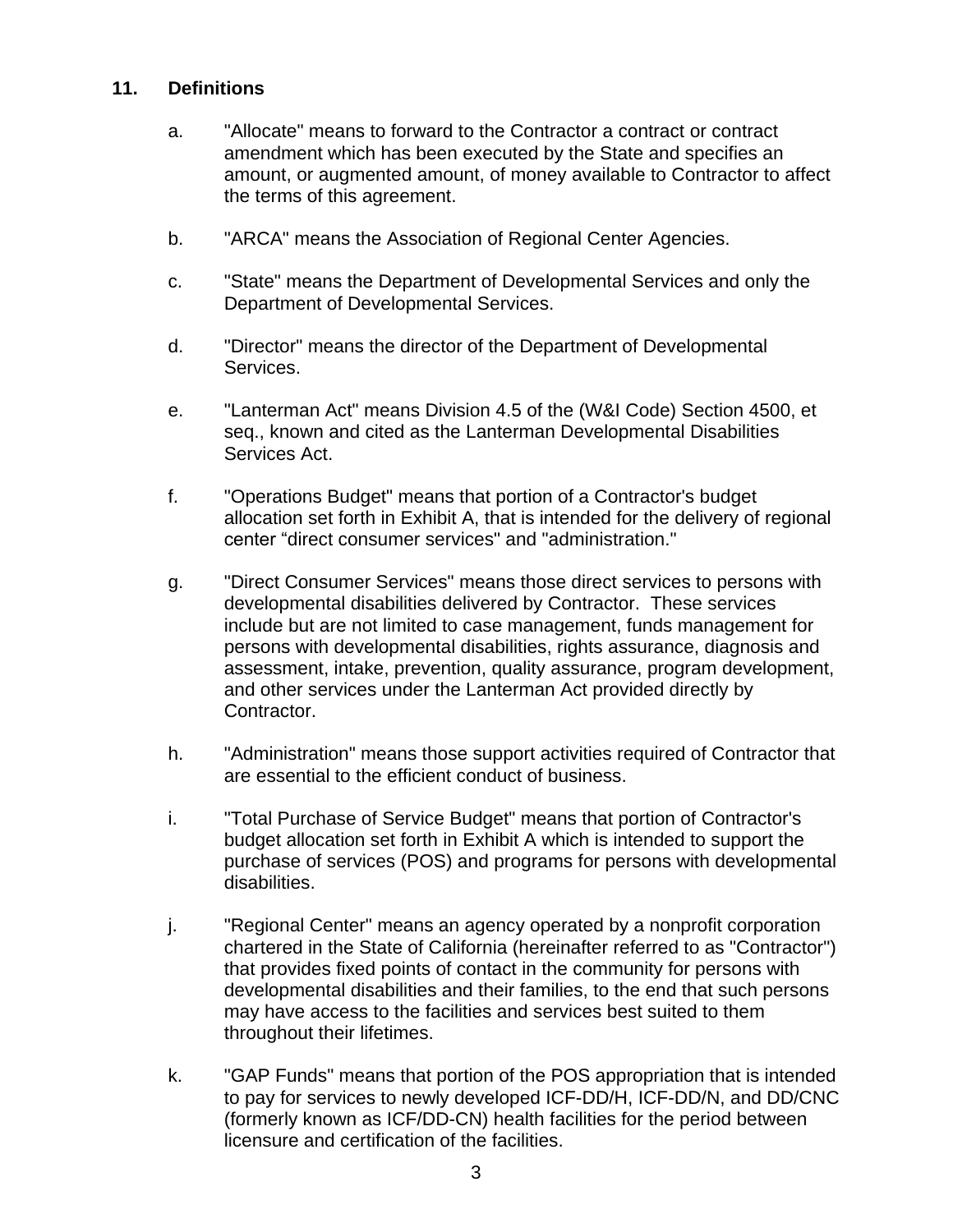#### **12. Control Requirements**

The Contractor shall comply with all California statutes, laws, and regulations applicable to nonprofit corporations. Contractor shall also render services to persons with developmental disabilities in accordance with applicable federal and California statutes, regulations, ARC v. DDS (1985) 38 Cal.3d.384 and the terms of this contract.

#### **13. Contractor Service Area or Counties:**

Contractor's regional center serves the following area or counties: XXXXXX (For LA regional centers: Contractor's regional center serves that portion of Los Angeles County which includes XXXXX Health Districts.)

#### **14. Copyrights/Patents**

Except as provided in this agreement, the Contractor may seek patents or copyrights for inventions, copyrightable materials or other original work product which has been commissioned, funded or developed by the Contractor with funds provided by the State, or otherwise produced in performance of this contract, subject to the rights of the State as set forth in this Section. Inventions, for the purposes of this Section, may include, but not be limited to, prosthetic devices, auxiliary learning aids or any other professional aids of a mechanical nature. Copyrightable materials, for the purposes of this Section, may include, but not be limited to data, plans, drawings, specifications, reports, operating manuals, notes or other consultant work. The State shall have the right to manufacture, reproduce, publish, use and/or distribute all such inventions or copyrightable materials. Upon any such inventions or copyrightable materials shall be the statement: "COPYRIGHTED/PATENTED (as appropriate) DATE (insert date) BY (insert name of contractor); REPRODUCED WITH PERMISSION." No further manufacturing, reproduction, publication, use or distribution shall be made without permission of the Contractor. All copyrights or patents to which this clause is applicable shall be in the name of the Contractor. If any such inventions are patentable, or any such original work product or materials are copyrightable, the Contractor may patent or copyright same except that, whenever any such patents or copyrights are applied for or sought by the Contractor, or any employee or assignee thereof, the Contractor shall promptly and fully report such fact to the State, which reserves a royalty-free, nonexclusive and irrevocable license to manufacture, reproduce, publish, use and/or distribute same. Any revenues derived from the sale of any such invention or copyrighted materials by the Contractor, or any employee or assignee thereof, shall be reported to the State and utilized by the Contractor for the benefit of persons with developmental disabilities.

The Contractor shall include the provisions of this section in all subcontracts to perform work which requires the invention or development of copyrightable materials under this contract. Subcontracts under this section shall specifically note the State's right to manufacture, reproduce, publish, use and/or distribute all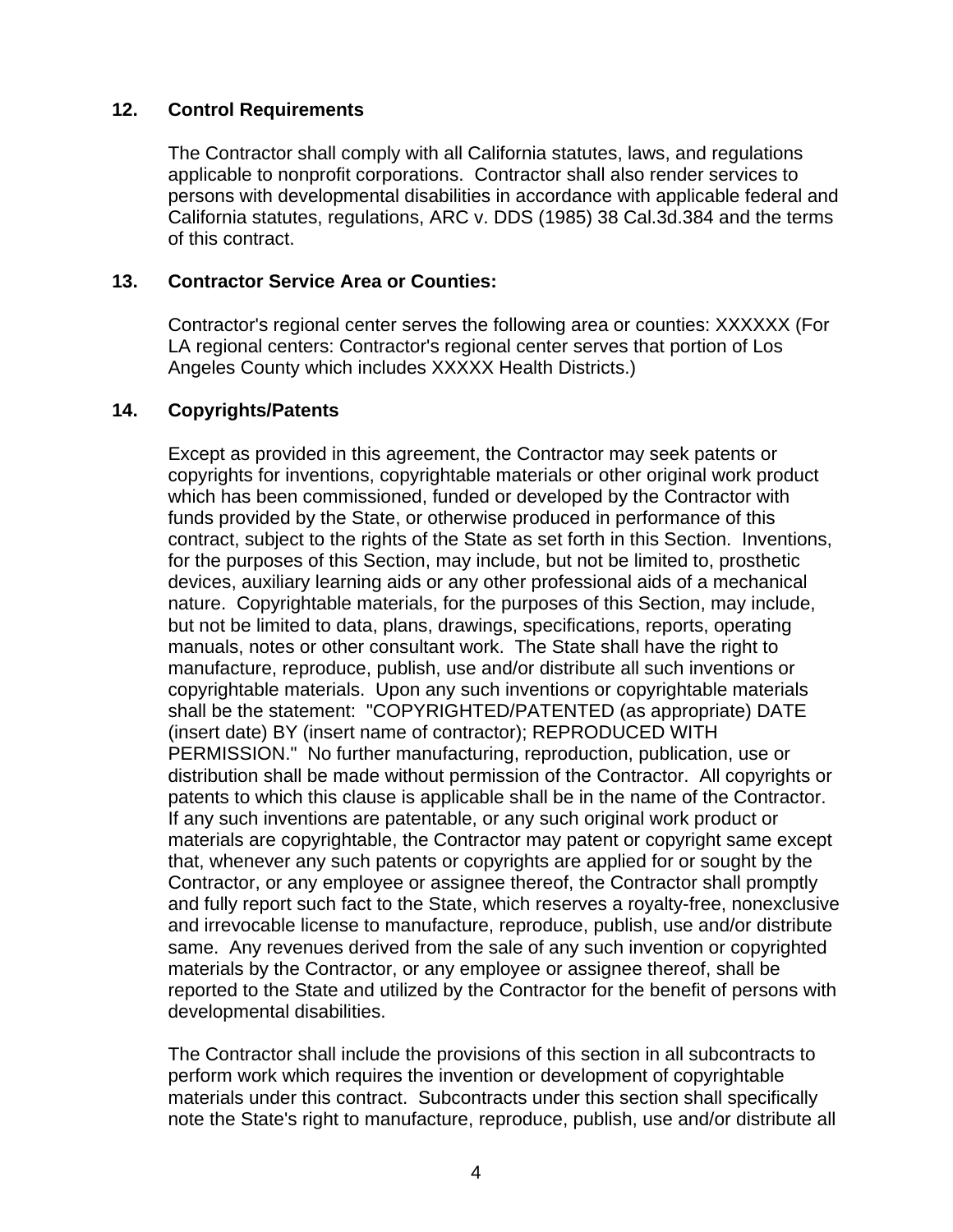inventions or copyrightable materials developed using funds provided by the State.

#### **15. Nondiscrimination**

- a. Contractor agrees to develop, implement, and maintain a nondiscrimination program as required pursuant to applicable State of California laws and regulations, including Title 2, California Code of Regulations (Cal. Code Regs., Title 2), Section 11099 et seq.
- b. During the performance of this contract, the recipient, Contractor and its subcontractors shall not deny the contract's benefits to any person on the basis of religion, color, ethnic-group identification, sex, age, physical or mental disability, nor shall they discriminate unlawfully against any employee or applicant for employment because of race, religion, color, national origin, ancestry, physical handicap, mental disability, medical condition, marital status, age (over 40), or sex. Contractor shall ensure that the evaluation and treatment of employees and applicants for employment are free of such discrimination.
- c. Contractor shall comply with the provisions of the Fair Employment and Housing Act (Government Code, Section 12900 et seq.), the regulations promulgated thereunder (Cal. Code Regs., Title 2), Sections 11135, et seq., Article 9.5, Chapter 1, Part 1, Division 3, Title 2 of the Government Code, and the regulations or standards adopted by the awarding state agency to implement such article.
- d. Contractor or recipient shall permit access by representatives of the Department of Fair Employment and Housing and the awarding state agency upon reasonable notice at any time during the normal business hours, but in no case less than 24-hour notice, to such of its books, records, accounts, other sources of information and its facilities as said State or agency shall require to ascertain compliance with this Section.
- e. Recipient, Contractor and its subcontractors shall give written notice of their obligations under this Section to labor organizations with which they have a collective bargaining or other agreement.
- f. The Contractor shall include the nondiscrimination and compliance provisions of this Section in all subcontracts to perform work under the contract.
- g. Contractor shall comply with pertinent provisions of other State of California and federal nondiscrimination laws.

### **16. Drug-free Workplace Certification**

Contractor hereby certifies under penalty of perjury under the laws of the State of California that the Contractor will comply with the requirements of the Drug-free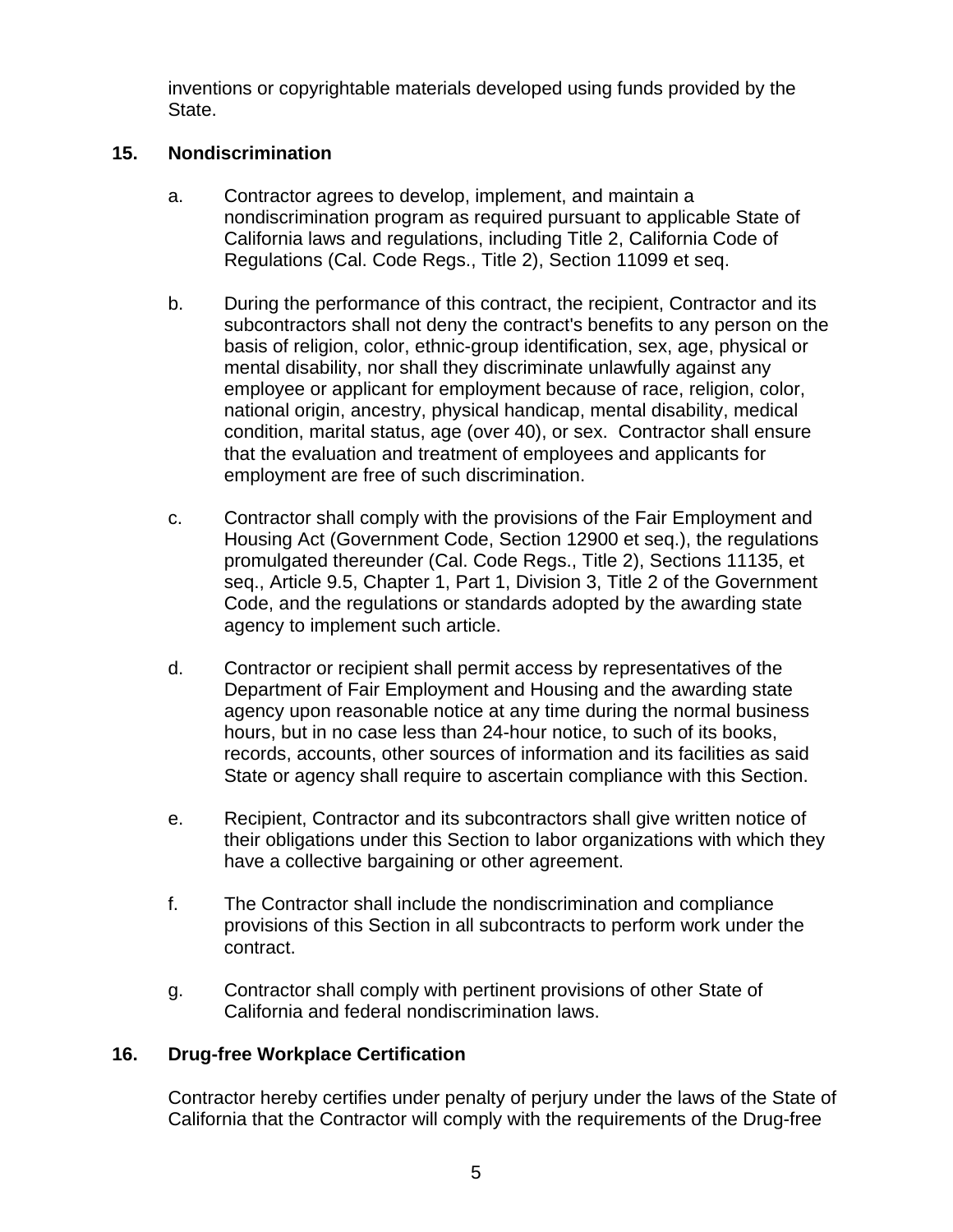Workplace Act of 1990 (Government Code, Section 8350 et seq.) and will provide a drug-free workplace by taking the following actions:

- a. Publish a statement notifying employees that unlawful manufacture, distribution, dispensation, possession or use of a controlled substance is prohibited and specifying actions to be taken against employees for violations, as required by Government Code, Section 8355(a).
- b. Establish a Drug-free Awareness Program as required by Government Code, Section 8355(b) to inform employees about all of the following:
	- 1) the dangers of drug abuse in the workplace;
	- 2) the person's or organization's policy of maintaining a drug-free workplace;
	- 3) any available drug counseling, rehabilitation and employee assistance programs; and
	- 4) penalties that may be imposed upon employees for drug abuse violations.
- c. Provide, as required by Government Code, Section 8355(c), that every employee who works on the contract:
	- 1) receives a copy of the company's drug-free policy statement; and
	- 2) agrees to abide by the terms of the company's statement as a condition of employment on the contract.

#### **17. Zero Tolerance Policy**

- a. Contractor shall develop and post on its Internet Website by October 1, 2013, a Zero Tolerance Policy regarding consumer abuse and neglect. Contractor shall annually notify all its employees and notify vendors and long-term health care facilities serving consumers of its Zero Tolerance Policy. The Zero Tolerance Policy shall specify:
	- 1) That all Contractor, vendor and long-term health care facility staff serving consumers are required to report, pursuant to W&I Code Section 15630, to the appropriate entities any incident or allegation of suspected abuse or neglect.
	- 2) The entities for reporting suspected abuse or neglect.
	- 3) That upon becoming aware of a reportable incident or allegation of abuse or neglect of a consumer, pursuant to W&I Code Section 15630, Contractor and the associated vendor or long-term health care facility shall take immediate action to ensure the health and safety of the involved consumer and all other consumers receiving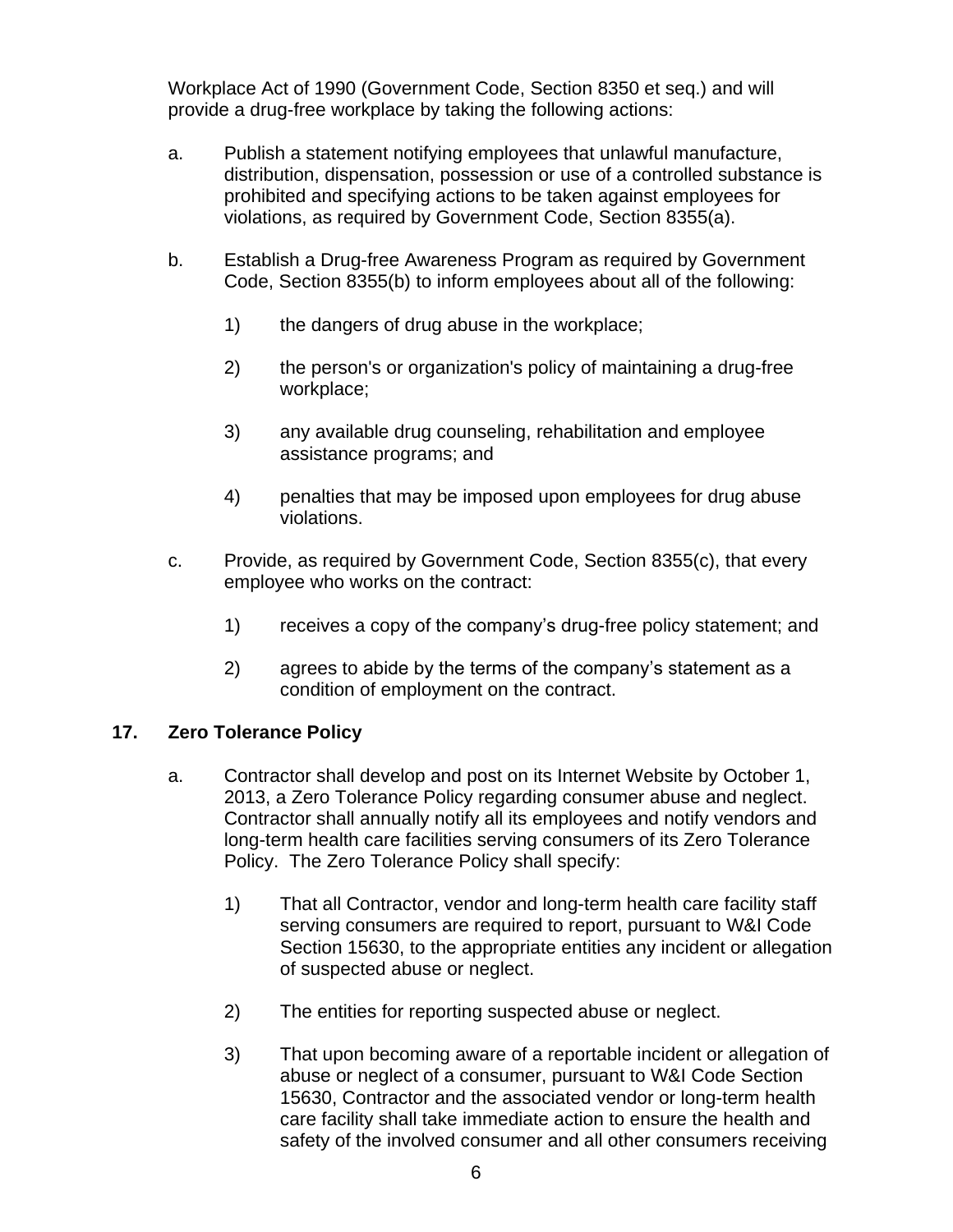services from the Contractor, associated vendor or long-term health care facility.

- 4) That the Contractor, its vendors and long-term health care facilities serving consumers shall ensure its respective employees are fully informed upon hire and annually thereafter regarding the Contractor's Zero Tolerance Policy and mandatory abuse and neglect reporting laws. Each employee must be knowledgeable of their responsibility to protect consumers from abuse and neglect, the signs of abuse and neglect, the process for reporting suspected abuse or neglect, and the consequences of failing to follow the law and enforce the Zero Tolerance Policy.
- b. The Contractor's Zero Tolerance Policy shall be incorporated into any new or revised contract, vendorization or other agreement for consumer services. Existing vendors and long-term health care facilities serving consumers shall be informed of Contractor's Zero Tolerance Policy; the Contractor's expectation of compliance with its policy; and, the Contractor will utilize all remedies available to it in statute and regulations to protect the health and safety of consumers.

### **18. Whistleblower Policy**

- a. Contractor shall institute a board approved regional center Whistleblower policy effective December 31, 2010, addressing the reporting of alleged improper regional center and, or vendor/contractor activities.
	- 1) An "improper regional center activity" is defined as an activity by a regional center, or an employee, officer, or board member of a regional center, in the conduct of regional center business, that is a violation of a state or federal law or regulation; violation of contract provisions; fraud or fiscal malfeasance; misuse of government property; or constitutes gross misconduct, incompetency, or inefficiency.
	- 2) An "improper vendor/contractor activity" means an activity by a vendor/contractor, or an employee, officer, or board member of a vendor/contractor, in the provision of State funded services, that is a violation of a state or federal law or regulation; violation of contract provisions; fraud or fiscal malfeasance; misuse of government property; or constitutes gross misconduct, incompetency, or inefficiency.
- b. This policy must be consistent with the State's directive entitled "Department of Developmental Services Whistleblower Complaint Process," dated July 28, 2010, and must:
	- 1) Allow for multiple employees within the regional center to be available to accept complaints,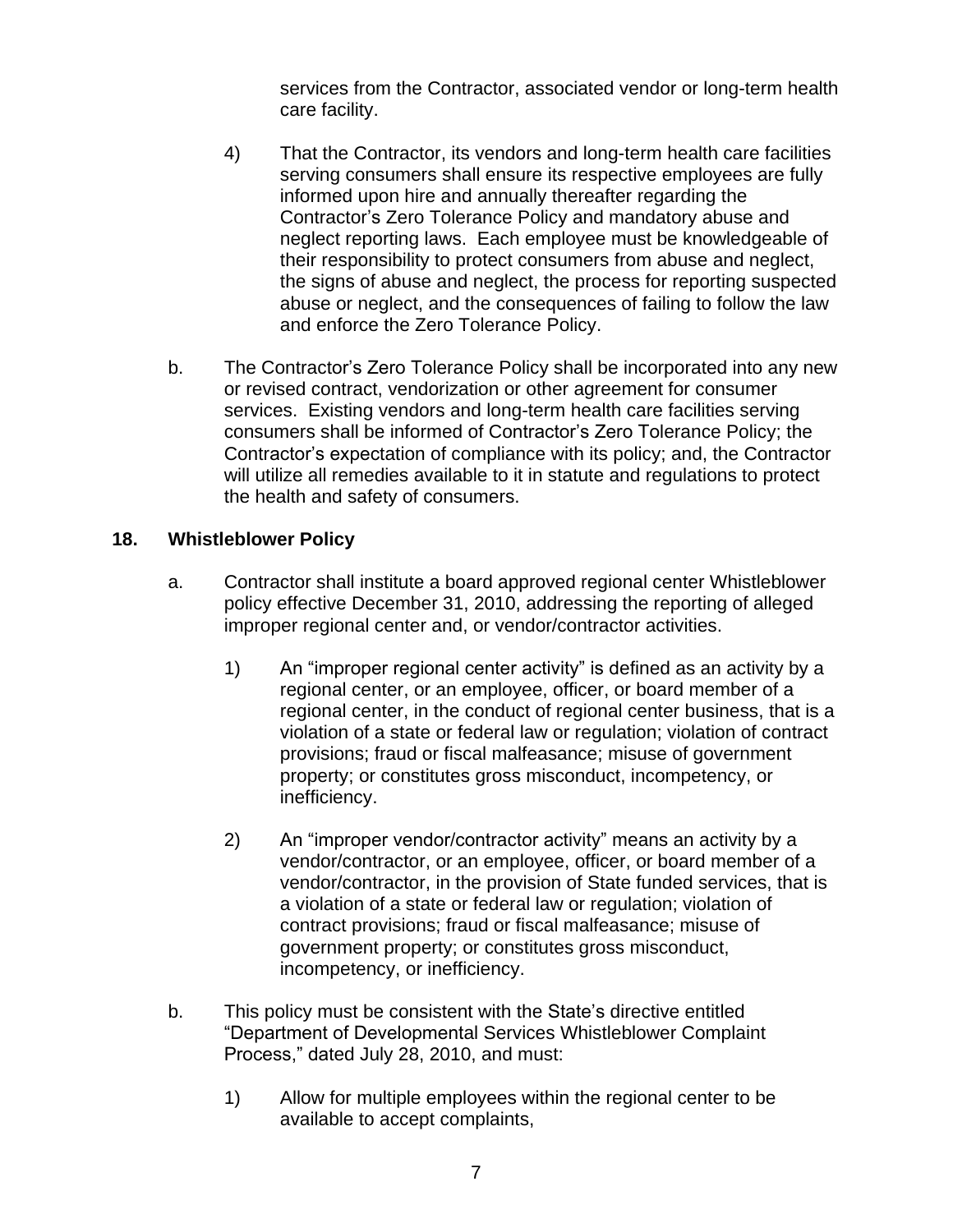- 2) Also includes a process to access the Board of Directors for the purpose of filing complaints,
- 3) Ensure that the policy clearly indicates that the regional center will not retaliate against any complainant,
- 4) Ensure that a process is in place to investigate and take appropriate action on complaints, including complaints of retaliation.
- 5) Address complainant confidentiality, consistent with the State's Whistleblower Policy, including consumer health and safety, and;
- 6) Include a process for annually notifying employees and board members of both the regional center's and the State's Whistleblower policies and for posting and maintaining the regional center's whistleblower policy prominently on its website. As part of their eligibility determination and vendorization processes, regional center shall also inform all new clients/families and new vendors of the regional center's and the State's Whistleblower policies.
- c. In addition, Contractor shall ensure that the regional center's and the State's Whistleblower Policies are posted on the regional center's website.
- d. Contractor shall review and provide, at minimum, annual training to all board members regarding the regional center governing board's approved Whistleblower Policy to include, but not be limited to the board's role in implementing the policy.

### **19. Transparency and Access to Public Information**

- a. Contractor shall adopt, maintain, and post on its Internet Web site a board-approved policy regarding transparency and access to public information. The transparency and public information policy shall provide for timely public access to information, including, but not limited to, information regarding requests for proposals and contract awards, service provider rates, documentation related to establishment of negotiated rates, audits, and IRS Form 990. The transparency and public information policy shall be in compliance with applicable law relating to the confidentiality of consumer service information and records, including, but not limited to, W&I Code Section 4514.
- b. To promote transparency, Contractor shall include on its Internet Web site, as expeditiously as possible, at least all of the following:
	- 1) Regional center annual independent audits.
	- 2) Biannual fiscal audits conducted by the State.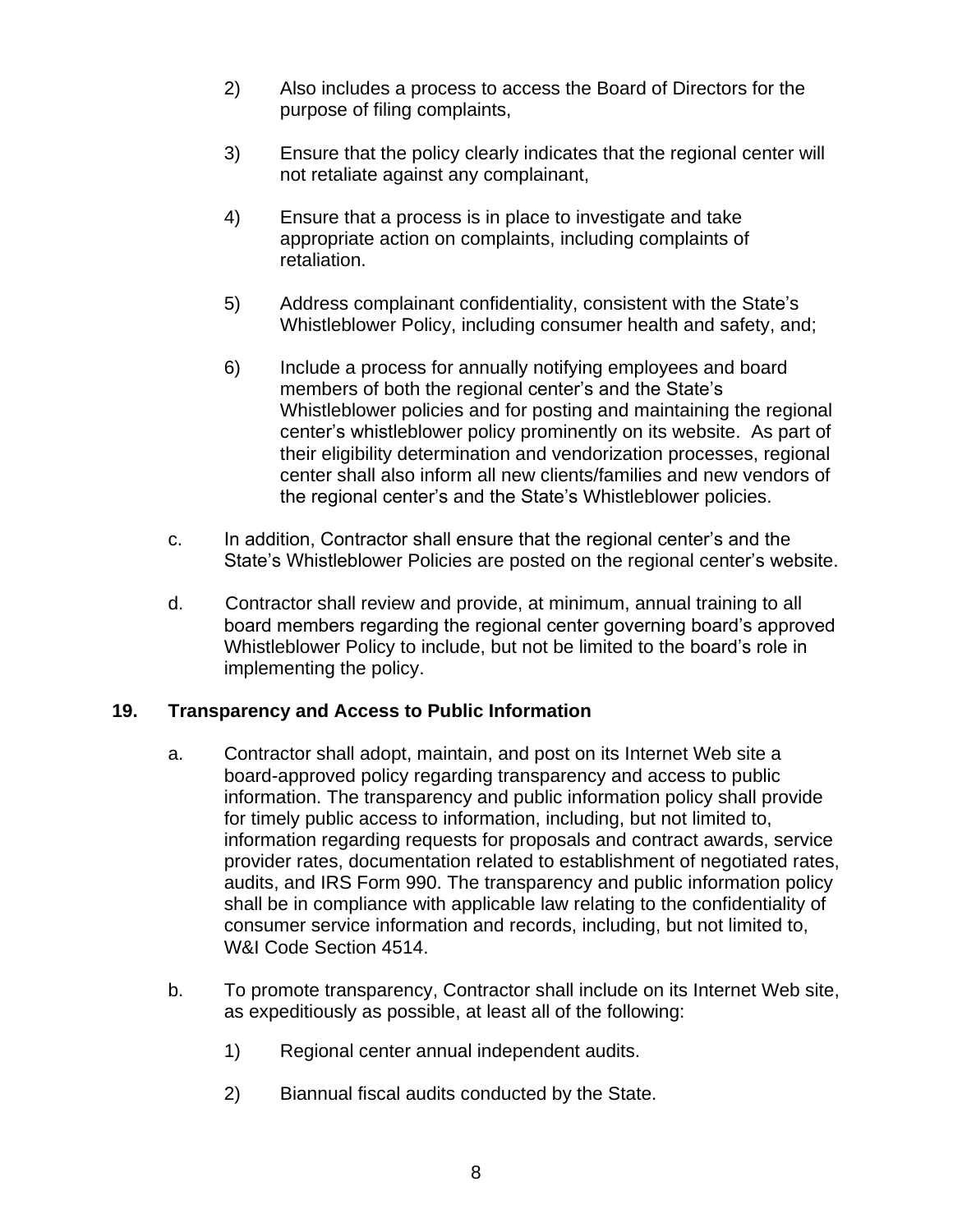- 3) Regional center annual reports pursuant to W&I Code Section 4639.5.
- 4) Contract awards, including the organization or entity awarded the contract, and the amount and purpose of the award.
- 5) POS policies and any other policies, guidelines, or regional centerdeveloped assessment tools used to determine the transportation, personal assistant, or independent or supported living service needs of a consumer.
- 6) The names, types of service, and contact information of all vendors, except consumers or family members of consumers.
- 7) Board meeting agendas and approved minutes of open meetings of the board and all committees of the board.
- 8) Bylaws of the regional center governing board.
- 9) The annual performance contract and year-end performance contract report entered into with the State pursuant to W&I Code Division 4.5.
- 10) The biannual Home and Community-based Services (HCBS) Waiver program review conducted by the State and the Department of Health Care Services (DHCS).
- 11) The board-approved transparency and public information policy.
- 12) The board-approved conflict-of-interest policy.
- 13) A link to the page on the State's website, specified in W&I Code Section 4629.5(d).
- 14) The salaries, wages, and employee benefits for all managerial positions for which the primary purpose is the administrative management of the regional center, including, but not limited to, directors and chief executive officers.
- 15) Regional center-specific reports generated pursuant to, and for the purposes of W&I Code Section 4571(h).
- 16) The Zero Tolerance Policy pursuant to Section 17 of this Article.
- 17) Regional center data pursuant to W&I Code Section 4519.5 and Article VII, Section 6 of this contract.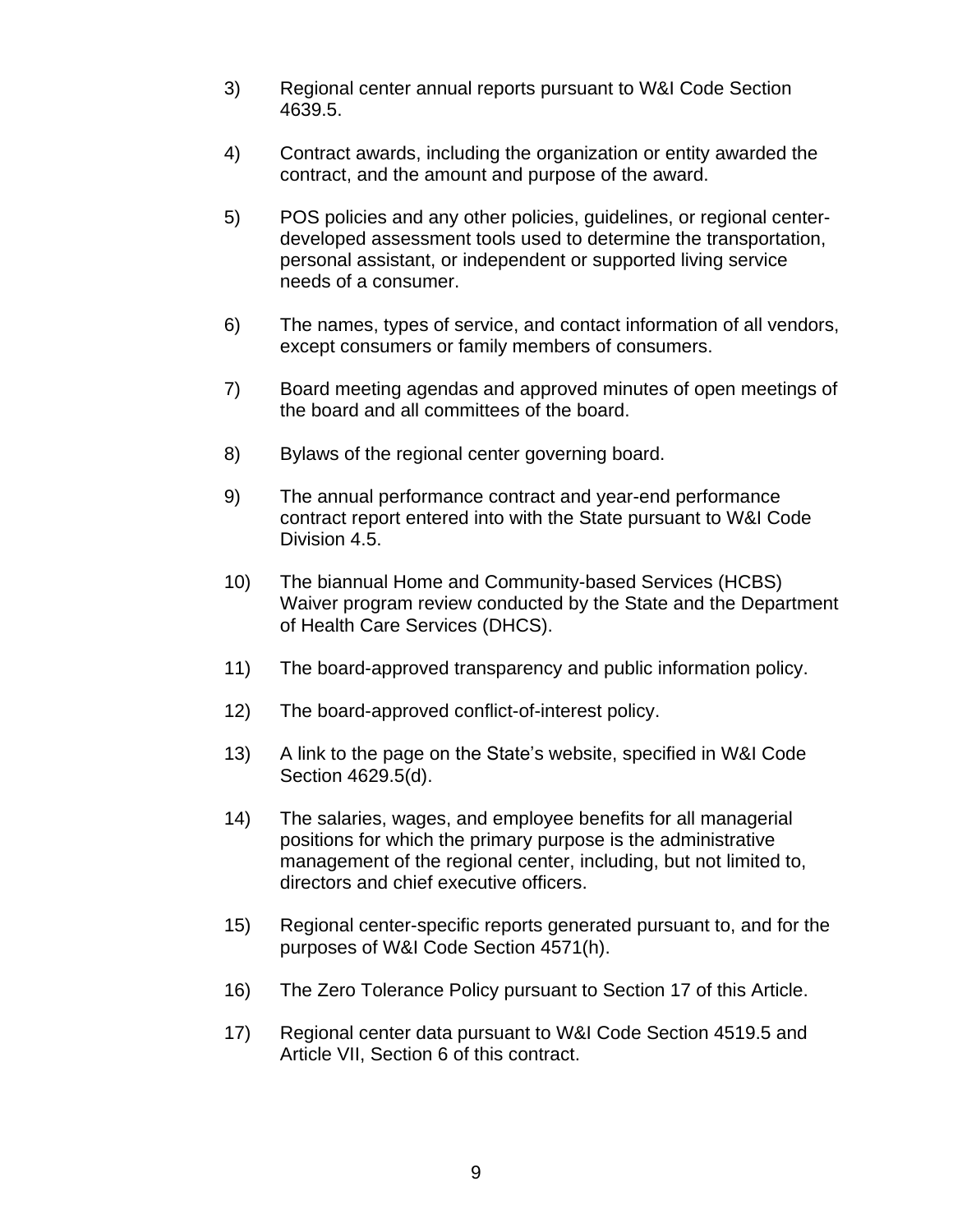#### **20. Conflict of Interest**

- a. For purposes of compliance with W&I Code Section 4626, the Conflict of Interest Statements (Form DS 6016) required to be completed pursuant to California Code of Regulations, Title 17 (Cal. Code Regs., Title17), Section 54500-54535 shall be used until such time as the State issues emergency regulations and develops and publishes a standard conflict of interest reporting statement pursuant to W&I Code Section 4626(e).
- b. Contractor shall review and provide, at minimum, annual training to all board members regarding the regional center governing board's approved Conflict of Interest Policy.
- c. Contractor shall ensure that all board members understand and carry out their obligations to implement and appropriately monitor all approved conflict resolution plans for governing board members (i.e., have received and reviewed copies of approved resolutions plans, ensure board members with conflicts do not participate in discussions and/or vote on matters for which a conflict exists).

#### **21. Labor Relations/Contempt of Court**

By executing this contract, Contractor, pursuant to Public Contract Code, Section 10296 swears under penalty of perjury, that no more than one final unappealable finding of contempt of court by a federal court has been issued against Contractor within the two-year period immediately preceding the commencement date of the contract because of Contractor's failure to comply with an order of a federal court ordering Contractor to comply with an order of the National Labor Relations Board.

The State may rescind any contract in which Contractor falsely swears to the truth of the above statement.

#### **22. Rights and Privileges Limitations**

No rights or privileges granted under this contract shall inure to the benefit of any person not a party to this agreement.

#### **23. Contract Titles Statement**

Both parties agree that contract articles and section headings are provided for organizational purposes only and do not in any manner affect the scope, meaning or intent of the provisions herein.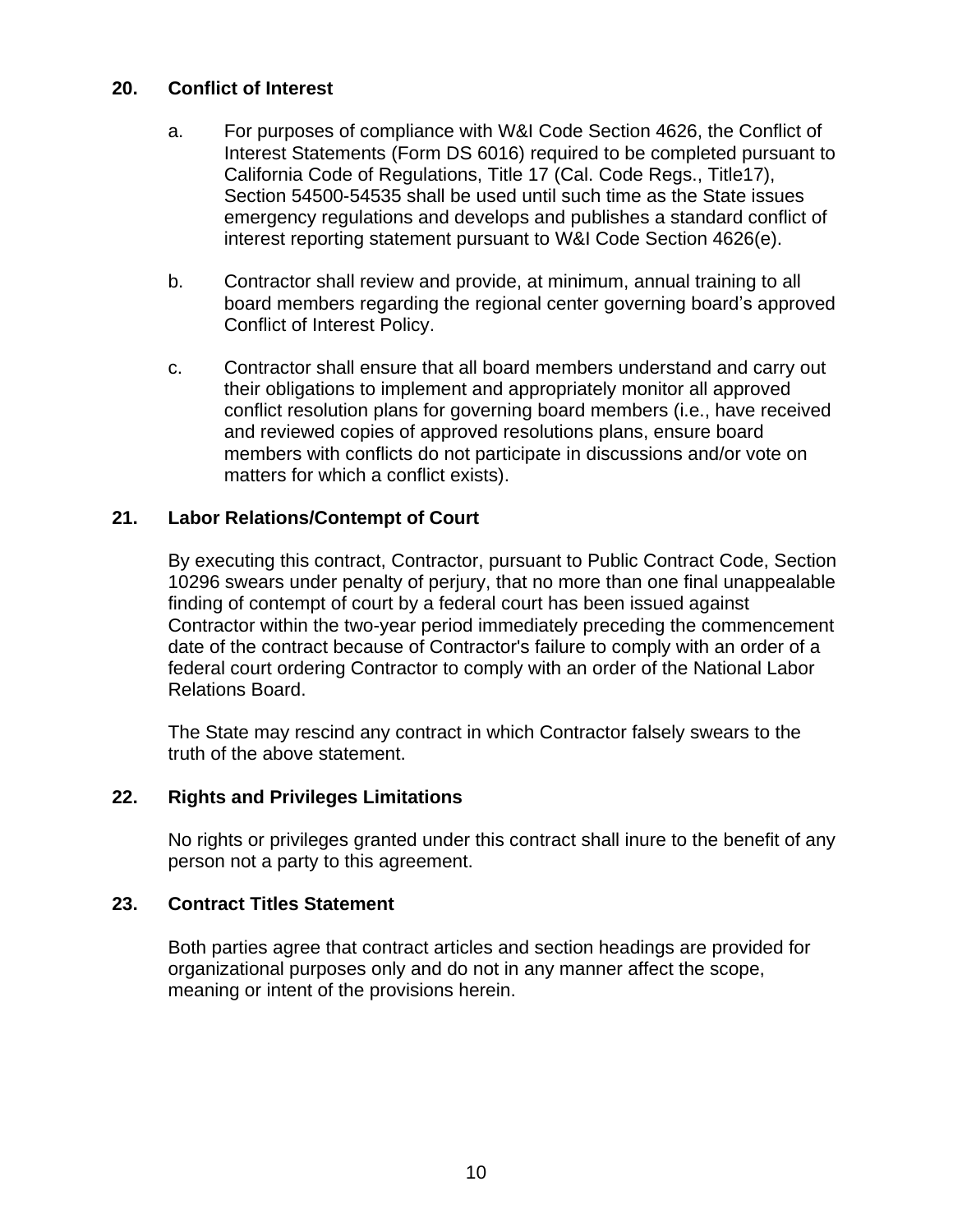#### **24. Restricting Use of State Funds**

During the duration of this contract, including any extensions or renewals of the contract, Contractor agrees to comply with Government Code Sections 16645 through 16649 and W&I Code Section 4638 that prohibit Contractor's use of State funds to assist, promote or deter union organizing.

#### **25. Payment of Accrued Benefits**

If this contract is terminated, the State shall pay, as appropriate, accrued benefits pursuant to the contract of employment of each terminated employee. Accrued benefits shall include vacation, sick leave, and any other benefits submitted to and approved, in writing, by the State in advance of or at the time of the termination of this contract.

#### **26. Americans with Disabilities Act**

Contractor acknowledges the policy and law set forth in 42 USC Section 12101, et seq., and shall comply with all applicable federal laws relating to the Americans with Disabilities Act.

#### **27. Validity**

Contractor is aware of the provisions of Public Contract Code Sections 10295 and 10335, and acknowledges that this contract is void unless approved by the Department of General Services.

#### **28. Domestic Partners**

Contractor acknowledges the policy and law set forth in Public Contract Code Section 10295.3, and shall comply with all applicable State of California and federal laws prohibiting discrimination based on domestic partner status.

#### **29. Procedures for Employee Retention**

Both parties to this contract recognize the specific requirements under law as stated in W&I Code Article 1.1, Sections 4639.80 through 4639.83, pertaining to procedures for employee retention.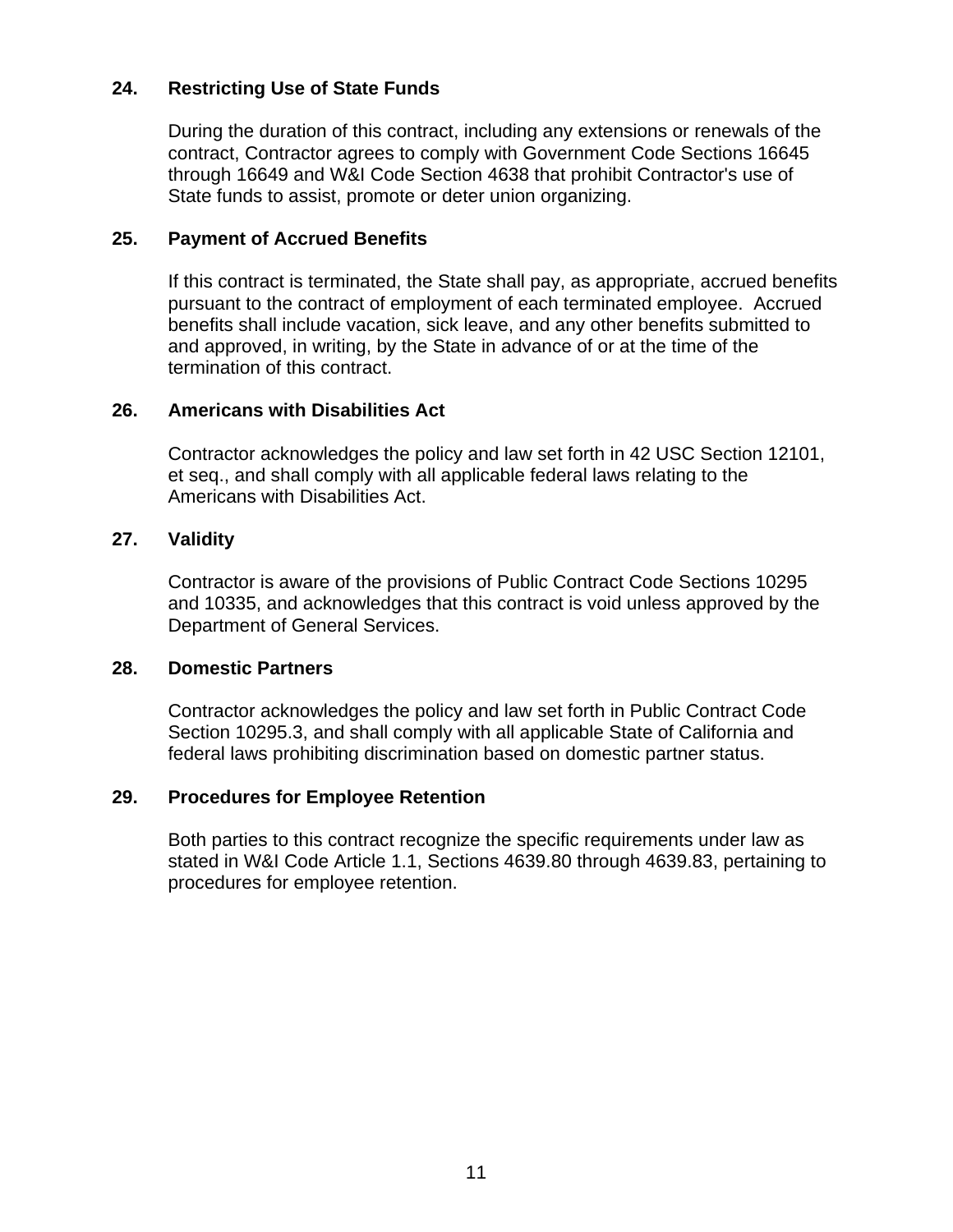## **ARTICLE II: PROGRAM PROVISIONS**

#### **1. Utilization of Public and Private Resources**

Contractor shall utilize to the fullest extent reasonably feasible those public and private resources, as specified in Section 4659 of the W&I Code, which are available without additional cost to the Contractor to implement and coordinate the services identified by the Interdisciplinary Team as required to meet the goals and objectives in the Individual Program Plan for each person with a developmental disability and the outcomes on Individualized Family Service Plans (IFSPs) for children and families served through the Early Start Program.

#### **2. Resource Development**

- a. Contractor may use POS funds for developing new community resources to protect the consumers' health or safety or because of other extraordinary circumstances, and the State has granted prior written authorization for the expenditure. This provision does not apply to:
	- 1) POS funds allocated as part of the State's Community Placement Plan and Community Resource Development Plan (CPP/CRDP) process.
- b. Contractor shall institute a Board approved policy effective January 1, 2011 specifying the circumstances under which the regional center will issue requests for proposals to address a service need. This policy shall also address the applicable dollar thresholds for requiring the utilization of the request for proposals process; the request for proposals notification process; and, how submitted proposals will be evaluated and the applicant selected. Within 30 days of the effective date, Contractor shall post the Board approved policy on the regional center's website.

Contractor shall specify in its Board approved policy the requirements of W&I Code Section 4648.11, and post the policy on its website.

- c. POS funds may be used to provide grants for reasonable start-up costs associated with resource development. Contractor shall develop and maintain a policy for the disbursement of start-up monies and shall keep accounting and other records to document the use of these monies. Such policy shall include provision for fair and equitable recoupment of start-up funds should the vendor and/or fund recipient cease to provide services to consumers after a specified period of time. This includes start-up funds to purchase real property. The policy must be approved by Contractor's Board of Directors and must ensure that the use of POS funds are:
	- 1) Necessary for establishing a new or additional program, project or resource for providing services and supports to consumers.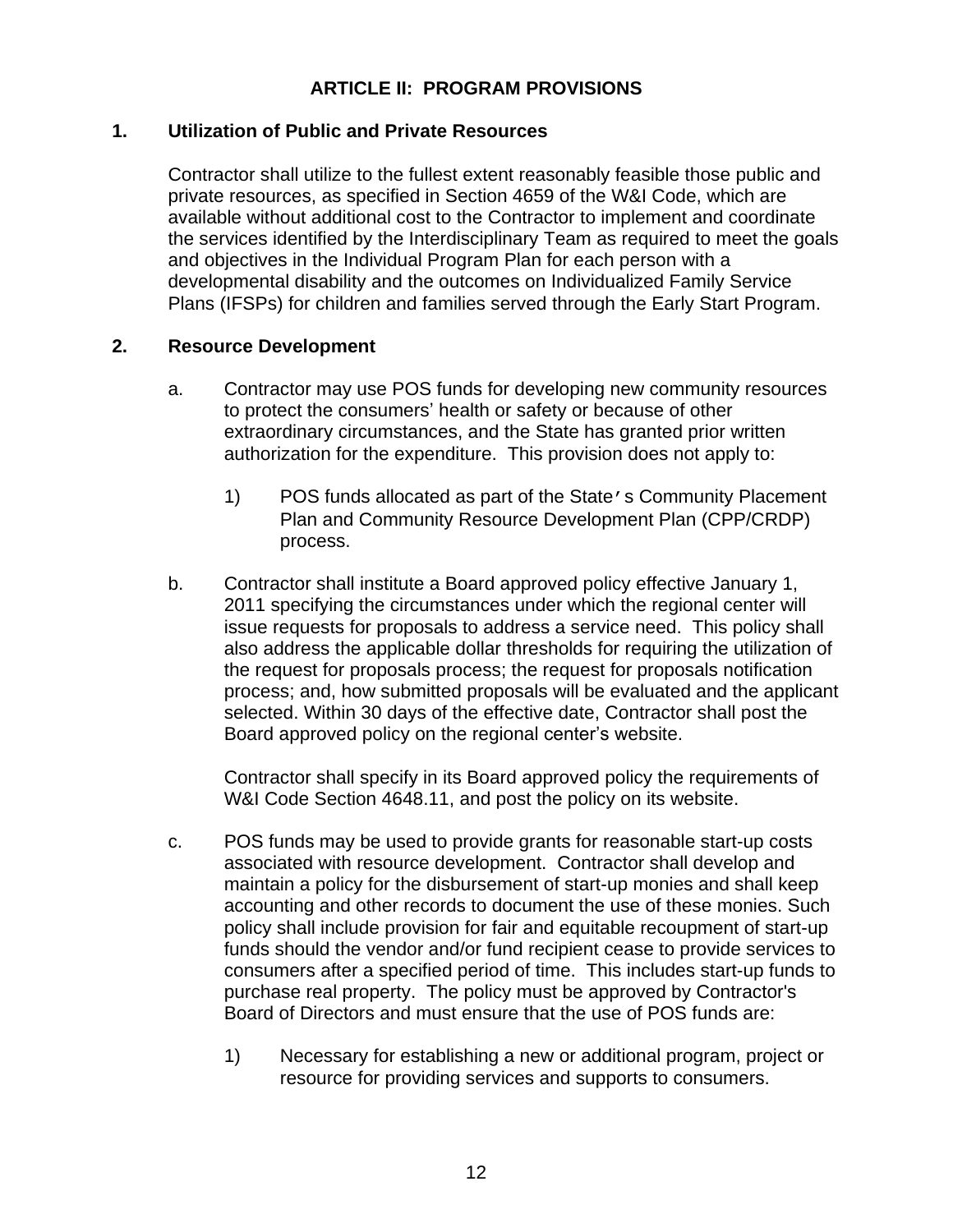- 2) Of direct benefit to consumers.
- 3) Supported by contracts with sufficient detail and measurable performance expectations and results.
- 4) Not used for the purchase of a provider's vehicle.
- 5) Not used for the lease of a provider's vehicle unless approved in advanced by the Director or designee.
- 6) Not used for routine maintenance of a provider's plant or facility unless approved in advance by the Director or designee.
- 7) Not used for construction, renovation, alteration, improvement, or repair of real property that is not of direct medical or remedial benefit to the consumer.

### **3. Contracting Policy**

Both parties to this contract recognize the specific requirements under law as stated in W&I Code Section 4625.5 and California Code of Regulations (CCR), Section 54322.

#### **4. Federal Funds**

- a. Contractor shall implement mutually agreed to procedures for the administration of all programs funded by Medicaid including: Home and Community-Based Services (HCBS) Waiver, Self-Determination Program (SDP) Waiver, Targeted Case Management (TCM), Intermediate Care Facility-Developmentally Disabled State Plan Amendment (ICF-DD SPA), Nursing Home Reform (NHR), 1915(i) SPA, Early Periodic Screening Diagnosis and Treatment (EPSDT), and Behavioral Health Treatment (BHT). Any modifications to the existing procedures shall be mutually agreed to by the State and ARCA.
- b. Contractor shall ensure that costs that may be reimbursed with Federal Funds are claimed in accordance with the applicable cost principles set forth in Office of Management and Budget Circular (OMB), A-122 and requirements set forth in OMB A-110.
- c. HCBS Waiver Enrollment
	- 1) Contractor shall ensure willing and eligible consumers are enrolled on a flow basis on the HCBS Waiver through implementation of an aggressive enrollment effort that ensures enrollment at the earliest date possible in the fiscal year.
	- 2) Months of enrollment will be considered in the allocation of Contractor Operations funding.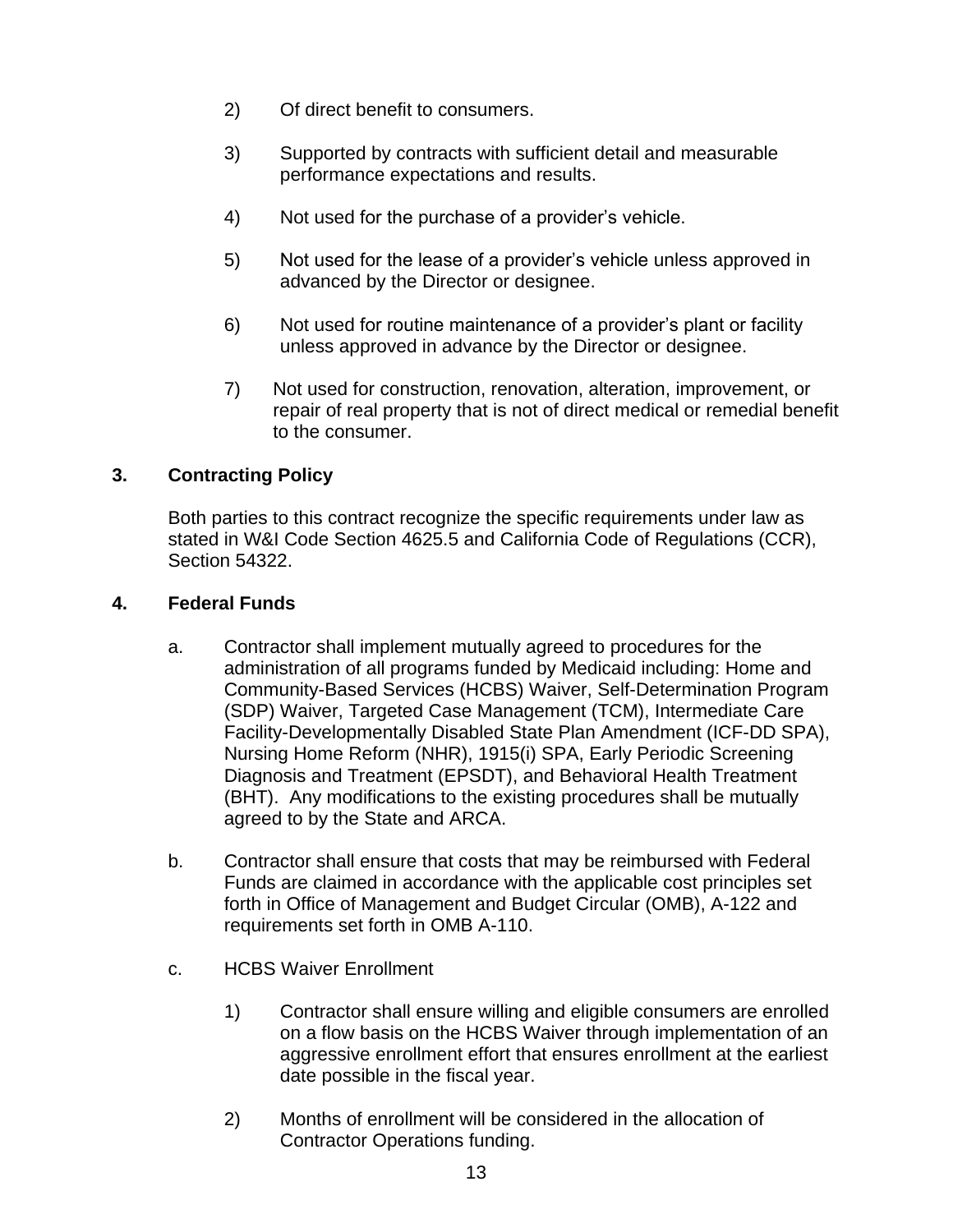d. For the Title XX program, the following information applies:

CFDA Title: Social Services Block Grant (SSBG)

CFDA Number: 93.667

Federal Agency Name: United States Department of Health and Human Services

- e. Early Start Program
	- 1) Contractor shall provide services for infants, until three years of age, and their families, at no cost to the family, who are eligible for regional center early intervention services in accordance with the provisions of Part C of the Individuals with Disabilities Education Act (20 USC Sec. 1471 et. seq.), its implementing regulations (34 CFR Part 303), the Education Department General Regulations (EDGAR) as specified in 34 CFR Section 303.5, and the California Government Code, Title 14, Section 95000 et. seq. and Cal. Code Regs., Title17, Section 52000 et. seq.
	- 2) The Contractor shall use federal funds provided under Part C of the Individuals with Disabilities Education Act only to supplement and increase service and operations obligations and will in no way be used to supplant state or local funds allocated for infants birth through two years of age.

#### **FRC language for: (HRC, IRC, FDLRC, NLACRC, RCRC, RCOC, SG/PRC, SCLARC, TCRC and WRC)**

- 3) Contractor shall develop an annual Family Resource Center/Network Plan (FRCP) with input and concurrence from local agencies providing early intervention services. The plan shall include the following:
	- a) A description of how the Contractor provides family resource services, including but not limited to:
		- i) Parent-to-parent support
		- ii) Information dissemination and referral
		- iii) Public awareness
		- iv) Family-professional collaboration
		- v) Transition assistance for families
- 4) Contractor shall submit an annual report prepared in accordance with the State's Early Start Program Memoranda (ESPM).
- 5) Contractor shall maintain, in the Uniform Fiscal System (UFS), separate accountability for all federal funds expended for family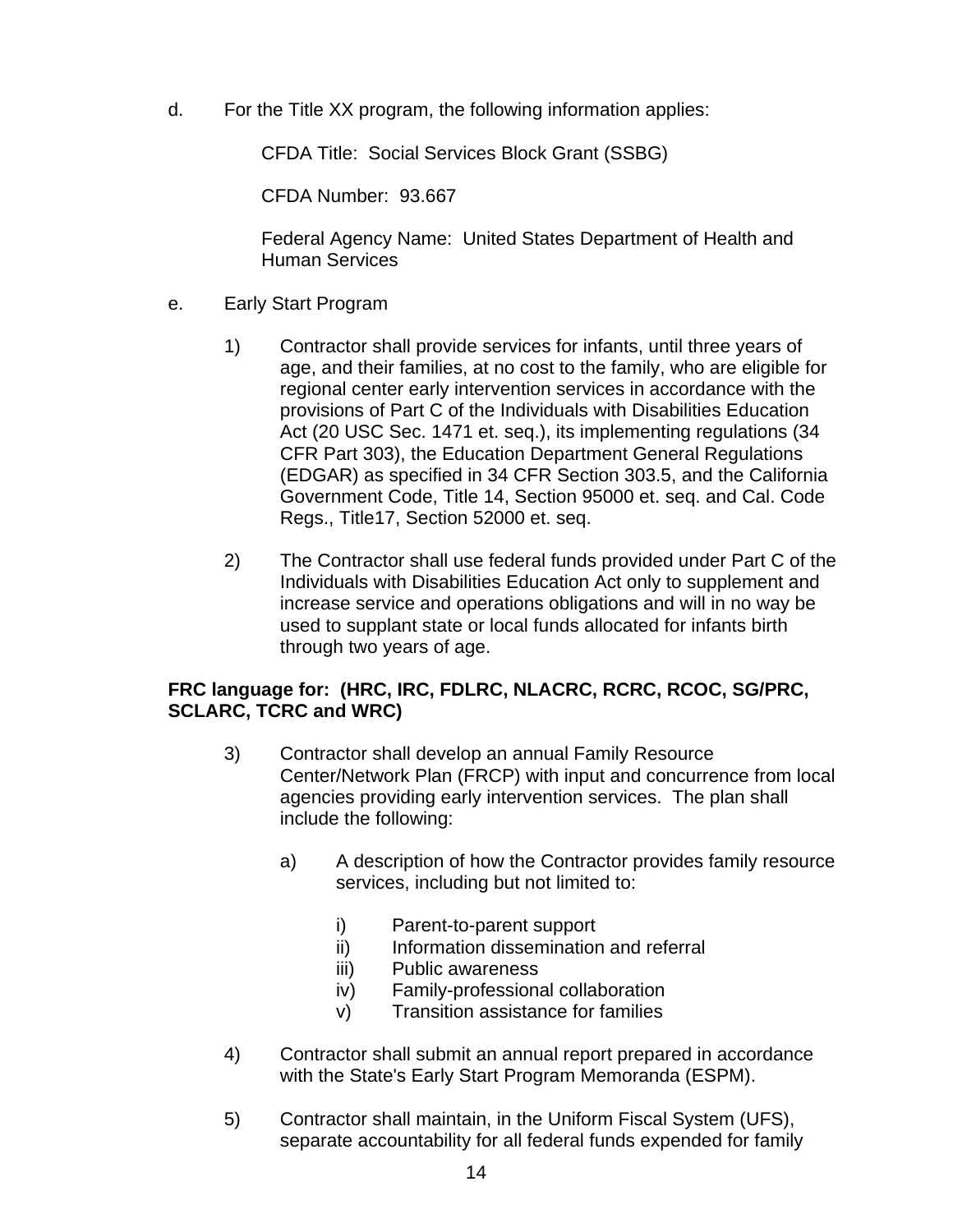resource service activities.

#### **Foster Grandparent Language Only for: (CVRC, KRC, SARC, SG/PRC, TCRC, & VMRC)**

- f. Foster Grandparent Program
	- 1) Contractor shall comply with provisions of the Foster Grandparent Program as specified in Exhibit H.

#### **Senior Companion Language Only for: (CVRC, KRC, NBRC, SARC, SG/PRC, TCRC & VMRC)**

- g. Senior Companion Program
	- 1) Contractor shall comply with provisions of the Senior Companion Program as specified in Exhibit I.

#### **5. Service Standards**

In carrying out its obligations under Article I, Section 12 of this contract, the Contractor shall maintain standards for the purchase of services for persons with developmental disabilities. Within one hundred-twenty (120) days, the State shall review all new or amended purchase of service standards prior to Contractor's implementation of such standards to ensure compliance with statute and regulation.

#### **6. Community Placement Plan**

Contractor shall develop and implement an annual State approved CPP/CRDP in accordance with Exhibit E and State CPP/CRDP Guidelines.

Contractor utilizing CPP/CRDP funds for the purpose of acquiring housing shall do so in accordance with Contractor's approved CPP/CRDP, the State's CPP/CRDP Housing Guidelines, and all conditions expressed in the State's approval of the CPP/CRDP.

State shall make every effort to provide Contractor with State Housing Guidelines and CPP/CRDP Guidelines simultaneously. If, however, the amended State Housing Guidelines are released after the submission deadline for the CPP/CRDP, upon release of amended State Housing Guidelines, the State agrees to allow Contractor the option to modify their CPP/CRDP to reflect any changes to the State's Housing Guidelines.

Any proposed changes to the CPP/CRDP or State Housing Guidelines will be provided to ARCA at least 30 days before they are to take effect. ARCA will have 30 days to provide comments to the State regarding the proposed changes.

State shall allow Contractor at least 60 days from issuance of CPP/CRDP Guidelines to complete and submit its CPP/CRDP for the following year.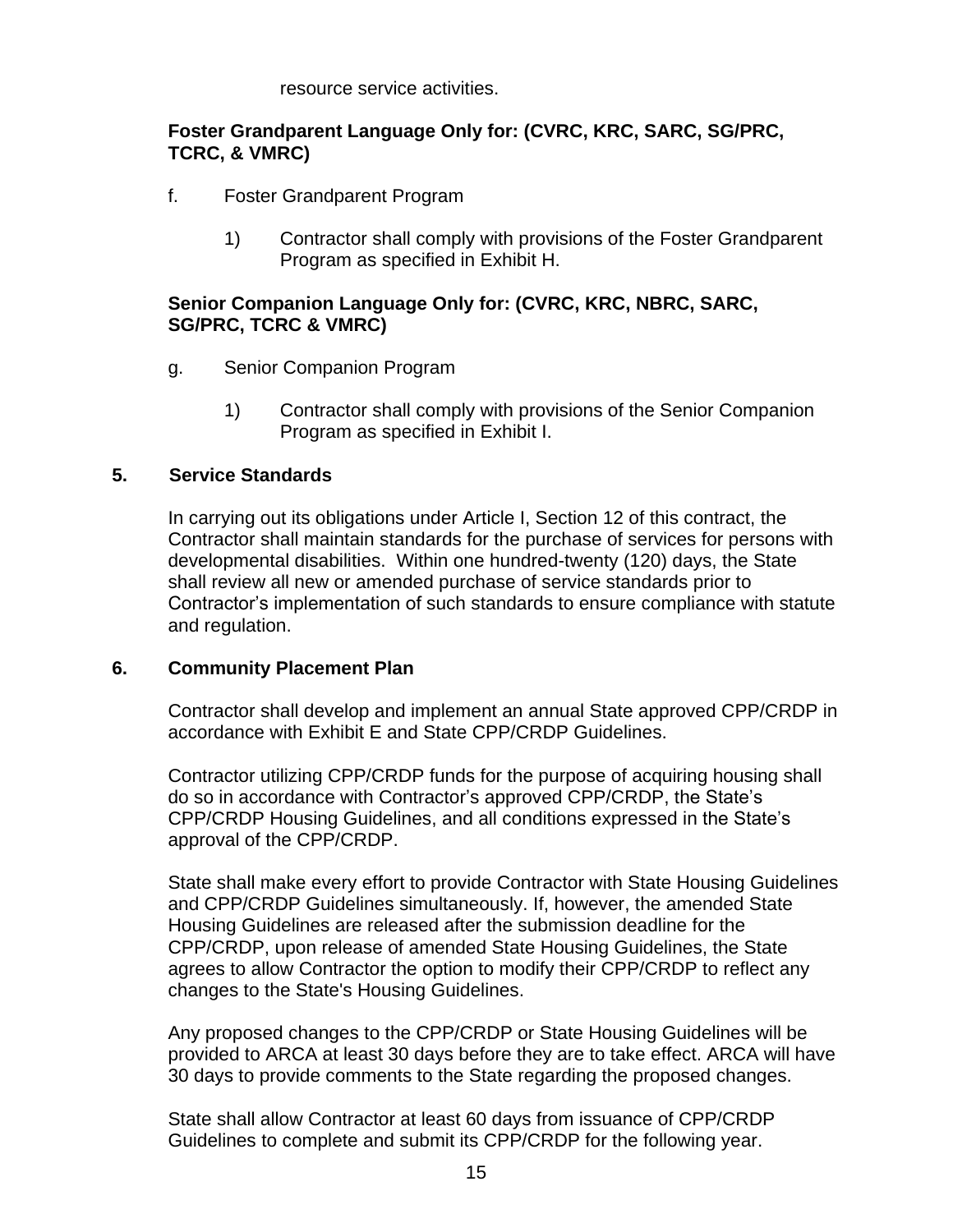State shall approve Contractor's CPP/CRDP and related housing projects no later than August 1.

#### **7. Out-of-State Services**

Both parties to this contract recognize the specific requirements under law as stated in W&I Code Section 4519.

#### **8. Mental Health Facilities**

Both parties to this contract recognize the specific requirements under law as stated in W&I Code Section 4648.

#### **9. Specialized Resources**

As required by W&I Code Section 4418.25(b)(2), Contractor shall provide information on Specialized Resources developed with the use of CPP funds since fiscal year 2005-2006 and shall make these resources available to other regional centers. This information shall be provided monthly in a format agreed to by the State and regional centers.

- a. Contractor must consult with the State to determine whether a specialized resource is available in another regional center service area prior to placement in:
	- 1) The crisis program at Fairview Developmental Center (W&I Code Section 4418.7);
	- 2) A mental health facility ineligible for federal financial participation (FPP) [W&I Code Section 4648(a)(9)(B)(iii) & (C)]; or,
	- 3) Out of state (W&I Code Section 4519.)
- b. Pursuant to W&I Code Section 4418.25(f)(4), annually on February 1, Contractor shall provide to the State progress in the development of needed statewide specialty services and supports, including regional community crisis options, as provided in W&I Code Section 4418.25(b)(3).
- c. Contractor shall comply with all placement restrictions of W&I Code Section 4684.65 regarding ARFPSHNs.

#### **10. Self-Determination Program**

- a. Both parties to this contract recognize the specific requirements under law as stated in W&I Code Section 4685.8.
- b. Contractor shall hold at least one Self-Determination Program orientation within 60 days of training conducted by the Department. In consultation with the local volunteer advisory committee, Contractor shall develop a plan to complete orientations for all participants. The plan must take into consideration, at minimum, the language needs of participants and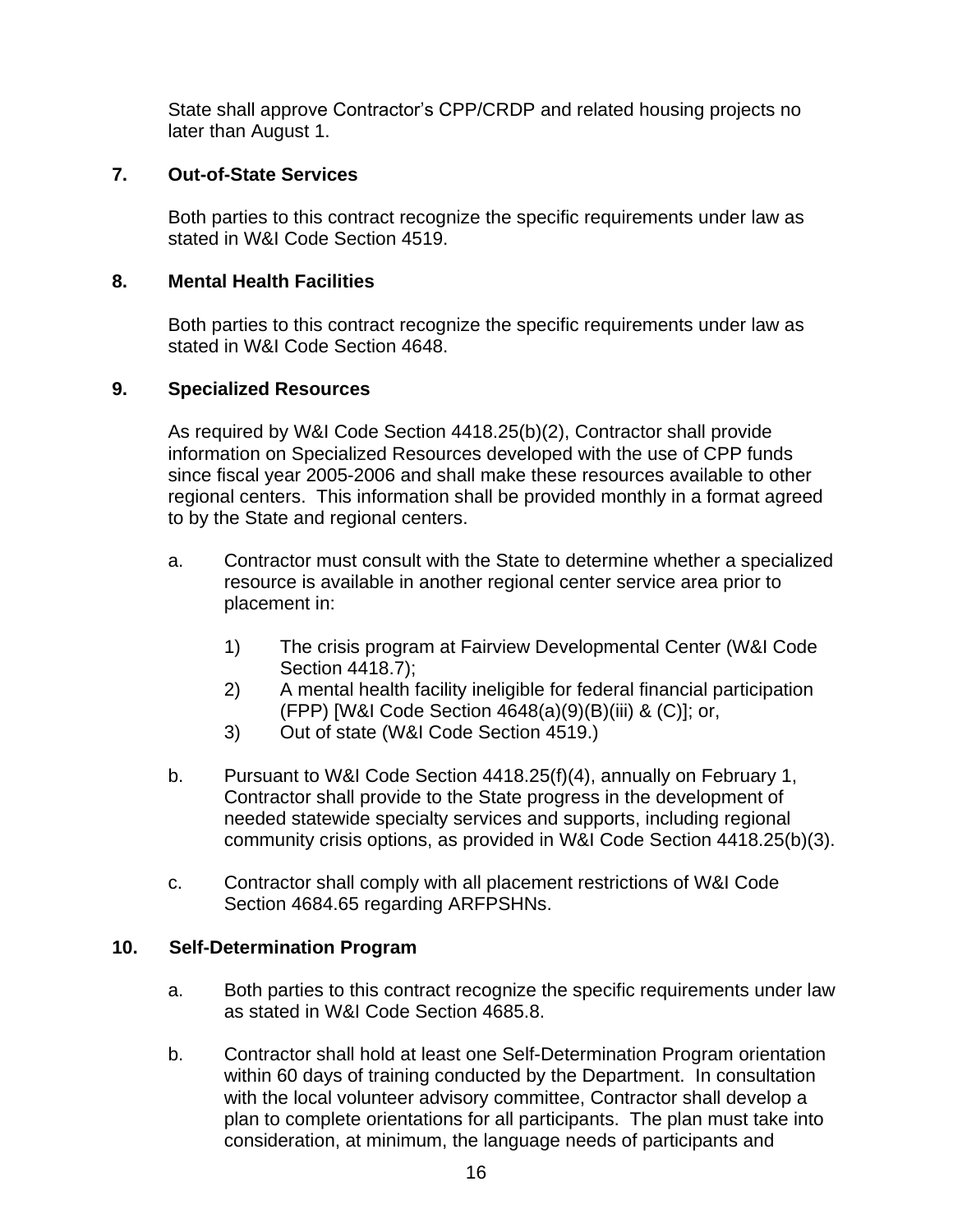scheduling orientations at times and locations designed to encourage community participation.

- c. Contractor shall report to the State by the  $15<sup>th</sup>$  of each month, or less frequently if mutually agreed to, information on the status of individuals selected for the Self-Determination Program. Information will be reported in a mutually agreed upon format and may include individual orientation completion status, program participation status, and concerns/barriers to Self-Determination Program enrollment identified by selected participants.
- d. Contractor shall provide a general progress report to include the information identified in paragraph (c) on the status of its implementation of the Self-Determination Program to the local volunteer advisory committee.
- e. By February 1, 2019, Contractor shall identify and provide to the State, the name and contact information for an employee who will serve as the pointof-contact for matters related to the Self-Determination Program. The point-of-contact shall be a staff member with broad knowledge of Contractor's implementation of the Self-Determination Program.

#### **11. Out-of-State Foster Children**

- a. It is the intention of the parties that dual eligible children who reside out-ofstate under the authority of a California county child welfare agency shall be provided with smooth and timely transitions back to regional center services and supports upon their return to residence in California. Absent a request to the contrary from a parent with legal authority, Contractor agrees to maintain a status 2 active file for those regional center-eligible children and non-minor dependents age three and older who Contractor is aware are in residence out-of-state under the authority of a California county child welfare agency (i.e. dual eligible children) subject to the following conditions:
	- 1) Contractor shall conduct and develop an annual Individual Program Plan informed by assessments and information from other involved agencies, to determine current status, service and support needs, and potential alternative services and supports that would be required to support the child in California.
	- 2) Contractor shall work with all involved agencies to identify needed services, prospectively determine funding arrangements consistent with W&I Code Section 4684, and if necessary, develop and/or adapt appropriate services to meet the child's needs in California.
	- 3) Contractor shall provide semi-annual face-to-face monitoring and may utilize video conferencing for this purpose.
	- 4) All written progress reports provided by the appropriate California county child welfare agency for each dual eligible child residing out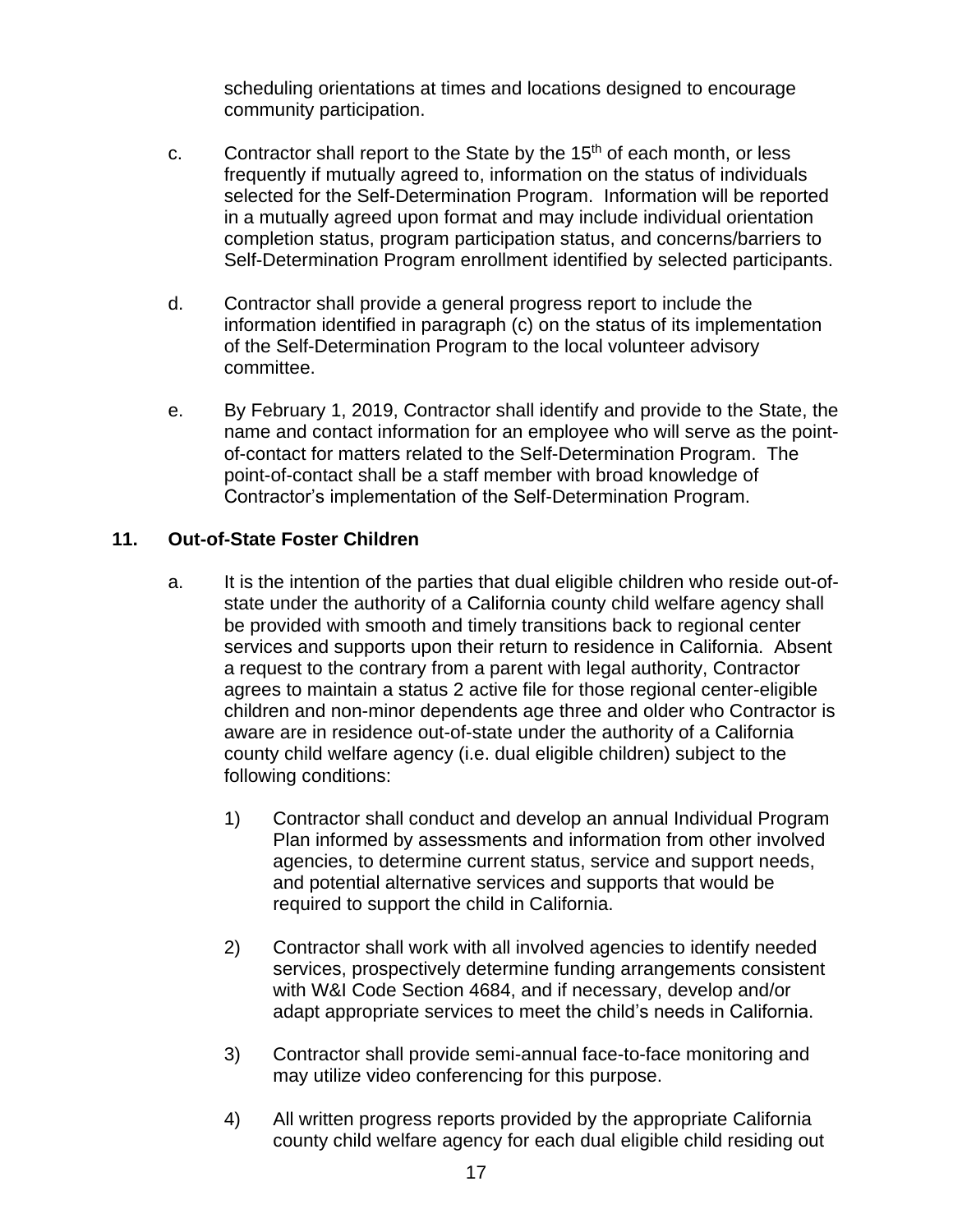of state under the authority of such county child welfare agency shall be reviewed by Contractor and maintained in its files.

- 5) In accordance with, but not limited to, local AB 2083 Memorandums of Understanding, Contractor shall actively work with all involved agencies to identify and develop resources to support transitioning the child back to California as soon as appropriate.
- 6) At the earliest possible opportunity, Contractor shall seek approval for start-up funding from the State for the development of appropriate resources to meet the child's needs when no resource is currently available.
- b. Contractor shall notify the State, and the appropriate county child welfare agency, of any instance in which a parent with legal authority requests the regional center close or inactivate a child's case as referenced in paragraph (a).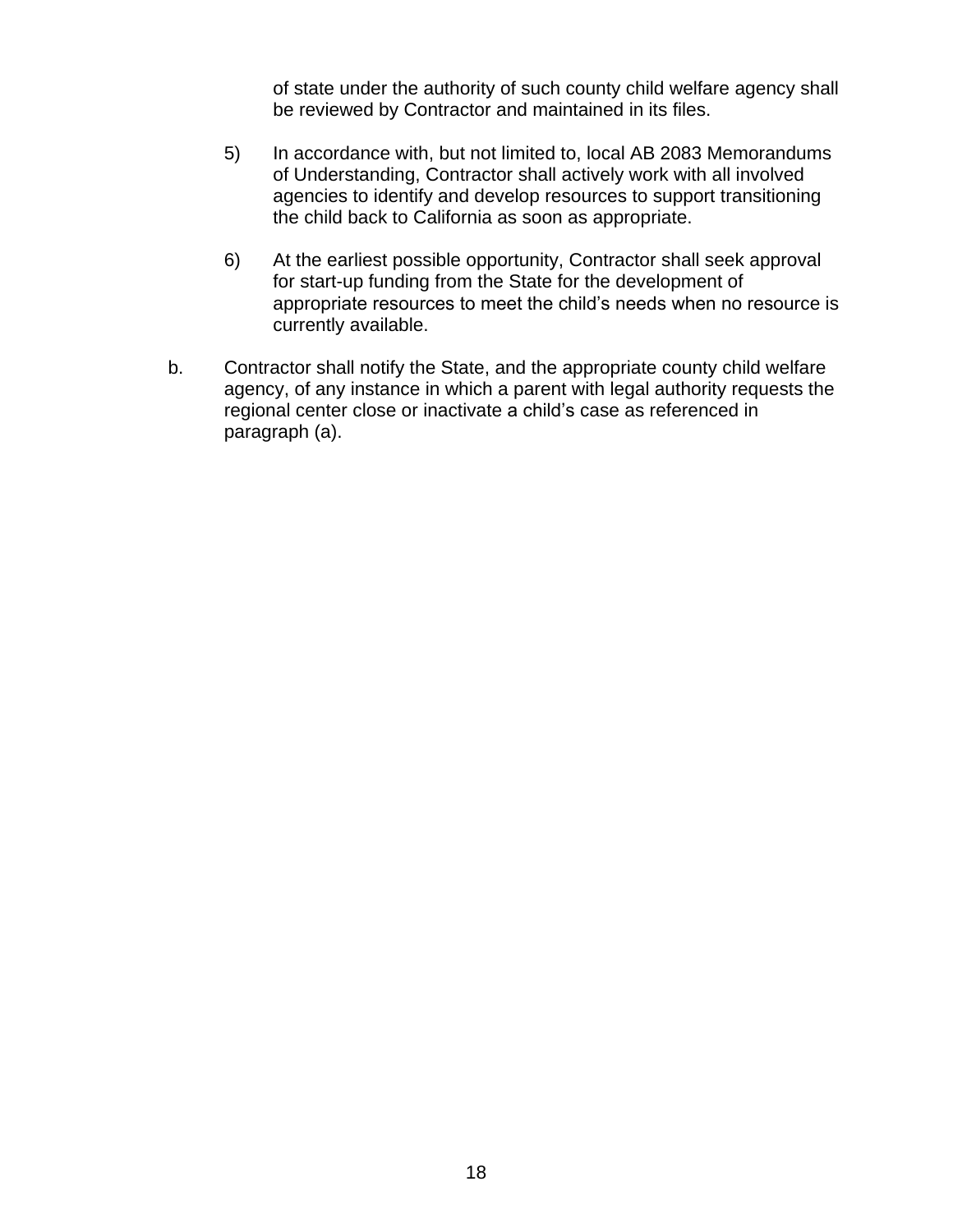### **ARTICLE III: FISCAL PROVISIONS**

#### **1. Budget Development Process**

The State and Contractor agree to work together to build Contractor's budget using the best quality data and information available, including information on projected assessments, resource development and placements for the CPP/CRDP. To that end, the State and ARCA agree to implement a process that will provide this data for building the Governor's January Budget and the May Revise. The process will include ARCA proposing policy changes for the State to consider as well as caseload, Medicaid Waivers and other federal funding initiatives, and expenditure trend data.

#### **2. Allocation of Funding to Contractor**

- a. By July 1 of each fiscal year, the State and ARCA shall review the existing allocation methodology and make any recommended changes for the Director's approval. The State agrees to provide the regional centers with a report after each allocation issued to Contractor that shows the estimated amount available for Operations, POS, and CPP/CRDP, and the amount allocated to regional centers.
- b. The State shall, by September 1, of each fiscal year, or not later than fifteen (15) days following the enactment of the annual Budget Act, whichever is later, allocate to all regional centers Operations and POS funds consistent with the approved allocation methodology. On or before February 1 of each fiscal year, the State shall allocate to all regional centers the remaining funds unless specified in the approved allocation methodology or agreed to by ARCA. If ARCA and the State do not reach mutual agreement on an approved allocation process, or if the Director does not approve same, no less than one hundred percent (100%) of the Enacted Budget for Operations and ninety-nine percent (99%) of the Enacted Budget for POS, except for any funds appropriated by the Legislature for a specific purpose which has yet to occur, shall be allocated by February 1. The parties agree that it may be necessary to amend this contract in order to allocate funds made available from budget augmentations, if any, and to move funds among regional centers.
- c. By October 1 of each fiscal year, or not later than fifteen (15) days following the enactment of the annual Budget Act, whichever is later, the State shall allocate to the regional centers CPP/CRDP funds in accordance with the CPP allocation methodology agreed to between ARCA and the Department. If ARCA and the State do not reach mutual agreement on an approved allocation process, or if the Director does not approve same, the State shall allocate by October 15 to the regional centers no less than the sum of:
	- (1) 100% of the Start-Up funds per each regional center's approved CPP/CRDP.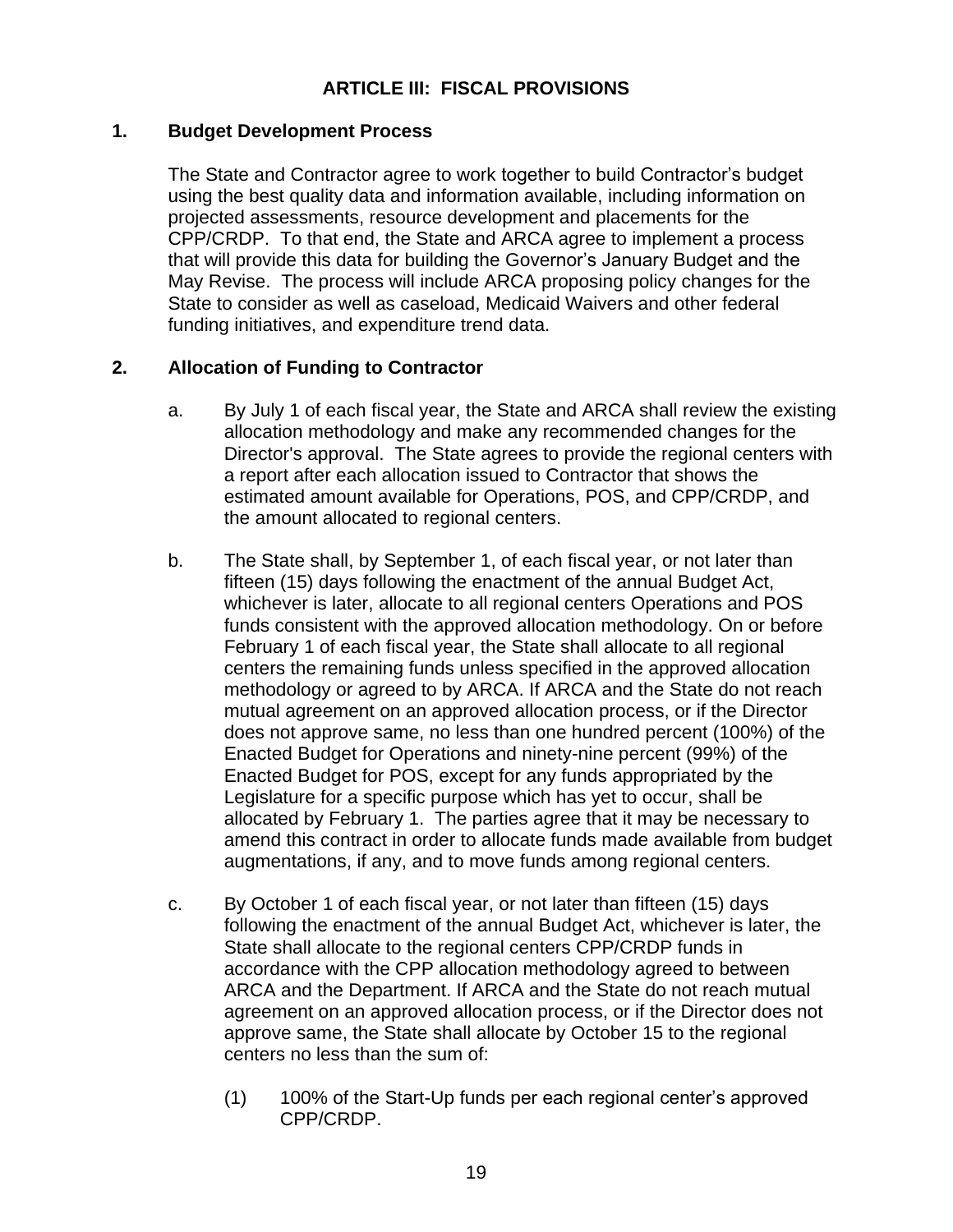- (2) 75% of the Assessment funds per each regional center's approved CPP/CRDP.
- (3) 25% of the Deflection funds per each regional center's approved CPP/CRDP.
- (4) 25% of the Placement funds per each regional center's approved CPP/CRDP.
- (5) 75% of the Operations funds per each regional center's approved CPP/CRDP.
- d. Notwithstanding paragraphs a., b., and c. of this section, the final decision regarding the methodology used to determine the amount of allocations shall rest with the Director.
- e. The Contractor shall submit a monthly POS Expenditure Projection (PEP) report to the State which identifies Contractor's actual and projected expenditures as of the date of this report. By the 10th of each month beginning December 10, which would reflect expenditures through October, the Contractor shall submit the monthly PEP in a format mutually agreed to between ARCA and the State. In the event an agreement cannot be reached, DDS will specify the format to be used with input from ARCA. The final PEP for the year shall be submitted by September 10 of the following fiscal year. This PEP shall reflect expenditures through the first supplemental claim.
- f. As part of the monthly expenditure projection analysis, the State may request, and the Contractor shall provide additional information to explain the expenditure projection.
- g. Contractor shall assure that services to eligible persons with developmental disabilities are provided within the funds identified in Exhibit A of this contract.
- h. In the event the State determines that Contractor has insufficient funds to meet its contractual obligations, the State shall make best efforts to secure additional funds and/or provide Contractor with regulatory and statutory relief.
- i. After notice to the Contractor the State may disencumber any or all funds unexpended and uncommitted by the Contractor out of the amount available under this contract. For the purposes of this Section, such total amount available shall be defined as the amount originally specified in Article I, Section 8, modified by any changes made pursuant to Article III, Section 2, and/or as modified by any executed contract amendment.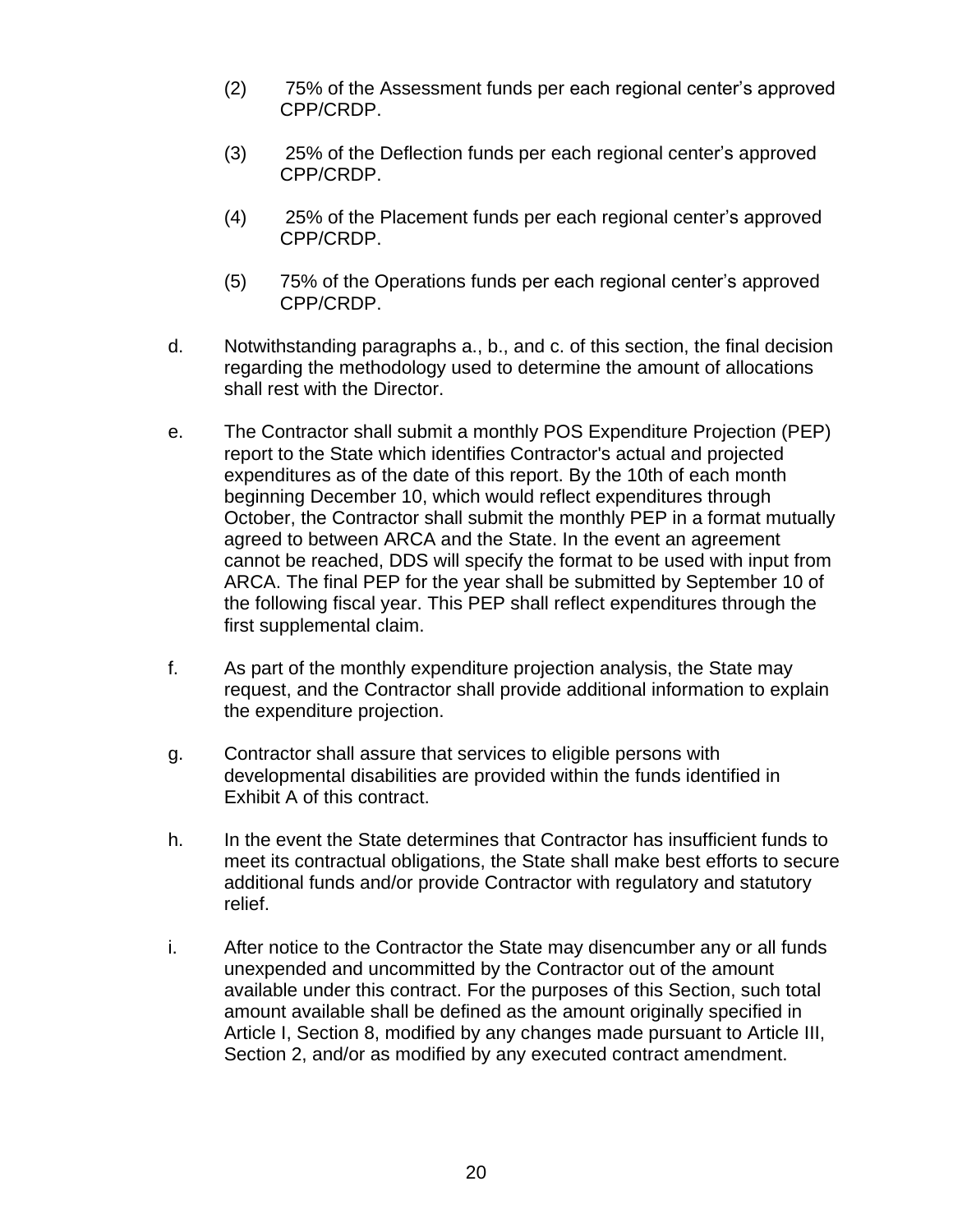- j. Not more than 15 percent of all funds appropriated through Contractor's operations budget shall be spent on administrative costs. For purposes of this section, "direct services" includes, but is not limited to, service coordination, assessment and diagnosis, monitoring of consumer services, quality assurance, and clinical services. Funds spent on direct services shall not include any administrative costs. For purposes of this section, administrative costs include, but are not limited to, any of the following:
	- 1) Salaries, wages, and employee benefits for managerial personnel whose primary purpose is the administrative management of the regional center, including, but not limited to, directors and chief executive officers.
	- 2) Salaries, wages, and benefits of employees who perform administrative functions, including, but not limited to, payroll management, personnel functions, accounting, budgeting, auditing, and facility management.
	- 3) Facility and occupancy costs, directly associated with administrative functions.
	- 4) Maintenance and repair.
	- 5) Data processing and computer support services.
	- 6) Contract and procurement activities, except those performed by direct service employees.
	- 7) Training directly associated with administrative functions.
	- 8) Travel directly associated with administrative functions.
	- 9) Licenses directly associated with administrative functions.
	- 10) Taxes.
	- 11) Interest.
	- 12) Property insurance.
	- 13) Personal liability insurance directly associated with administrative functions.
	- 14) Depreciation.
	- 15) General expenses, including, but not limited to, communication costs and supplies directly associated with administrative functions.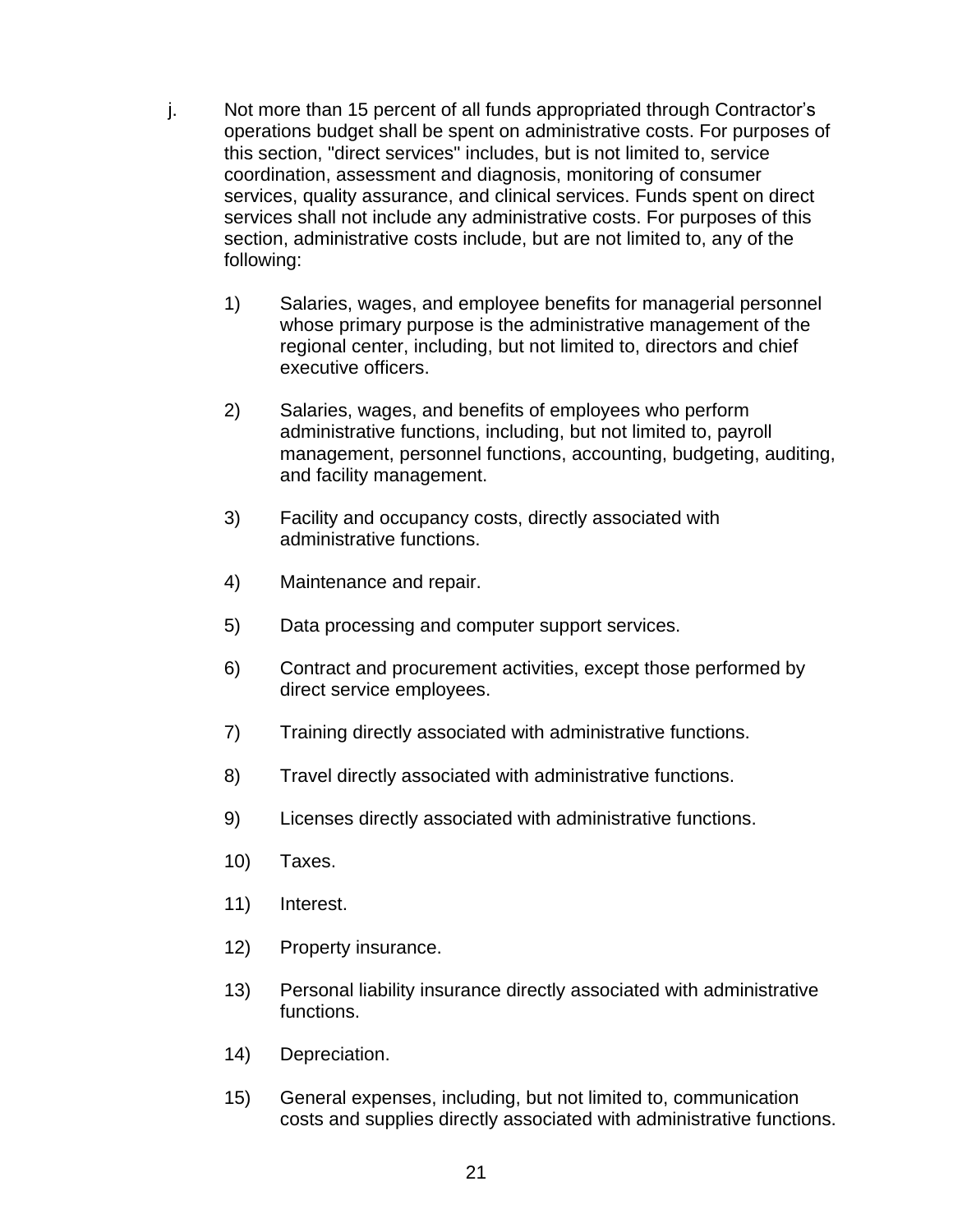#### **3. Advance Payment Provisions**

The State shall make available to the Contractor funds for the provision of services under this contract in advance of the Contractor's actual performance therefore, as authorized by W&I Code Section 4621, subject to the following conditions:

- a. Requests for advance payment shall be in accordance with format and procedures requested by the State. The amount to be advanced shall be twenty-five (25) percent of the total contract amount as set forth in the preliminary allocation and in any subsequent contract amendment. The State shall advance funds as soon as reasonably possible following the enactment of the annual Budget Act.
- b. All amounts advanced under this provision shall be deposited by the Contractor in an interest-bearing bank account(s), in a bank legally authorized to engage in the banking business in California and which account(s) is established solely for operation of the regional center. The account(s) shall be in the name of both the State and the Contractor for the purpose of clarifying the State's rights, title and interest to the State funds in said account(s) as stated in "c" of this Section, in the event that a judgment creditor of the Contractor seeks to levy against the funds by means of attachment or execution.

Each withdrawal from said bank account(s) shall be made only by written instrument or electronic transfer of funds performed by the bank as part of an available service. Upon request of the State in writing, the Contractor shall repay to the State such parts of the unliquidated balance of advance payment as shall be in excess of the current requirements. No part of the funds in said bank account(s) shall be commingled with other funds of the Contractor.

- c. Amounts advanced in accordance with this provision when withdrawn from said bank account(s) shall be used only for pending expenditures in accordance with the attached Exhibit A. Except as provided in "b" of this Section, the Contractor has access to the funds placed in said bank account(s) for administrative convenience only, and hereby agrees that it has no right, title or interest therein, and shall make no withdrawals except for those made solely for the purpose of satisfying claims against or expenses of the Contractor incurred pursuant to and in the performance of this agreement.
- d. All interest earned on these funds shall be reported on the next monthly reimbursement claim to the State.
- e. The State shall have a lien upon any balance in said bank account(s) paramount to all other liens, which lien shall secure the repayment of any advance payments made hereunder.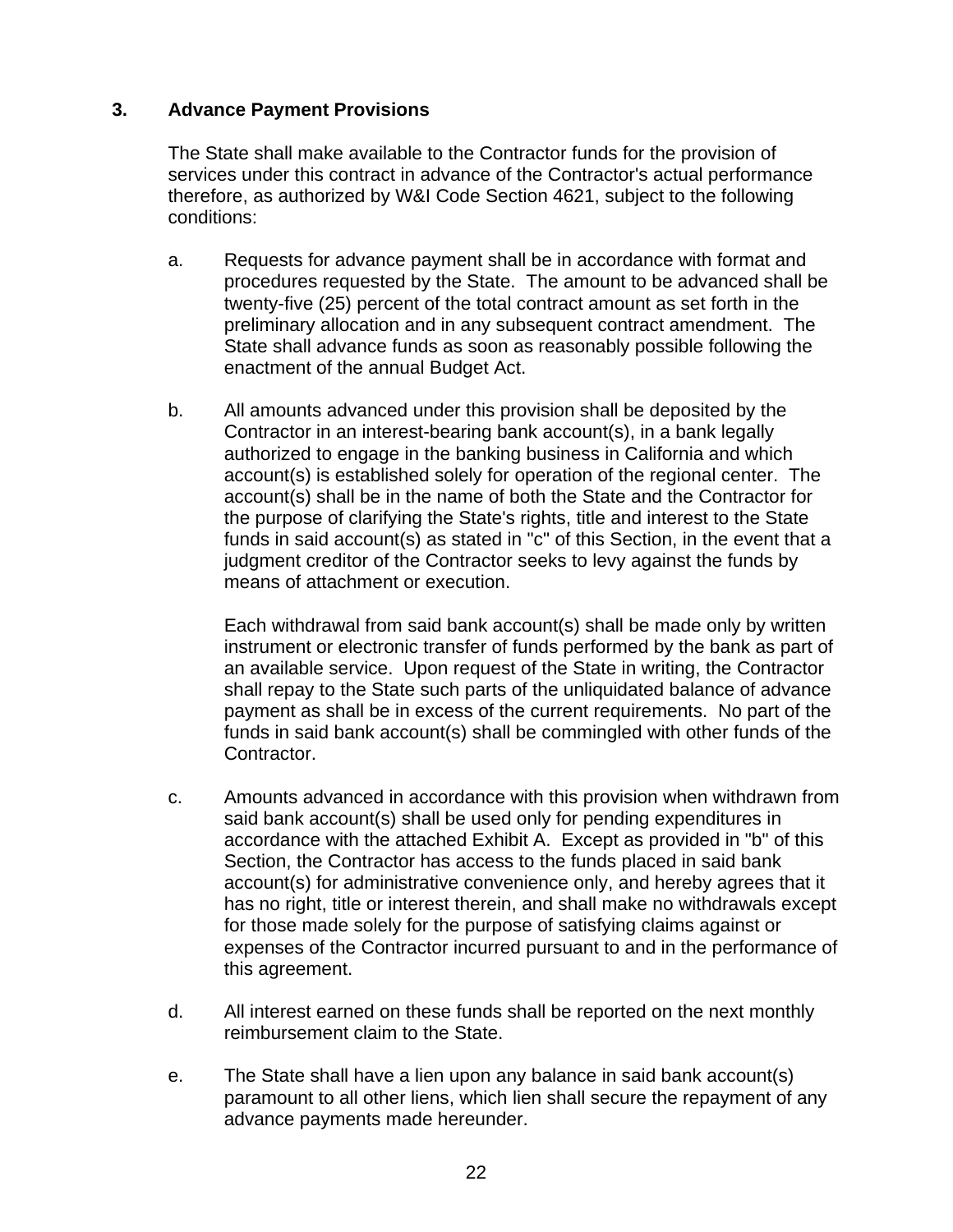- f. All bank accounts and any investment vehicles containing funds from this contract and used for regional center operations, employee salaries and benefits or for consumers' services and supports, shall be in the name of the State and Contractor. Properly established trust accounts that are approved by the Regional Center Board of Directors for the purpose of administering standard employee benefits do not have to be in the name of the State provided the State has the authority to review the financial transactions of the trust or financial reports prepared by independent auditors. "Standard employee benefits" are those commonly provided to employees in the course of business in private companies.
- g. For the bank account(s) above referenced, there shall be prepared three (3) alternative signature cards with riders attached to each indicating their use. In addition to the preparation of signature cards and riders, Contractor and the bank(s) shall enter into a written agreement specifying the bank(s)' responsibilities relative to said bank account(s). The signature cards, riders and agreement specified herein shall be prepared and administered in accordance with the format and procedures specified by the State.
- h. If Contractor cannot comply with "f" of this Section, alternative arrangements mutually agreeable to the parties shall be utilized.

#### **4. Payment Provisions**

In consideration of the services rendered by the Contractor pursuant to this contract, the State shall reimburse the Contractor, for cash expenditures, monthly in arrears. Reimbursement claims shall be submitted in accordance with the claiming procedures requested by the State.

All funds received pursuant to this contract shall be deposited and retained in a bank account(s) set forth in Article III, Section 3.

All funds expended by the Contractor and reimbursed by the State during the term of this contract shall be for the purposes specified and in conformity with Exhibit A.

Any funds which have not been encumbered for services provided or purchased during the term of the contract, shall revert to the State.

#### **5. Budget Category Transfers**

In accordance with the annual Budget Act, a contract amendment shall be required if funds are to be transferred from one budget category to another. This provision shall apply to those budget categories that are listed in Exhibit A.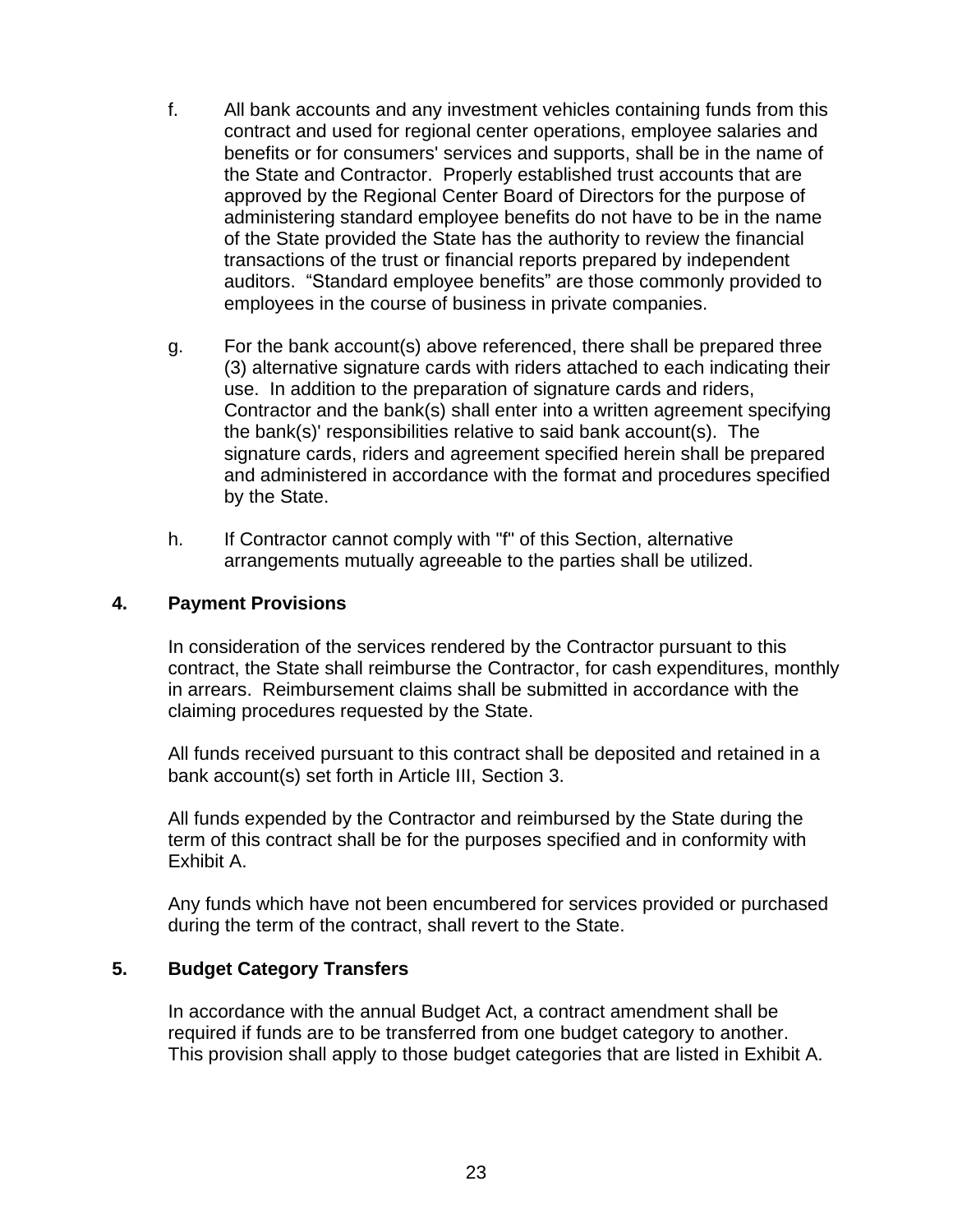### **6. Contract Funding Stipulations**

- a. This agreement is subject to the appropriation of funds by the Legislature for the purpose of this contract. If funds are not appropriated in any fiscal year into which this agreement extends, it is mutually agreed that this agreement shall be of no further force and effect. In this event, except as provided in Article I, Section 25, the State shall have no liability to pay any funds whatsoever to Contractor or to furnish any other considerations under this agreement, and Contractor shall not be obligated to perform any provisions of this Agreement. Contractor shall ensure that all POS contracts initiated by Contractor include notification of this condition.
- b. Except as provided in W&I Code Section 4635, if funding for any fiscal year for this program is reduced or deleted by the Budget Act, except as provided in Article 1, Section 25, the State or Contractor shall have the option to either cancel this agreement without liability or agree to an amendment to reflect the reduced amount.

#### **7. Travel and Per Diem**

The Contractor shall establish and maintain procedures that assure the State that reimbursements to regional center employees and board members for necessary travel and per diem are equitable, reasonable, and properly documented.

#### **8. Independent Financial Audit**

Both parties to this contract recognize the specific requirements under law as stated in W&I Code Section 4639 and the Single Audit Act of 1984, 31 U.S.C. 7501, et seq., and applicable Office of Management and Budget Circulars (A-122 and A-133 or as revised).

#### **9. Vendor Fiscal Monitoring**

- a. Contractor shall monitor the expenditure of public funds by monitoring vendor fiscal claims.
- b. The Contractor shall be responsible for auditing: 1) vendors with prior year annual payments made by the contractor to a vendor of less than \$100,000, 2) consumer's personal and incidental funds, and 3) residential facilities with licensed capacity of six or fewer beds regardless of the payment amount. The DDS shall be responsible for auditing vendors with prior year annual payments from regional centers of \$100,000 or more. The contractor may audit other vendors if prior approval is received from the State. The vendor audits shall be conducted in accordance with the provisions of Cal. Code Regs., Title 17, Section 50606, Regional Center Auditing Requirements and in compliance with audit protocols mutually agreed to by the State and Association of Regional Center Agencies.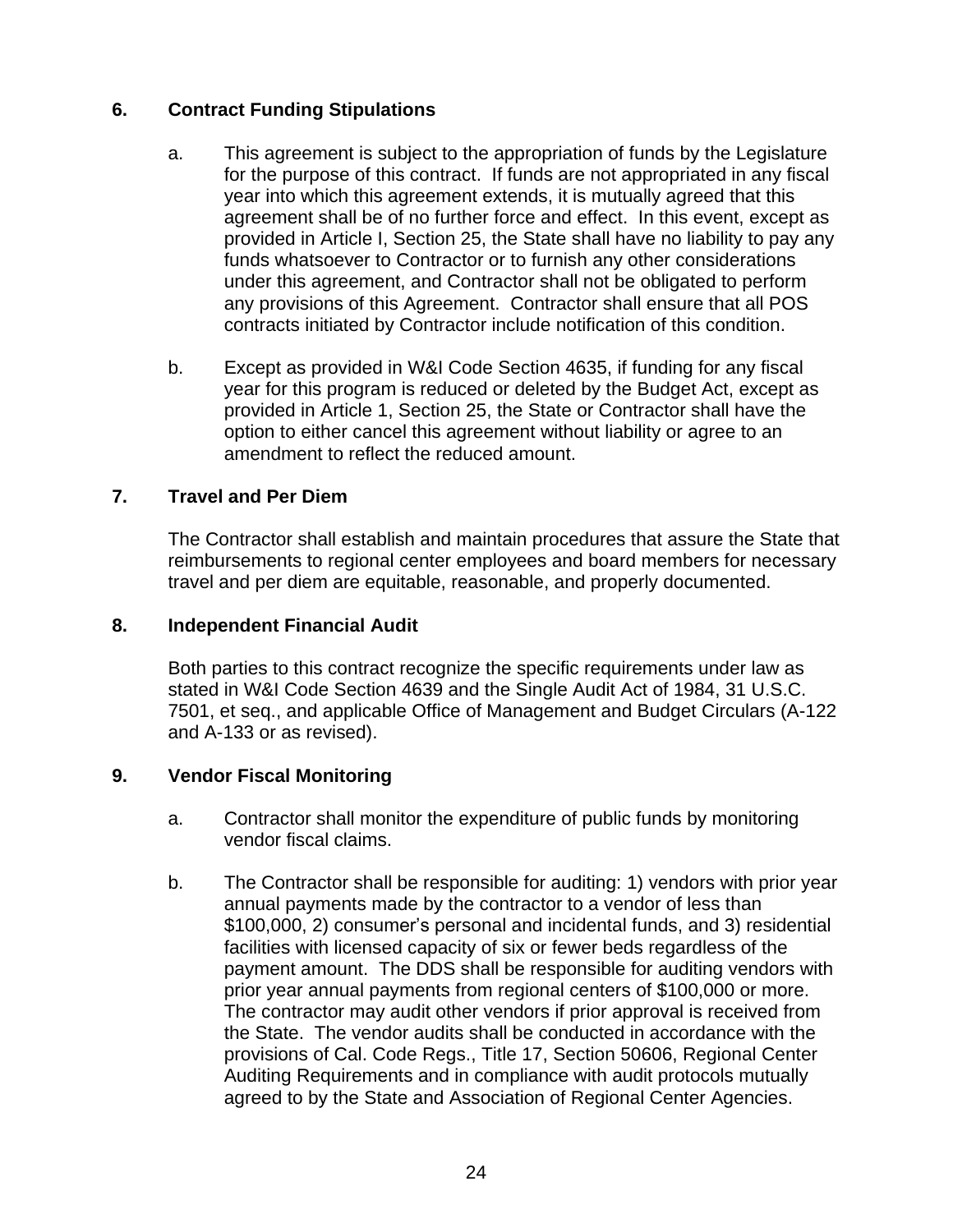c. The Contractor shall meet or exceed the following minimum requirements and will be evaluated based on the results achieved. In evaluating the results of the contractor's efforts, consideration will be given to the fact that funding for fiscal monitors was reduced in FY 2004-05.

The minimum number of audits conducted by Contractor shall be 4% of the total number of separately vendored services for the following service categories: community care facilities with licensed capacity of six or fewer beds, transportation, day programs, in-home respite agencies and respite facilities. The vendors included in the base for establishing the minimum number of audits, shall be those vendors that receive total prior year POS payments from the contractor of \$100,000 or less and those residential facilities with licensed capacity for six or fewer consumers. Prior to June 1 of each year the State will provide the Contractor with the total number of vendors that will be used to calculate the minimum number of audits to be conducted. Contractor shall ensure that the minimum number of audits conducted includes at least 35% billing audits and 20% cost verification and staffing audits. Cost verification audits are audits of cost statements, State authorized rate increases, or verification of costs used by regional centers to set rates as provided for in Cal. Code Regs., Title 17, Staffing audits are audits conducted to verify compliance with staffing levels as specified in Cal. Code Regs., Title 17, or by contract with a service provider as allowed by Cal. Code Regs., Title 17. Procedures for staffing audits may also include verification that staffing levels are appropriate for the consumer's assessed level of care and are in compliance with the vendor's program design narrative. The billing audits conducted shall include vendors serving consumers eligible for the HCBS Waiver. At least one of the vendors audited must be a program that serves children under the age of three. The Contractor shall make a good faith effort and exhaust all reasonable methods of collection to recover all fiscal adjustments identified as a result of the Contractor's vendor audits. Documentation of collection efforts shall be maintained by the Contractor for future review.

By October 1 of each year, Contactor shall submit to the State a listing of all vendor audits conducted during the prior fiscal year and a list of recoveries. The list of recoveries shall identify the vendor, the date of the audit report, the amount recovered during the prior fiscal year and the method of recovery which may be either collection of cash or off-set of vendor billings.

d. This provision does not negate the requirement that regional centers submit vendor audit reports to the State pursuant to Cal. Code Regs., Title 17, Section 50606(g)(1)(F). Completed reports are to be submitted at least quarterly.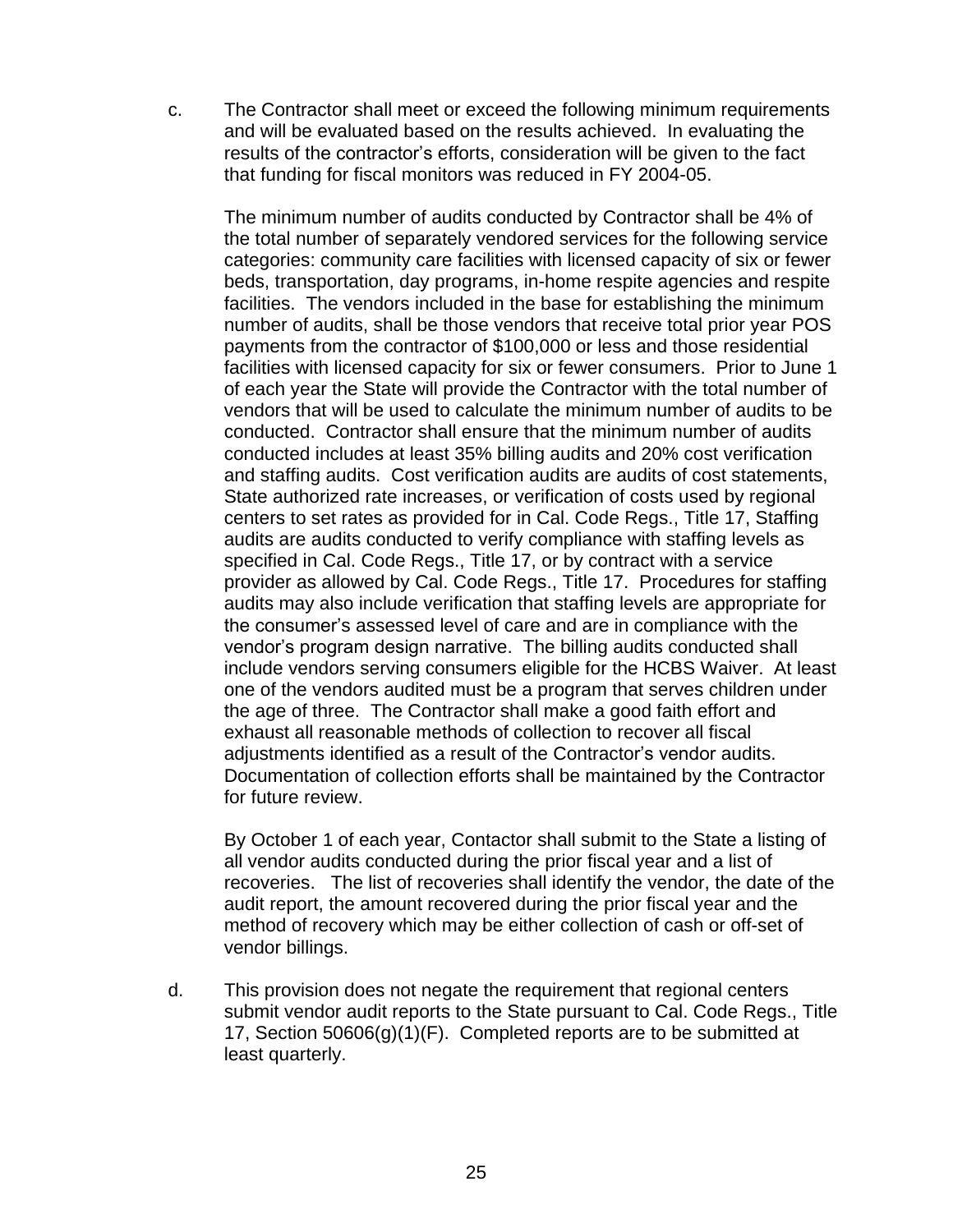#### **10. Consumer Trust Accounts**

Contractor shall ensure that the consumer benefits directly from all interest earned on trust accounts. Guided by prudent business practices, all trust funds must be placed in a separate bank account that earns at least the prevailing rate of monetary interest for a "Business Savings" account, or equivalent account. This account shall be in the name of both the State and Contractor in accordance with the provisions of Article III, Section 3. All interest must be allocated to the individual consumer accounts. Bank charges (net after applying bank credits, if any), that are specifically identifiable to the trust account may be offset against the consumers' interest. In no case shall the amount of bank charges allocated to the individual consumer accounts exceed the amount of interest earned.

#### **11. Insurance Coverage**

Contractor shall maintain insurance coverage for the entire period of this contract that will protect the financial assets provided to Contractor from the State to fulfill the terms and obligations of this contract. Insurance coverage shall include, but not be limited to: workers' compensation insurance; non-owned automobile insurance including personal injury and property damage; property insurance including personal injury, supplies, equipment and other property furnished by or acquired under or allocatable to this contract; employment practices liability insurance to cover discrimination complaints and other similar employment claims; and, Directors', Trustees' and Officers' liability insurance. Contractor shall maintain Fidelity Bonding.

Contractor shall immediately notify the State, in writing, when Contractor is unable to obtain any of the required insurance coverage or any of the required policies are cancelled.

#### **12. Foundation Support**

a. Contractor may provide funds to a foundation or similar entity where the purpose of the funds is to provide direct benefits to regional center consumers subject to prior review and written approval by the State in consultation with Contractor.

Contractor may not provide funds or personnel to a foundation or similar entity for fundraising purposes.

b. Through a written agreement between the Contractor and a foundation, or similar entity, Contractor may provide in-kind administrative services to a foundation, or similar entity, provided such agreement requires reimbursement from the foundation to the Contractor for any services performed by the Contractor or its employees on behalf of the foundation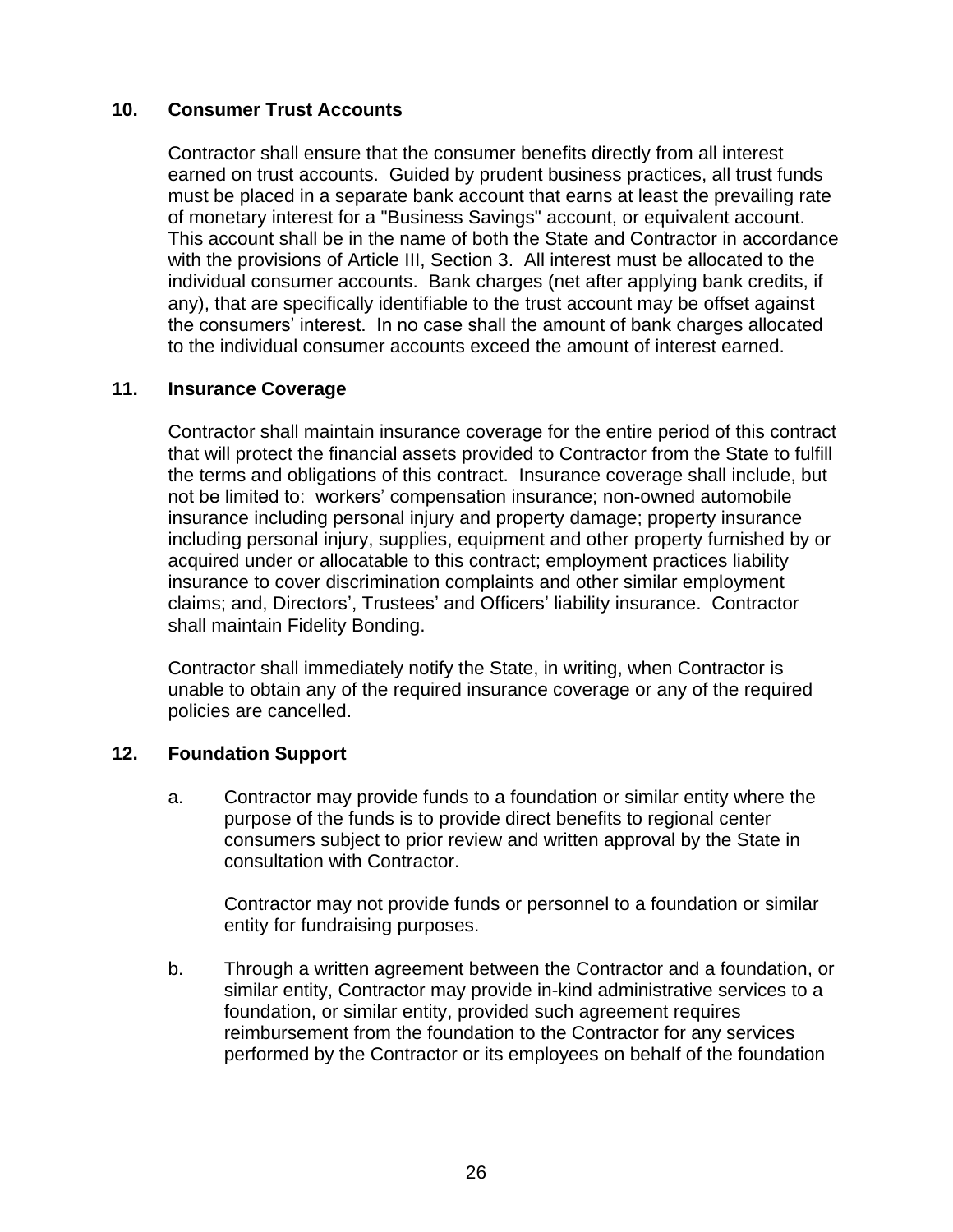or similar entity. In-kind reimbursement shall be in the form of specifically identifiable, non-monetary benefits for persons with developmental disabilities.

c. Nothing shall preclude a foundation, or similar entity, from competing for funding from the Contractor or another regional center on the same basis as any member of the general public. Contractor shall, however, comply with sections 54520 and 54521 of Cal. Code Regs., Title 17, with respect to any conflict of interest issues arising between the Contractor and a foundation, or similar entity.

Contractor must request and receive approval from the State prior to entering into a lease agreement in which bond financing will be utilized to fund the loan.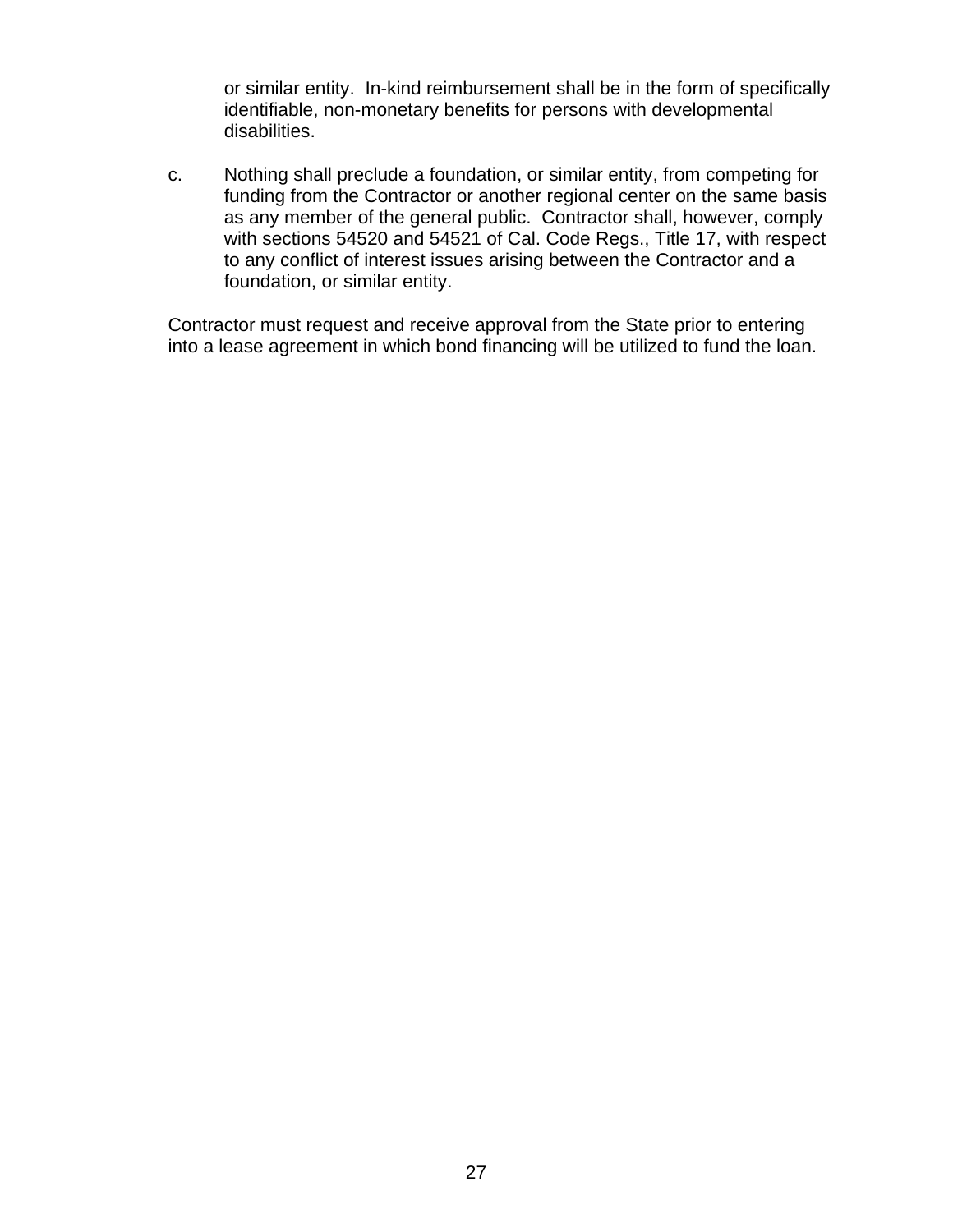## **ARTICLE IV: CONTRACTOR OPERATIONS**

#### **1. Electronic Data Processing and Data Integrity**

- a. The State and Contractor agree to ensure the integrity and confidentiality of the State's databases that reside on the System i and the Office of Technology Services (OTech). Accordingly, Contractor shall not engage in any activity that threatens their integrity and shall develop and implement an operational recovery plan consistent with the requirements of this section. Contractor agrees to adhere to the most current version of the State's 'Security Policy for Regional Centers' as developed by the State and ARCA.
- b. Contractor, using the electronic billing and payment software provided by the State, agrees to comply with the most current version of the State's 'Security Policy for Electronic Billing' as developed by the State and ARCA.
- c. Contractor shall make available accurate and complete UFS and SANDIS information to the State. Accordingly, Contractor shall:
	- 1) Update changes to all mandatory items of the Client Master File at least annually except for the following elements, which must be updated within thirty (30) days of Contractor being aware of any of the following events:
		- a) The death of a consumer;
		- b) The change of address of a consumer; or
		- c) The change of residence type of a consumer.
	- 2) Review the information required in the Client Development Evaluation Report (CDER) whenever an IPP is completed, and update if there is a change.
	- 3) Upon notification by the State of errors in the State's databases that reside on the System i and OTech, Contractor shall rectify those errors within thirty (30) days.
- d. To improve the accuracy of information reported to the State, as well as to reduce the need for surveys of the regional centers to obtain needed information, all regional centers shall use the SANDIS Consumer Information and Resource Information Modules.
- e. As required by the State Administrative Manual Management Memo 01-10 issued June 4, 2001, Contractor certifies that appropriate systems and controls are in place to ensure that State funds are not used to acquire, operate, or maintain computer software in a manner that does not comply with applicable copyrights.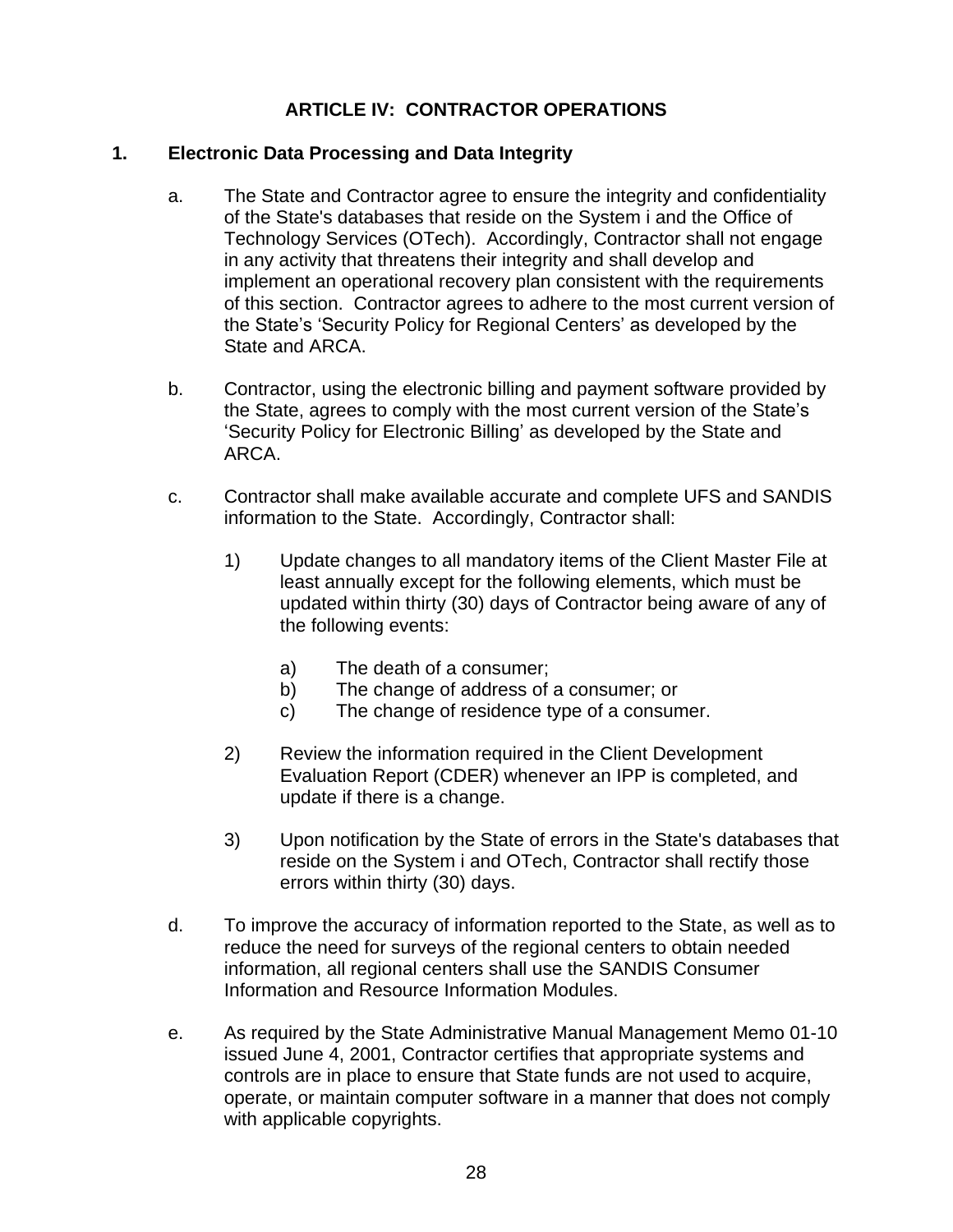#### **2. Personnel**

- a. Contractor agrees to hold the State harmless from any administrative or legal actions occurring because of the failure of the Contractor to maintain personnel records and practices in accordance with the provisions of this contract and State of California or federal laws or regulations.
- b. Contractor shall comply with the provisions of Public Contract Code, Section 10353 as required.
- c. Contractor acknowledges the policy in Public Contract Code, Section 7110 (a) and (b) and shall comply with all applicable State of California and federal laws relating to child and family support enforcement.

#### **3. Records Maintenance**

In accordance with W&I Code Section 4631(b), Contractor shall be held strictly accountable for reporting all revenues and expenditures, and the effectiveness of the Contractor in carrying out of its programs and fiscal responsibilities. Contractor shall keep records**,** as follows:

- a. The Contractor shall maintain books, records, documents, case files, and other evidence pertaining to the budget, revenues, expenditures, and consumers served under this contract (hereinafter collectively called the "records") to the extent and in such detail as will properly reflect net costs (direct and indirect) of labor, materials, equipment, supplies and services, overhead and other costs and expenses of whatever nature for which reimbursement is claimed under the provisions of this contract in accordance with mutually agreed to procedures and generally accepted accounting principles.
- b. The Contractor shall make available at the office of the Contractor at any time during the term of this agreement during normal working hours, and for a period of three years after final payment under this annual contract, any of its records (personnel records excepted) for the inspection, audit, examination or reproduction by an authorized representative of the State, federal auditor, the State Auditor of the State of California, or any other appropriate State agency, which shall be conducted with the minimum amount of disruption to Contractor's program. The examination and audit shall be confined to those matters connected with the performance of this contract, including but not limited to, the cost of administering the contract.
- c. In addition to the requirements of Subsection b., Contractor shall retain records which pertain to consumer eligibility determinations and redeterminations for the Medicaid Waiver Program for a minimum of five years from the date of an eligibility determination or redetermination.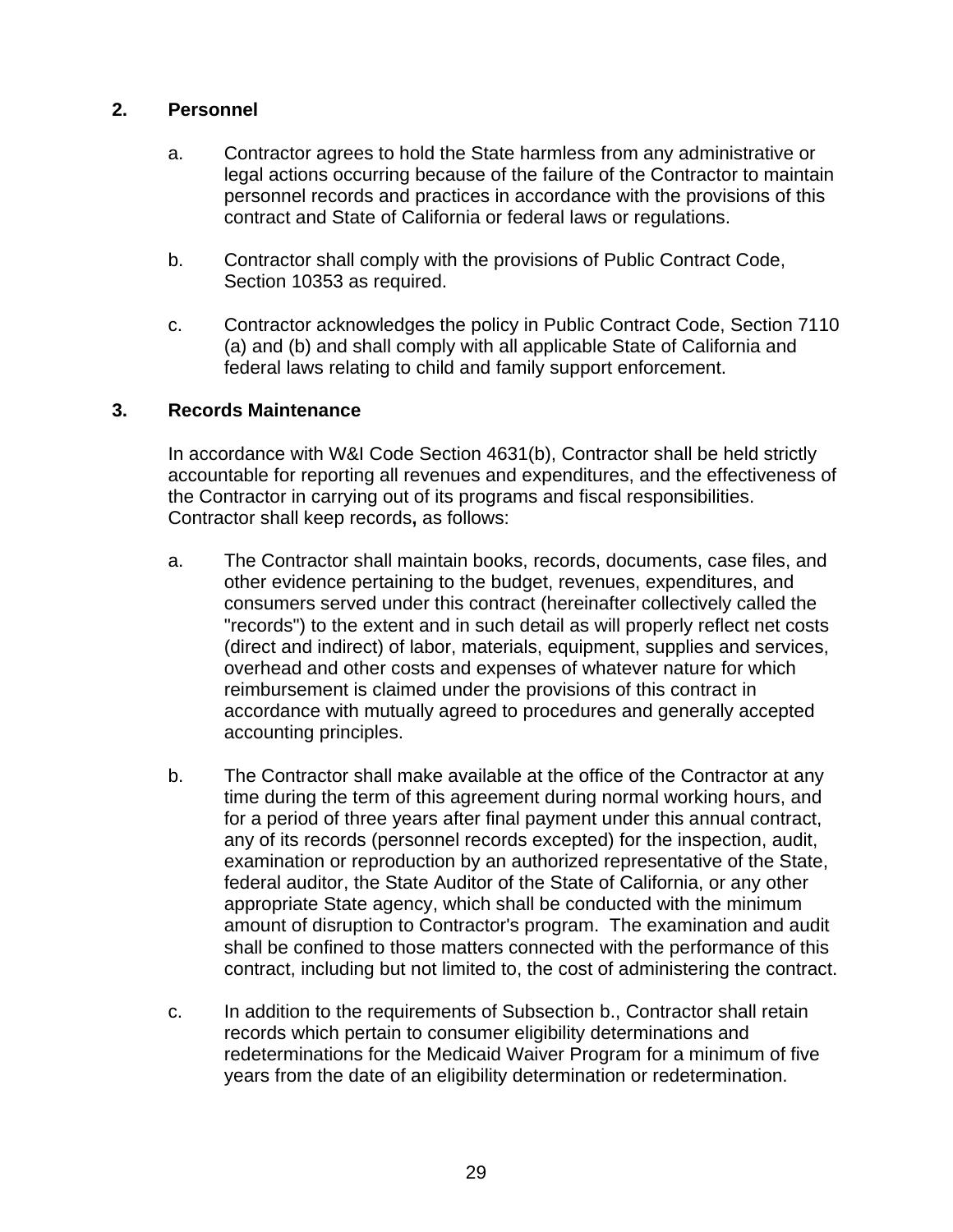- d. Contractor may, in fulfillment of its obligation to retain the records as required by this Section, utilize a scanned, digitalized, or other electronic true representation of the original record consistent with Title 17, Section 50602(h) and (i); Title 17, Section 50604 (d); Title 17 Section 50605(a) and (c); Title 17, Section 50612(a) and (f).
- e. Contractor shall comply with the most current version of the State's 'Requirements for Electronic Storage of Records', as developed by the State and ARCA.

#### **4. State Property**

a. All equipment, material, supplies, or property of any kind furnished by the State, or purchased from funds received under the terms of this contract, shall be the property of the State of California and used for the performance of this contract, unless specifically exempted in the State's Equipment Management System Guidelines.

Contractor shall maintain and administer, in accordance with sound business practice, a program for the utilization, care, maintenance, protection and preservation of State of California property so as to assure its full availability and usefulness for the performance of this contract. Contractor shall comply with the State's Equipment Management System Guidelines for regional center equipment and appropriate directions and instructions which the State may prescribe as reasonably necessary for the protection of State of California property.

b. Except as authorized in W&I Code section 4669.2, subdivision (a)(8), Contractor is prohibited from expending any state funds that result in the State of California owning, or incurring a liability for, real property.

### **5. Public Disclosure of Contracts**

In accordance with W&I Code Section 4640.6(k), Contractor shall make available to the public for review, all employment contracts with regional center staff or contractors (entered into on or after January 1, 2003) upon request. No employment contract, or portion thereof, may be deemed confidential or unavailable for public review except the social security number of the contracting party.

- a. The term of an employment contract between Contractor and an employee or contractor shall not exceed five years or the term of the State's contract with the regional center.
- b. When reporting the information to the State, as required by W&I Code Sections 4639.5 and 4640.6(k). Contractor shall include any information regarding Executive Director current annual compensation as defined by IRS Code for completion of the IRS Form 990, and associated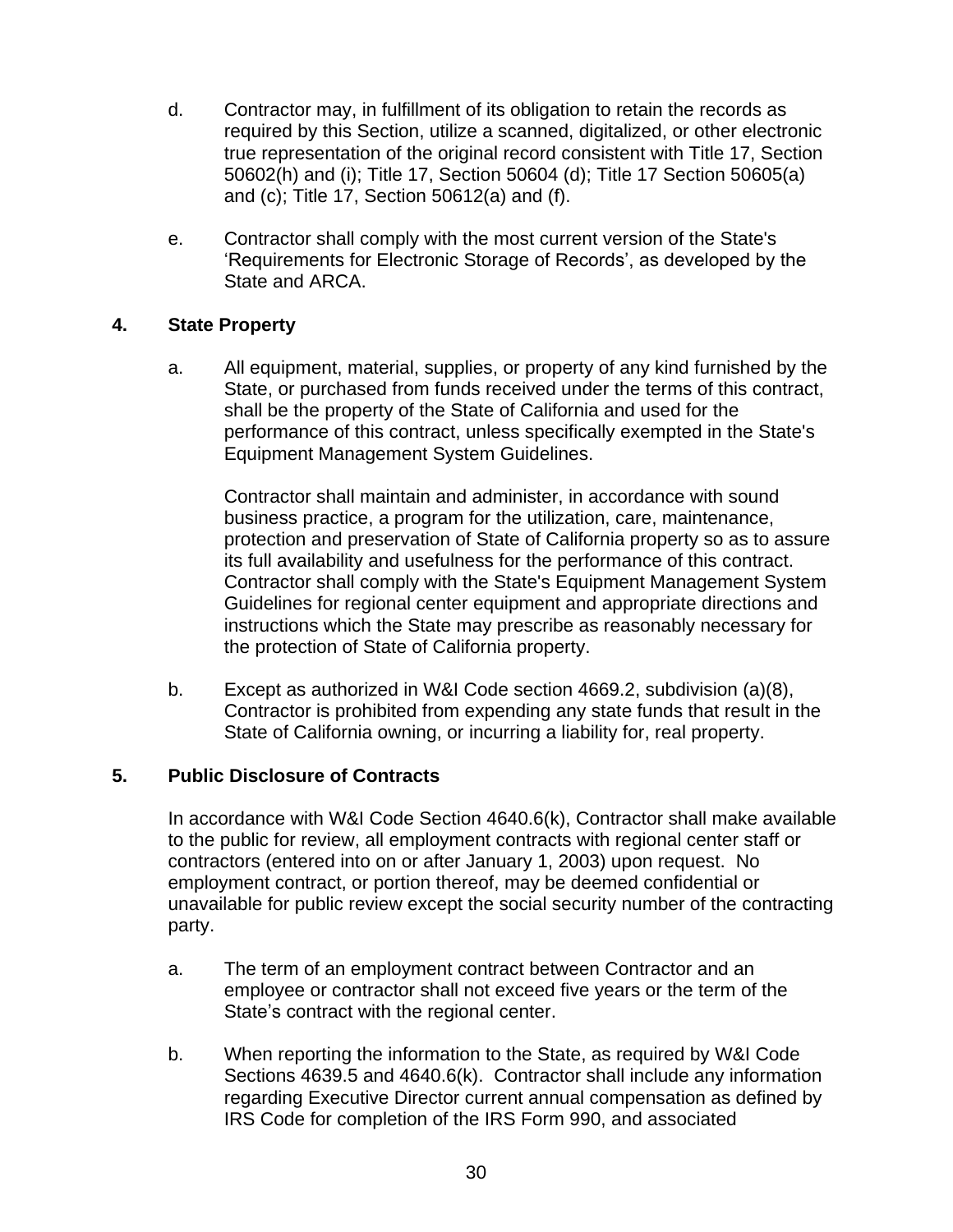detail. This information shall be provided in a format with instructions agreed to by the State and regional centers.

#### **6. Consumer Information Security**

- a. The Contractor agrees to adhere to the most current version of the State's 'Statement of Assurances for Protection of Protected Health Information' (Exhibit F) which sets forth the security and notification requirements and best practices for, but not limited to, the protection of all confidential, sensitive, and/or personal information collected and stored on behalf of the State regardless of format or media type.
- b. Contractor, agrees to adhere to State policy regarding incident reporting, requiring privacy breaches and/or security incidents involving paper and other formats to immediately notify the Department's Information Security Officer, via email at [iso@dds.ca.gov](mailto:iso@dds.ca.gov) in the event of any loss or theft of personal, sensitive, or confidential information in any format, including but not limited to flash drives, cell phones, personal digital assistants (i.e. blackberry), tablets, computers, and laptops within 72 hours.

The notification to the Department must be reported on form DS 5340B or other online submission form as directed by the Department. DDS is mandated by law to notify other entities of disclosure of information; the timelines are extremely short for many of these reports; therefore, it is essential that DDS is notified immediately, within 72 hours, when a suspected privacy breach or security incident is discovered by the Contractor.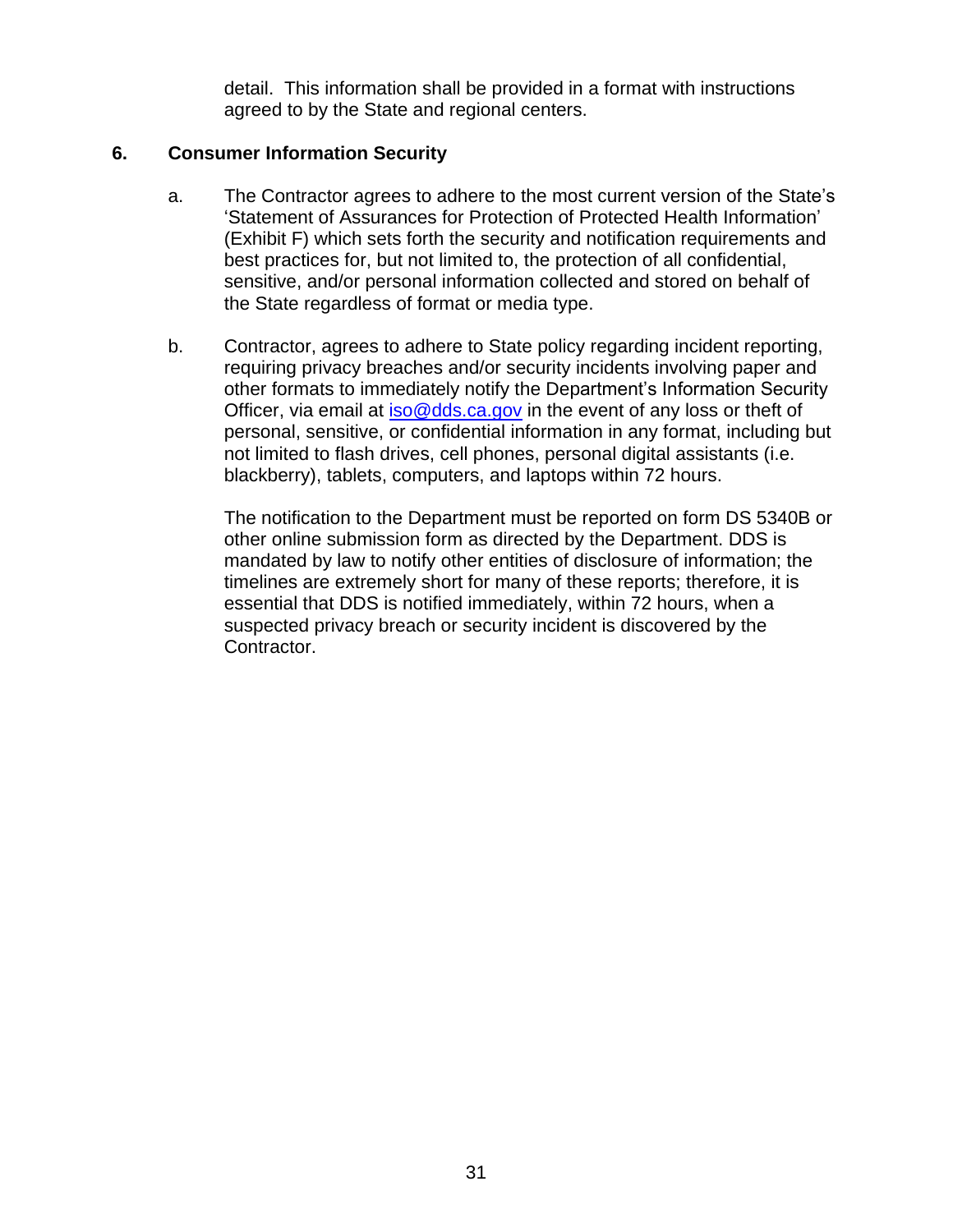## **ARTICLE V: EVALUATION**

#### **1. Contractor Evaluation**

- a. The Contractor's performance under this contract will be evaluated. Accordingly, the State, through its authorized representatives, reserves the right to use evaluation methods, including observations, inspections, interviews and other assessment techniques selected by the State.
- b. The State shall notify the Contractor, at least thirty (30) days in advance unless mutually agreed upon otherwise, that an evaluation will take place. It is the State's intent that the on-site portion of any evaluation shall occur during Contractor's normal working hours, unless mutually agreed otherwise, and with the least amount of disruption of day-to-day services, and should last no longer than three (3) weeks.
- c. The State shall prepare a written report specifying the findings of any evaluation performed by the State under this Section. Said report shall not be limited to a description of the areas of Contractor's deficiencies but shall include a description of Contractor's strengths and outstanding achievements, if any. Except as required by law, public release of the State's final evaluation report shall not be made until the report has been reviewed by the Contractor and the Contractor has had thirty (30) days to respond. Contractor's responses will be included within the final report to be published within thirty (30) days from the receipt of said responses.

#### **2. Information Requests**

During the term of this contract, the State may require Contractor to furnish program and fiscal information, as the State deems necessary to assess Contractor's status or performance relative to Contractor's fiscal and/or program operations. Prior to requesting such information, the State shall confer with ARCA as to the most efficient and effective means for collecting the information.

#### **3. State Audits of Contractor**

- a. The State shall audit records of Contractor to verify Contractor's compliance with this contract. Such audits shall commence within three years following the last date of the prior audit period.
- b. The State shall not commence its routine biennial audit of Contractor prior to 30 days after the State has issued and Contractor has received the final audit report for the prior audit period.
- c. Contractor records pertaining to the provision of services under this contract shall be open for audit by the State for a minimum period of three years following the last date of the prior audit period.
- d. The final audit report shall be issued by the State to the regional center within ninety (90) days of Contractor's written response to the draft audit report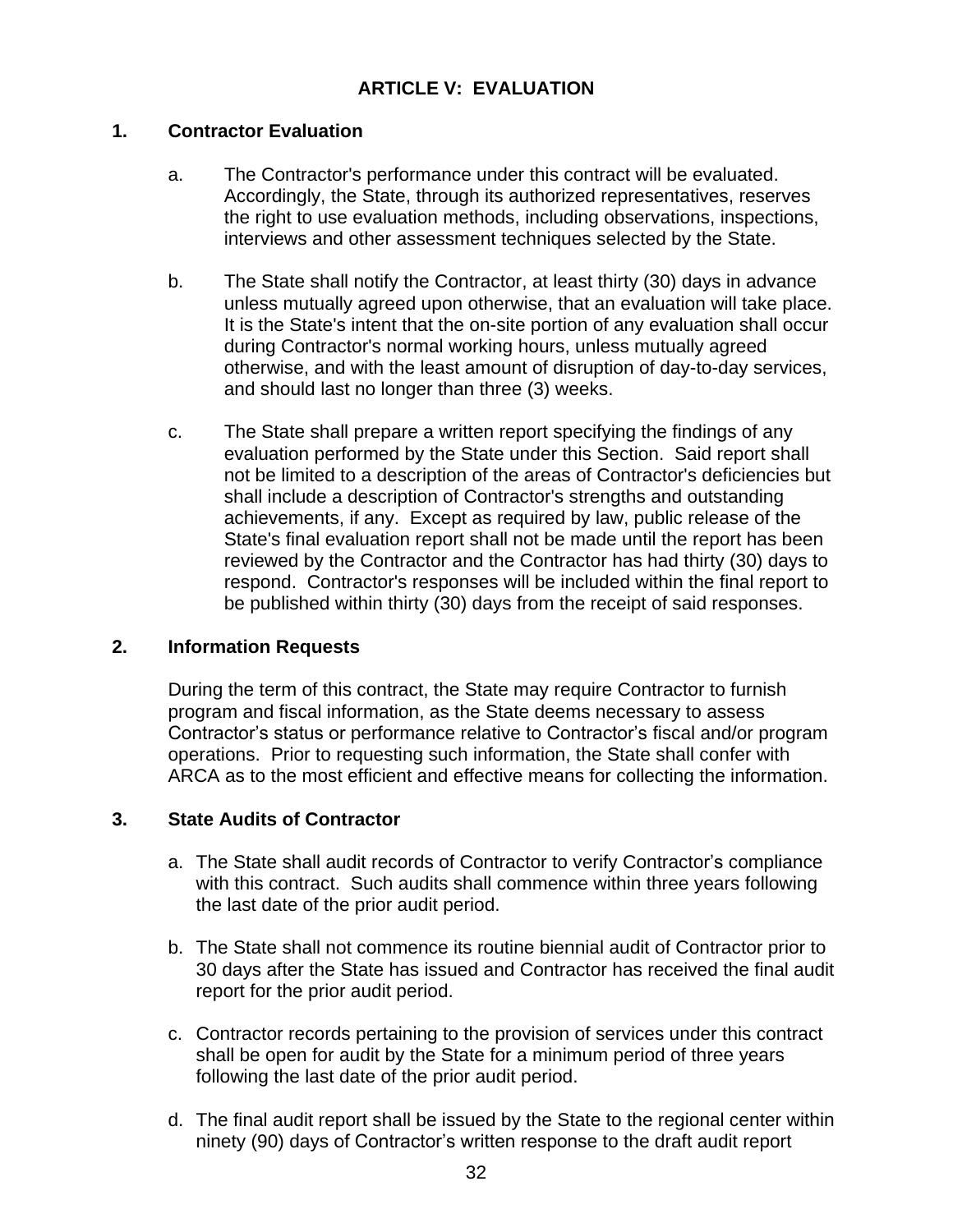when Contractor's written response to the draft audit report is in agreement with all audit findings and/or recommendations disclosed.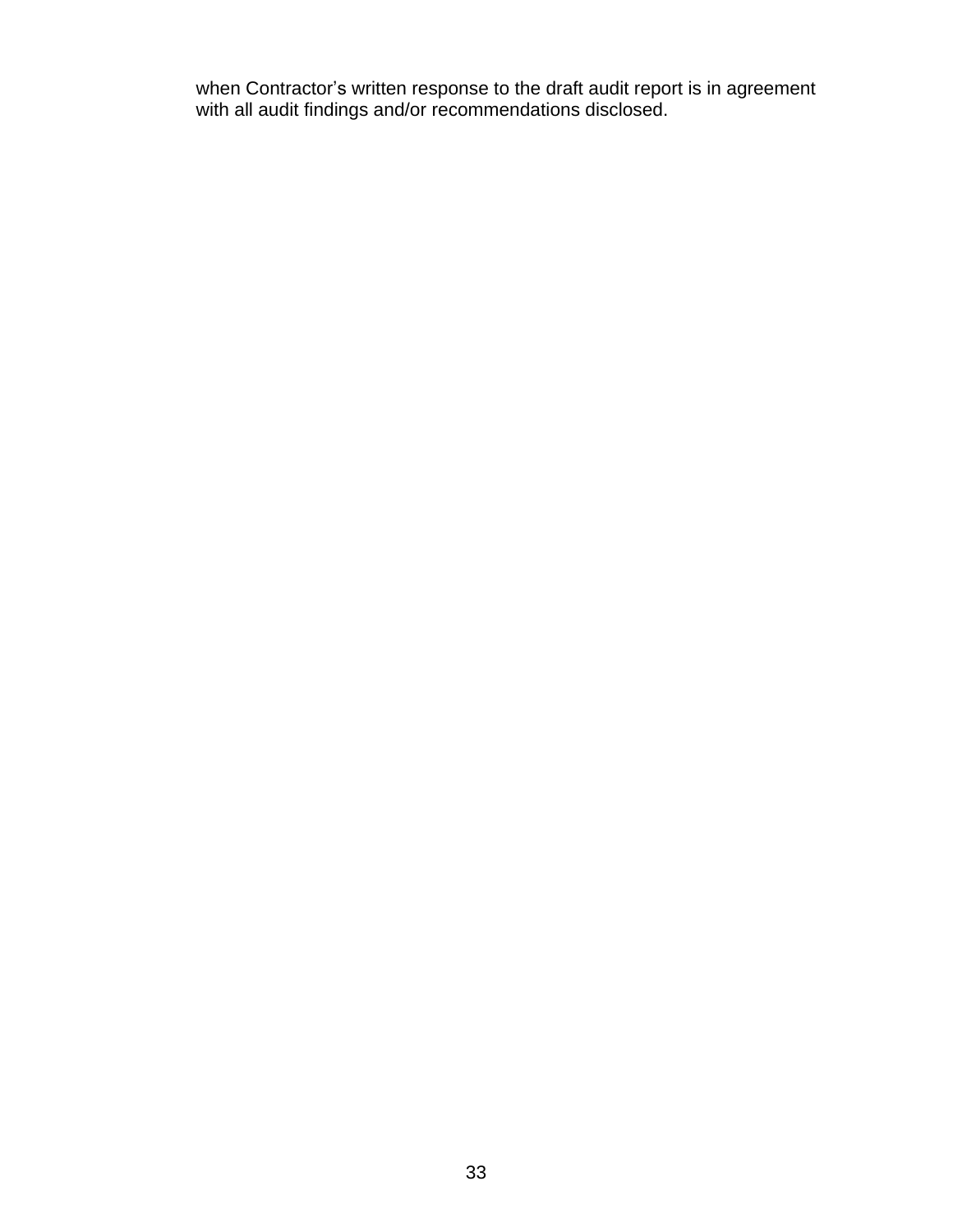# **ARTICLE VI: CONTRACT AMENDMENT/CANCELLATION/REOPENING**

## **1. Contract Amendments**

a. Either party may reopen and enter into negotiations on any provision(s) of this contract as deemed necessary to contract or respond to 1) any legislative and/or budgeting actions taken by the Legislature; 2) executive order of the Governor; 3) declared state of emergency; 4) action taken by a court of law; or 5) the need for special language.

Contractor shall immediately notify the State in writing if, as a result of the above, it is unable to comply with any provision of this contract.

- b. Pursuant to Article III, Section 2 hereof, this agreement shall be amended on or before September 1 of each year and may be amended additional times as needed in order to allocate funds made available and to move funds among regional centers as early as possible to the Contractor and the other regional centers.
- c. Should any change in the regulations promulgated by the State, State policies, or provisions of this contract result in increased costs to the Contractor, the State in consultation with the Contractor shall determine the amount of this cost and shall, consistent with state law and subject to the availability of funds appropriated to the State for developmental services, augment Contractor's budget by this amount.

## **2. Severability Clause**

Subject to review and approval of the Department of General Services, in the event this contract is terminated or not renewed pursuant to Article I, Section 3 or Article VIII, Section 4, the State shall negotiate reasonable closing costs with the Contractor.

#### **3. Entire Agreement**

This writing, including its attachments and references, is intended both as final expression of the agreement between the parties and as a complete exclusive statement of the agreement.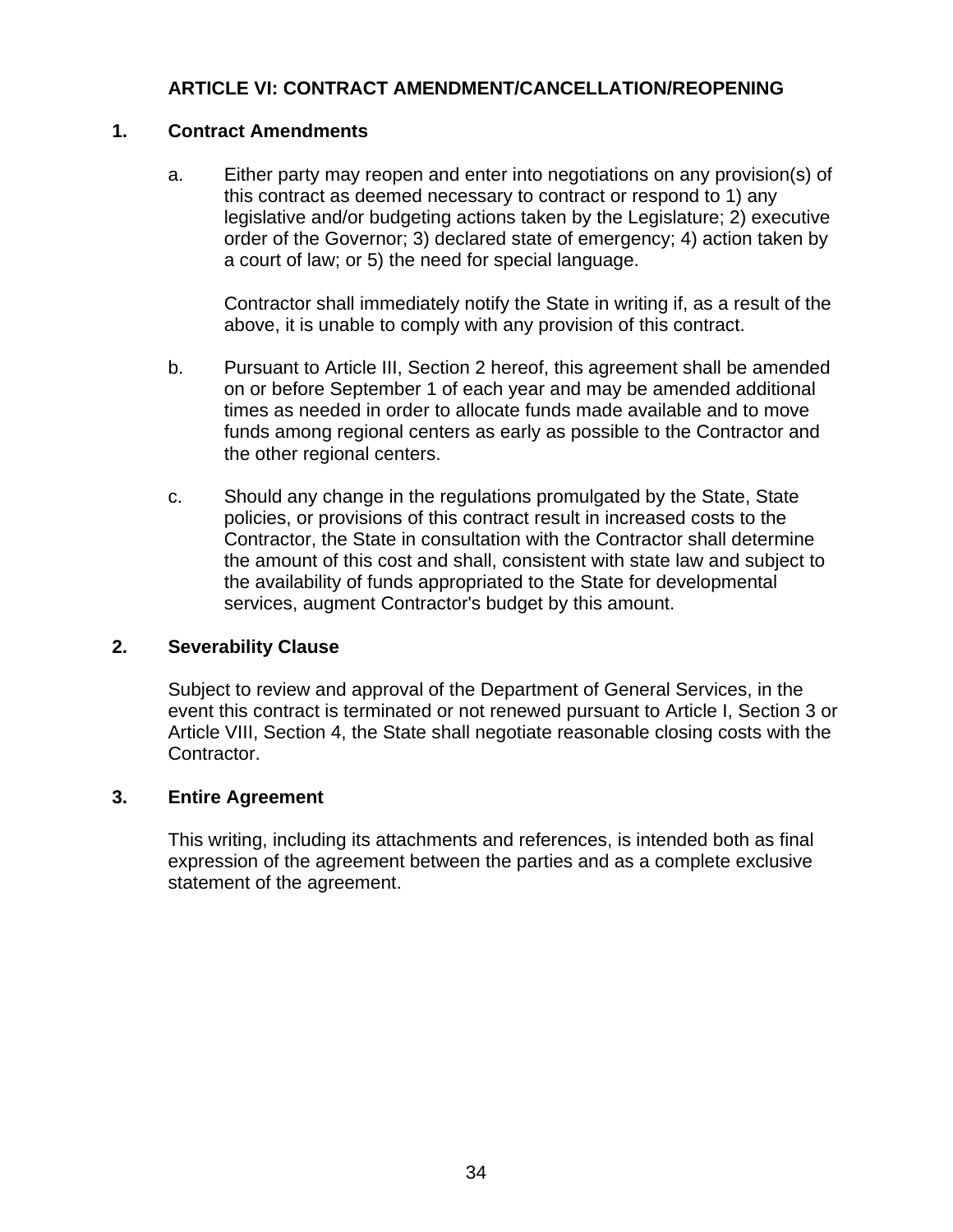## **ARTICLE VII: MISCELLANEOUS**

### **1. Lease/Rental Agreements**

The contractor shall include in all new leases or rental agreements for real property a clause that holds the State harmless for such leases.

### **2. Emergency Response System**

Contractor shall implement an emergency response system that ensures that a regional center staff person will respond to a consumer, or individual acting on behalf of a consumer, within two hours of the time an emergency call is placed. This emergency response system shall be operational 24 hours per day, 365 days per year.

## **3. Emergency Planning, Preparedness, Response and Recovery**

- a. Definitions for terms, as used in this section:
	- 1) "Emergency" means any situation that requires immediate action in which the life or safety of consumers are threatened by events including but not limited to: floods, fires, earthquakes, power outages, chemical spills, or events for which a disaster has been declared by a unit of local, state, federal, or tribal government.
	- 2) "Community" means regional center consumers, their families and caregivers, service providers, regional center staff and other relevant local partners.
- b. Contractor shall develop, and annually thereafter review and update, as necessary, its emergency plan to encompass planning, preparedness, response and recovery. The plan shall, at minimum, include a description of Contractor's ongoing efforts to develop and maintain relationships, educate, prepare and plan, and collaborate with County Emergency Management Offices tribal entities, neighboring regional centers, and the community.
- c. Contractor shall maintain a current list of key regional center personnel involved in emergency activities, from planning, preparedness, response, recovery, and reporting, and their contact information, and share it with the State's Emergency Preparedness and Response Office.
- d. Contractor shall hire, maintain and designate one full-time Emergency Coordinator position. The Emergency Coordinator shall participate inperson or remotely in state-funded training opportunities and exercises, and quarterly statewide meetings. If every effort has been made for Emergency Coordinator to participate, but is unable, a designee shall participate.
- e. Contractor shall work with the State to utilize resources allocated for: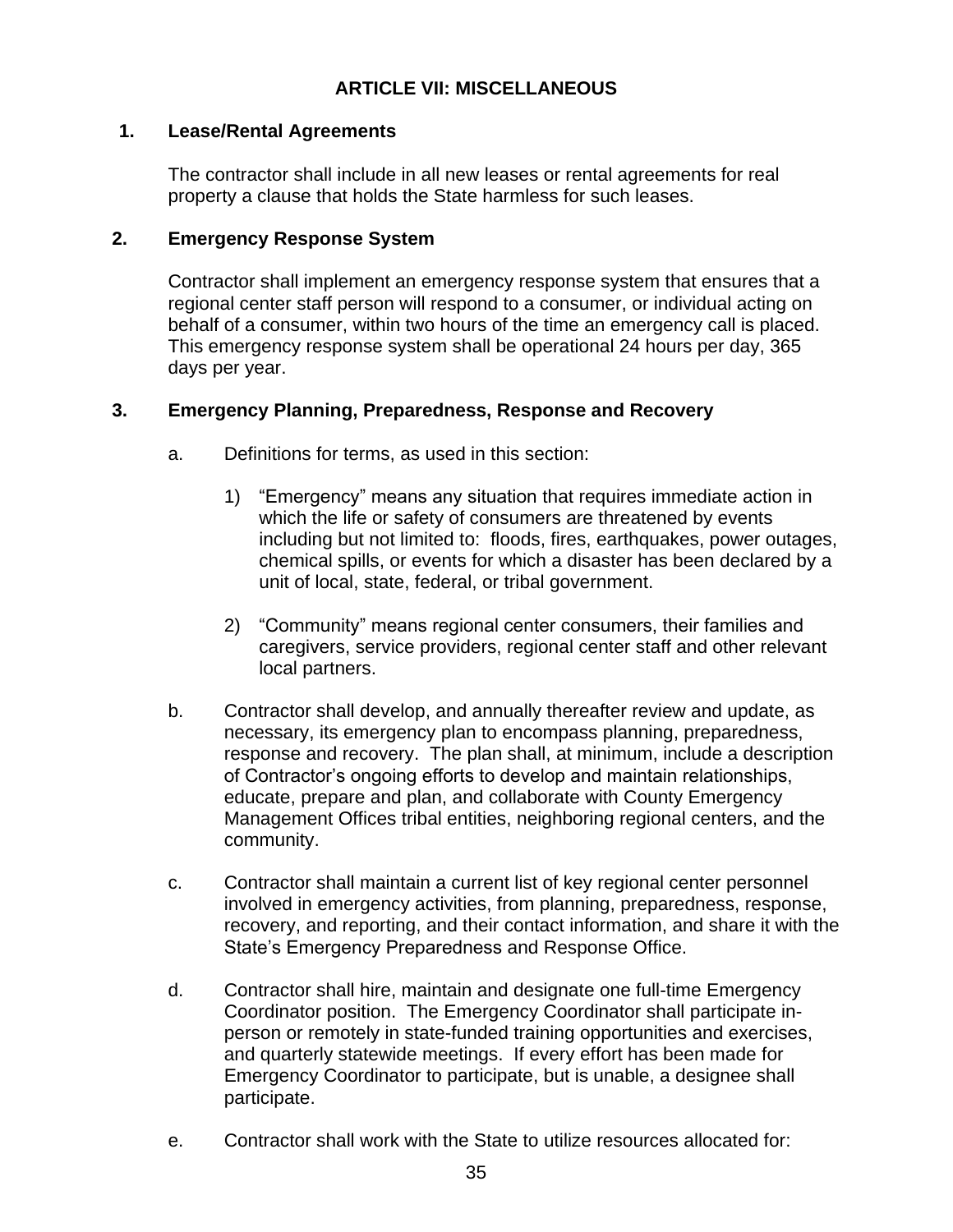- 1) Training and community engagement, and
- 2) Generators, batteries, go-bags/emergency kits for consumers living in high-risk areas defined by CalFire and the California Public Utilities Commission, to the extent applicable to the Contractor's catchment area.
- f. During a declared emergency, Contractor shall:
	- 1) Provide timely notifications and updates to impacted consumers;
	- 2) Identify facility and program closures that result in consumer displacement and/or loss of services;
	- 3) Coordinate with local, state, federal and tribal entities, the community, and other regional centers, as needed to maintain consumer safety and supports;
	- 4) Provide daily, or at a frequency requested by Contractor and approved by the State, updates to the State regarding the safety, wellbeing, and unmet needs of consumers, to the extent known to Contractor, in a format mutually agreed upon.
- g. Contractor shall assist consumers after emergency events, and may utilize the service providers for assistance, which may include, but not be limited to, the following:
	- 1) Returning home.
	- 2) Identifying alternative sources of services, if needed.
	- 3) Connecting to state and federal assistance programs, which may include, but not be limited to food, income supports, childcare, interpretation, and health care.

## **4. Collection of Parental Information**

In accordance with W&I Code Section 4657, Contractor shall collect the following for each new case and each review of all clients in out-of-home placement:

- a. The social security number of the parents of the client;
- b. The birthday of the parents of the client;
- c. The disability status of the parents of the client; and,
- d. Whether the parents of the client are deceased or not.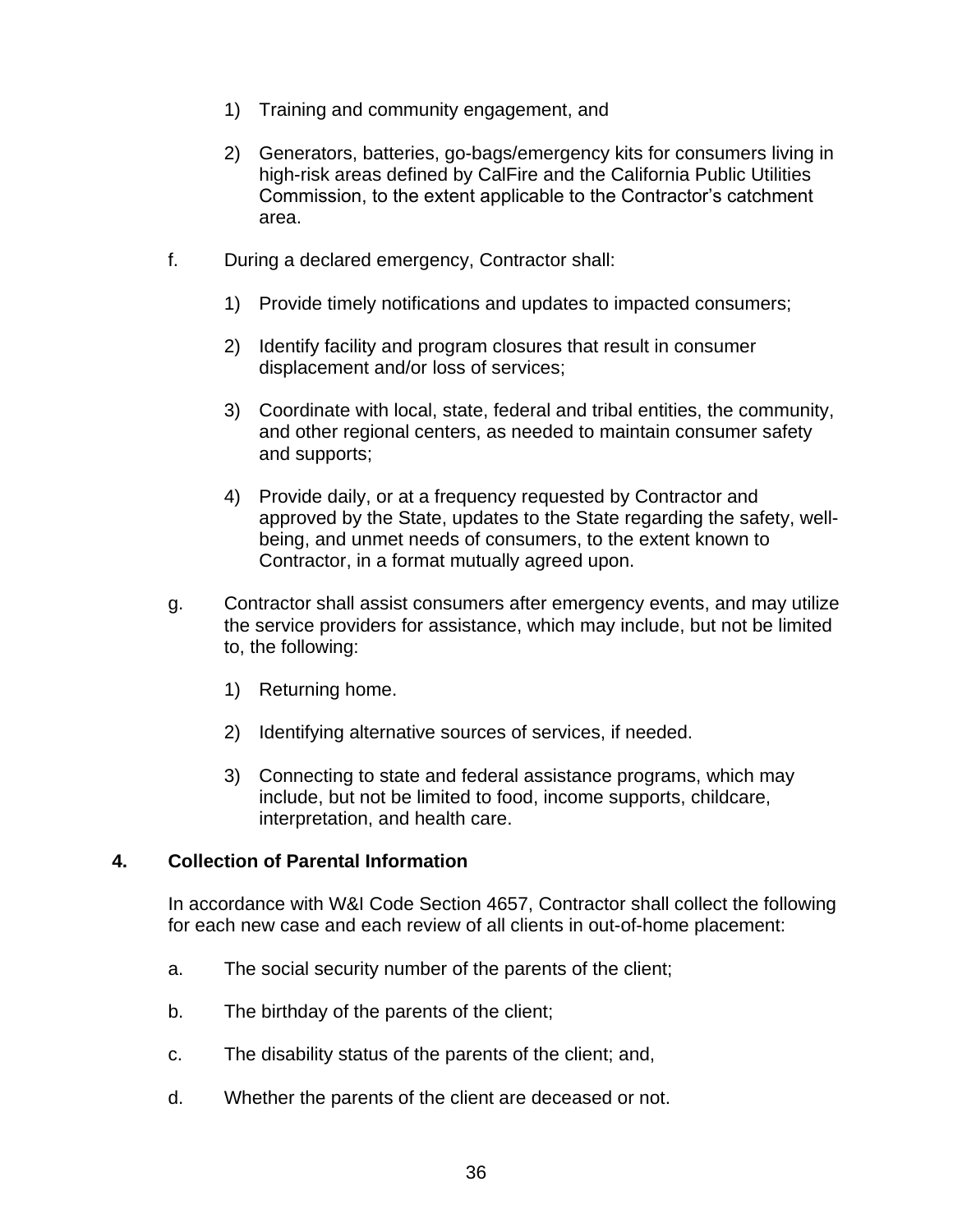## **5. Registered Sex Offenders**

Effective April 1, 2005, Contractor shall, for every newly eligible consumer over 16 years of age, review Megan's Law website (www.meganslaw.ca.gov) to determine if the consumer is required to register as a sex offender pursuant to Penal Code 290. If the consumer is required to register as a sex offender, the Contractor shall appropriately note this information in the consumer's electronic record and case file.

## **6. Data Compilation**

Both parties to this contract recognize the specific requirements under law as stated in W&I Code Section 4519.5 and 4519.6. Contractor shall provide the report specified in W&I Code Section 4519.5(f) to the State annually by May 31.

## **7. Shared Vendors and Case Management Responsibility**

- a. For the purposes of this section, "community living vendor" includes community care facilities, supported living services, independent living services, Family Home Agency and Foster Family Agency.
- b. When Contractor is not the vendoring regional center but is the regional center with case management responsibility and chooses to place a consumer with another regional center's community living vendor or longterm health care facility, Contractor shall:
	- 1) Prior to the provision of services, notify the vendoring regional center of services to be provided to Contractor's consumer by the vendor or long-term health care facility.
	- 2) When a special incident occurs, ensure the vendor or long-term health care facility submits a special incident report to both Contractor and the vendoring regional center. [Cal. Code Regs, Title 17, Section54327(d)]
	- 3) Upon becoming aware of a special incident, notify the vendoring regional center.
	- 4) Work collaboratively with the vendoring regional center to follow up and investigate special incidents, as needed.
	- 5) Work collaboratively with the vendoring regional center to enforce a Zero Tolerance Policy regarding abuse or neglect of consumers.
- c. When Contractor is the vendoring regional center but is not the regional center with case management responsibility, Contractor shall notify the regional center utilizing Contractor's community living vendor or longterm health care facility upon becoming aware of the following: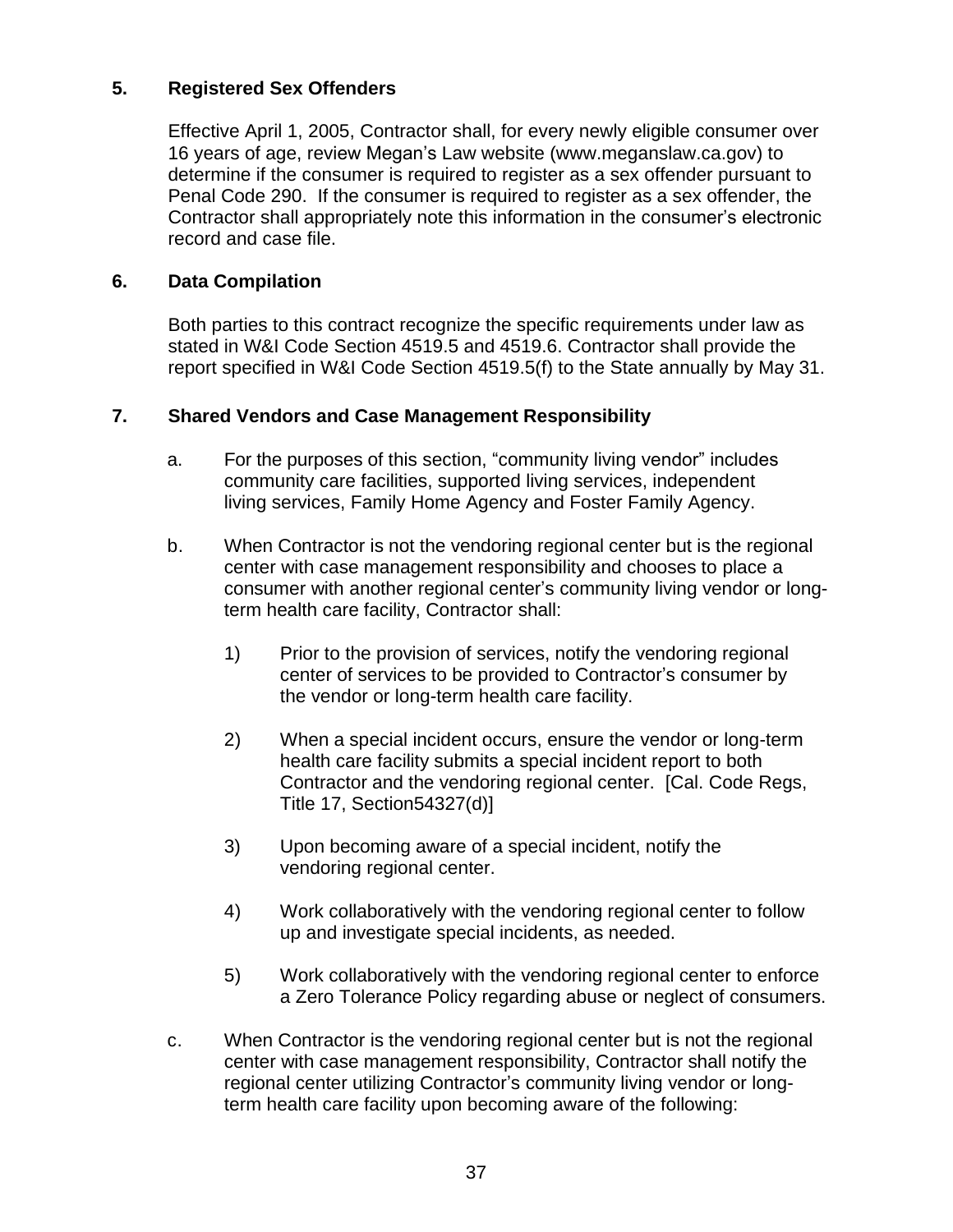- 1) Unusual type or frequency of special incidents that would impact the health and safety of consumers while receiving services from Contractor's community living vendor or long-term health care facility.
- 2) Issues that may affect the ability of Contractor's community living vendor or long-term health care facility to provide services, or to provide services in an environment that ensures the health and safety of consumers during the provision of services.
- 3) If a situation specified in subparagraphs (1) or (2) of this paragraph places a consumer(s) in immediate risk or danger, Contractor shall notify the regional center(s) immediately, and not later than 24 hours.
- d. For all vendor types other than community living vendors and long-term health care facilities, upon becoming aware of a situation specified in subparagraphs (1) or (2) of paragraph (c) of this section, Contractor shall notify all regional centers of the following:
	- 1) Vendor name and number(s).
	- 2) Request to contact Contractor if a regional center is currently utilizing the vendor in question.
	- 3) The name(s) and telephone number(s) of the individual(s) to contact for relevant information.
- e. For the purposes of paragraph (d) of this section, Contractor shall notify the regional center(s) as soon as possible, but not later than two working days. If the situation places a consumer(s) in immediate risk or danger, Contractor shall notify the regional center(s) immediately, and not later than 24 hours.
- f. By December 15, 2013, and ongoing as warranted by personnel changes, Contractor shall maintain and provide to the other regional centers, a primary contact person and a backup contact person and their contact information for purposes of making and receiving the notifications specified in paragraph (d) of this section.

# **8. Program Development Funds – Parental Fee Program**

Both Parties to this contract recognize the specific requirements under law as stated in W&I Code Section 4784 and California Code of Regulations 50225.

## **9. Executive Director Recruitment Policy**

Contractor shall notify the State within one business day of an unanticipated executive director vacancy or within one week of learning of an executive director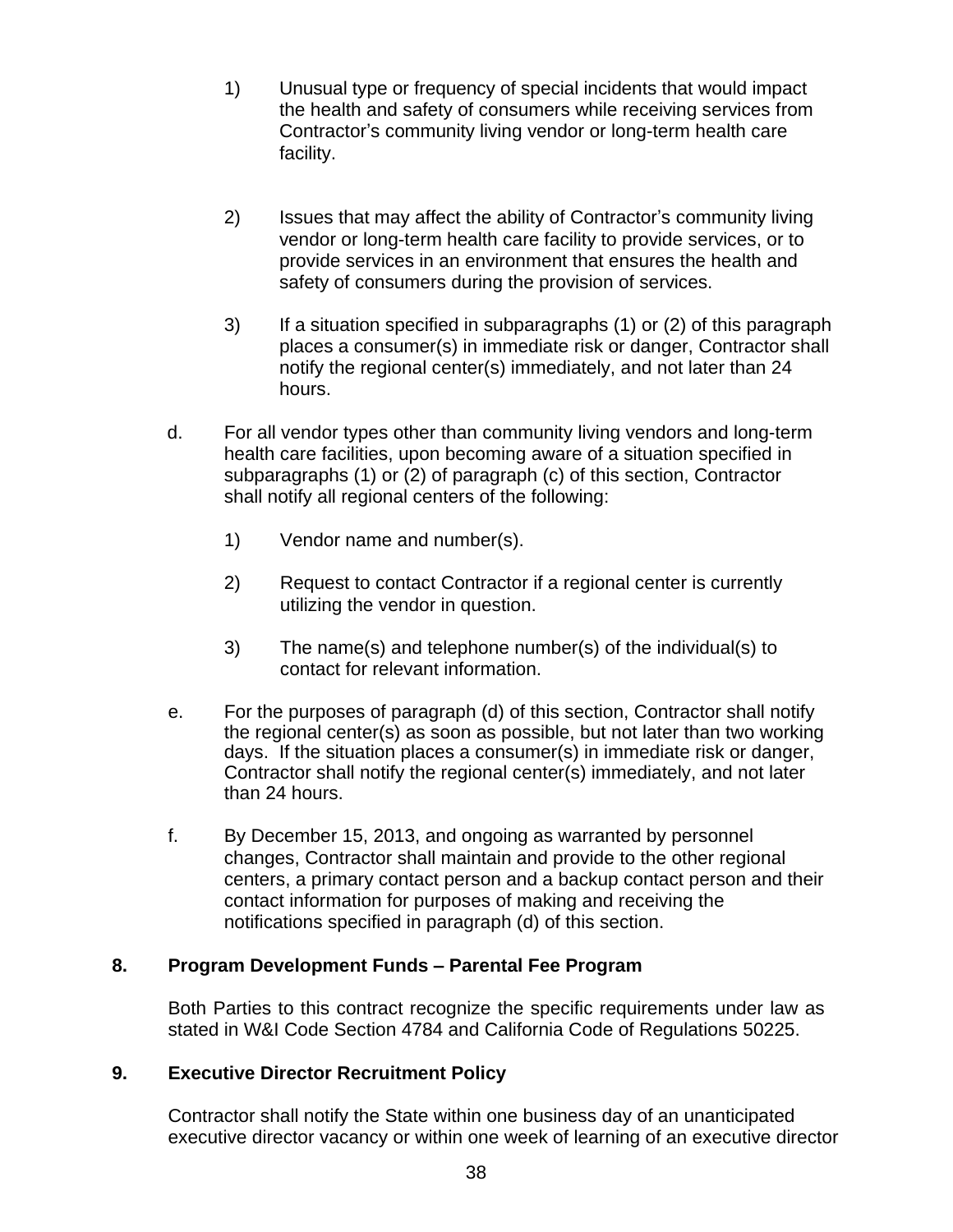resignation or retirement. Contractor shall provide the State with its plan for executive director recruitment within one month of the above notification.

# **10. Reporting on Specified Consumers**

- a. Contractor shall report to the State on an ongoing basis and at least monthly, information on:
	- 1) If known, any minor or non-minor dependent who remains a resident of California and is residing out-of-state, whose services are not funded by the regional center.
	- 2) If known, any minor at risk of out-of-state placement, whether the placement would be funded by the regional center or another agency.
- b. Contractor shall report to the State within three business days of any known occurrence, information on any minor or adult residing for five days or more in an emergency room or psychiatric facility, or any minor not accompanied by their parent or legal guardian residing in a shelter.
- c. Information will be reported to a specified State contact in a mutually agreed upon format, to include consumer name, UCI, age, legal status, and a summary of the current circumstances and resources that have been explored.
- d. By August 31, 2020, Contractor shall identify and provide to the State, the name and contact information for any employee who will serve as a pointof-contact for this information.
- e. Nothing in this section shall affect Contractor's compliance with W&I Code Section 4519.

# **11. Board of Directors Training Plan**

- a. Pursuant to W&I Code Section 4622(g), "the regional center shall provide necessary training and support to these board members to facilitate their understanding and participation, including issues related to linguistic and cultural competency. As part of its monitoring responsibility, the department shall review and approve the method by which training, and support are provided to board members to ensure maximum understanding and participation by board members. Each regional center shall post on its internet website information regarding the training and support provided to board members."
- b. Contractor shall submit to the State by December 15 of each year, a proposed comprehensive board of directors' training plan for the next calendar year. At minimum, training topics shall include a review of board governance (e.g., board members' role and responsibilities), conflict of interest and whistleblower policies, and linguistic and cultural competency.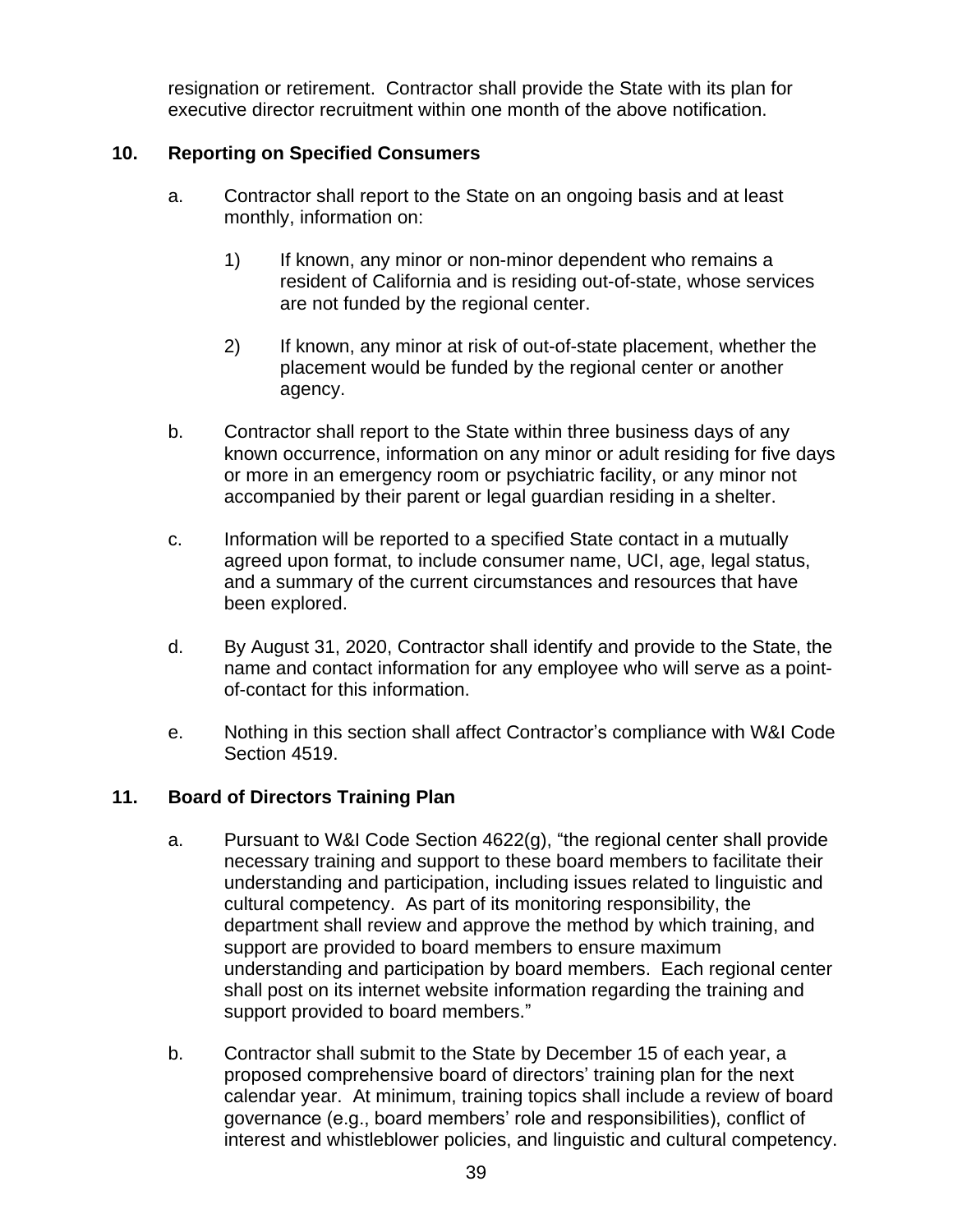- c. The training plan shall detail training topics, including: frequency, length of each training session and, if known, the name, affiliation, and qualifications of the individual or entity who will provide training to the board.
- d. Contractor shall post on its website information regarding the training and support provided to board members pursuant to W&I Code Section 4266(g), to include the annual board of directors' training plan and schedule.
- e. Contractor shall submit to the State by December 15 of each year, a report on the actual trainings provided to its board of directors in that calendar year, to include the information specified in subsections (b) and (c).

# **12. W&I Code Section 4731 Consumers' Rights Complaints**

By April 15, 2021, and quarterly by the  $15<sup>th</sup>$  of the month following each quarter, Contractor shall report to the State information regarding complaints pursuant to W&I Code Section 4731 for which the regional center sent the complainant a written proposed resolution in response to in the previous quarter. To ensure the State has the information needed to comply with W&I Code Section 4519.2(c), information shall be reported in a mutually agreed upon format and shall include, but not be limited to, the following:

- a. Consumer UCI and initials;
- b. Date complaint was received by the regional center;
- c. Date the proposed resolution was sent to the consumer;
- d. Subject matter of each complaint; and
- e. How the complaint was resolved.

# **13. Medicaid Enrollment Requirements**

a. Purpose

Regional centers coordinate services for consumers for which federal funding is received from the Centers for Medicare and Medicaid Services, and are therefore required to enroll as a Medicaid provider. Exhibit G sets forth the terms and conditions under which the Contractor shall enroll as a Medicaid provider.

- b. Board of Directors' Recruitment and Training
	- 1) Contractor shall provide information regarding these requirements in Contractor's board recruitment outreach and information.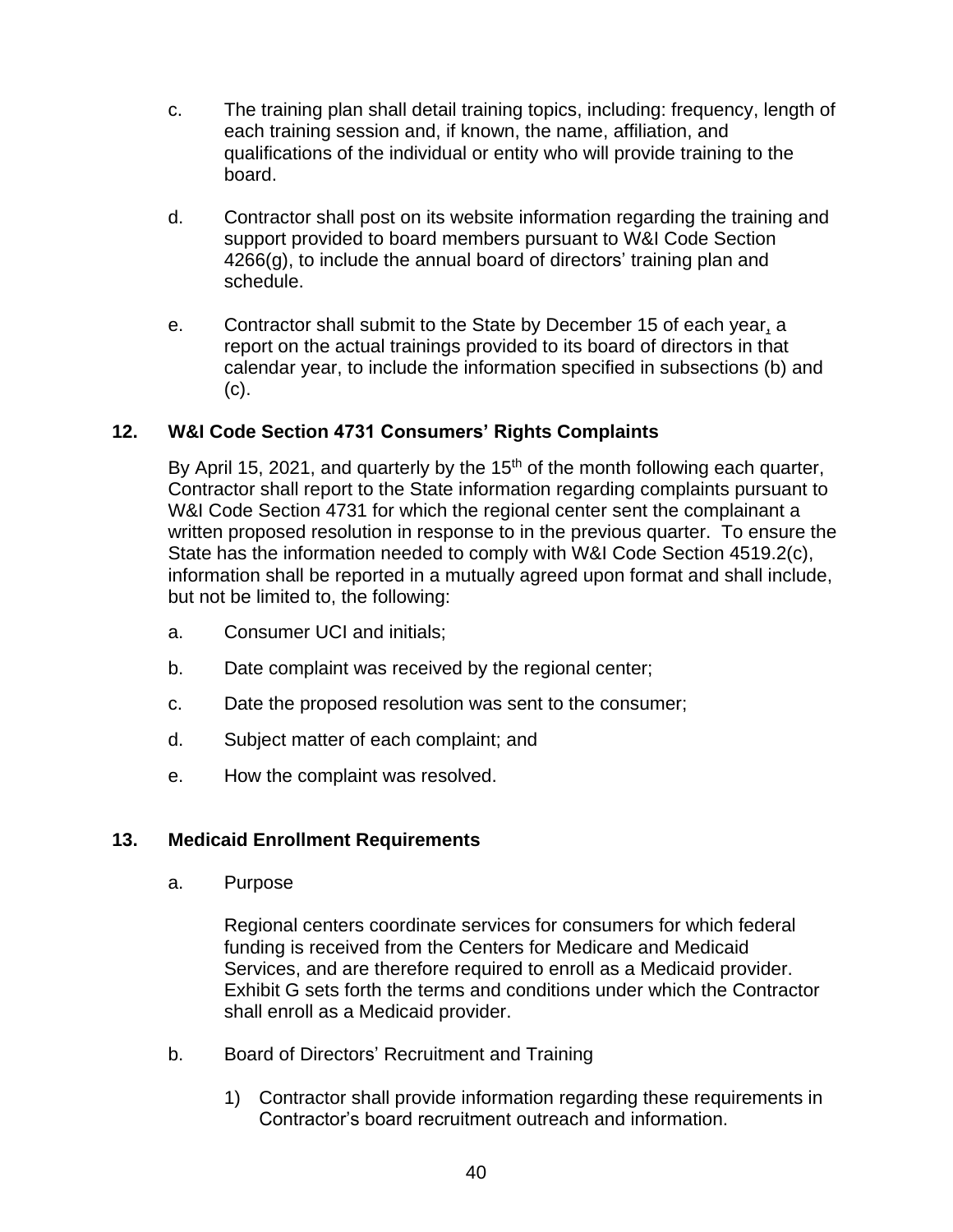2) Contractor shall include as a component in its annual training regarding board member roles and responsibilities, information about the criteria that trigger submission of a renewal packet as outlined in Exhibit G to ensure ongoing enrollment as a Medicaid provider.

## **14. Board Governance**

By April 1 ,2022, Contractor shall ensure that either a board-approved policy or board-approved bylaws describe the following:

- a. The respective roles and responsibilities of the governing board in setting policy and overall governance and the Executive Director in day-to-day operations.
- b. The selection, training and monitoring of facilitators who will support board members to ensure maximum understanding and participation in carrying out their roles and responsibilities as per W&I Code section 4622(g)(1) and (2).

## **15. Forensic Cases**

- a. Starting January 15, 2022, Contractor shall ensure information is entered into its case management database regarding consumers subject to the diversion process pursuant to Penal Code Section 1001.20, et seq. Information shall be entered within 14 days of receipt of minute orders and shall include, but not be limited to, the following:
	- 1) Date(s) and type(s) of related offense(s); and
	- 2) Details of the consumer's diversion program and current status.
- b. Contractor shall give the State a minimum of 14 calendar days' notice of any of the following:
	- 1) Contractor's intent to recommend to the court that a consumer be admitted to the Porterville Developmental Center Secure Treatment Program pursuant to Penal Code Section 1370.1.
	- 2) Contractor's intent to recommend to the court that a consumer currently on a Penal Code Section 1370.1 commitment at Porterville Developmental Center move to a W&I Code Section 6500 commitment.
- c. Contractor shall provide Porterville Regional Project with all required individual documents as soon as possible after a recommendation has been made to the court that a consumer be admitted to Porterville Developmental Center.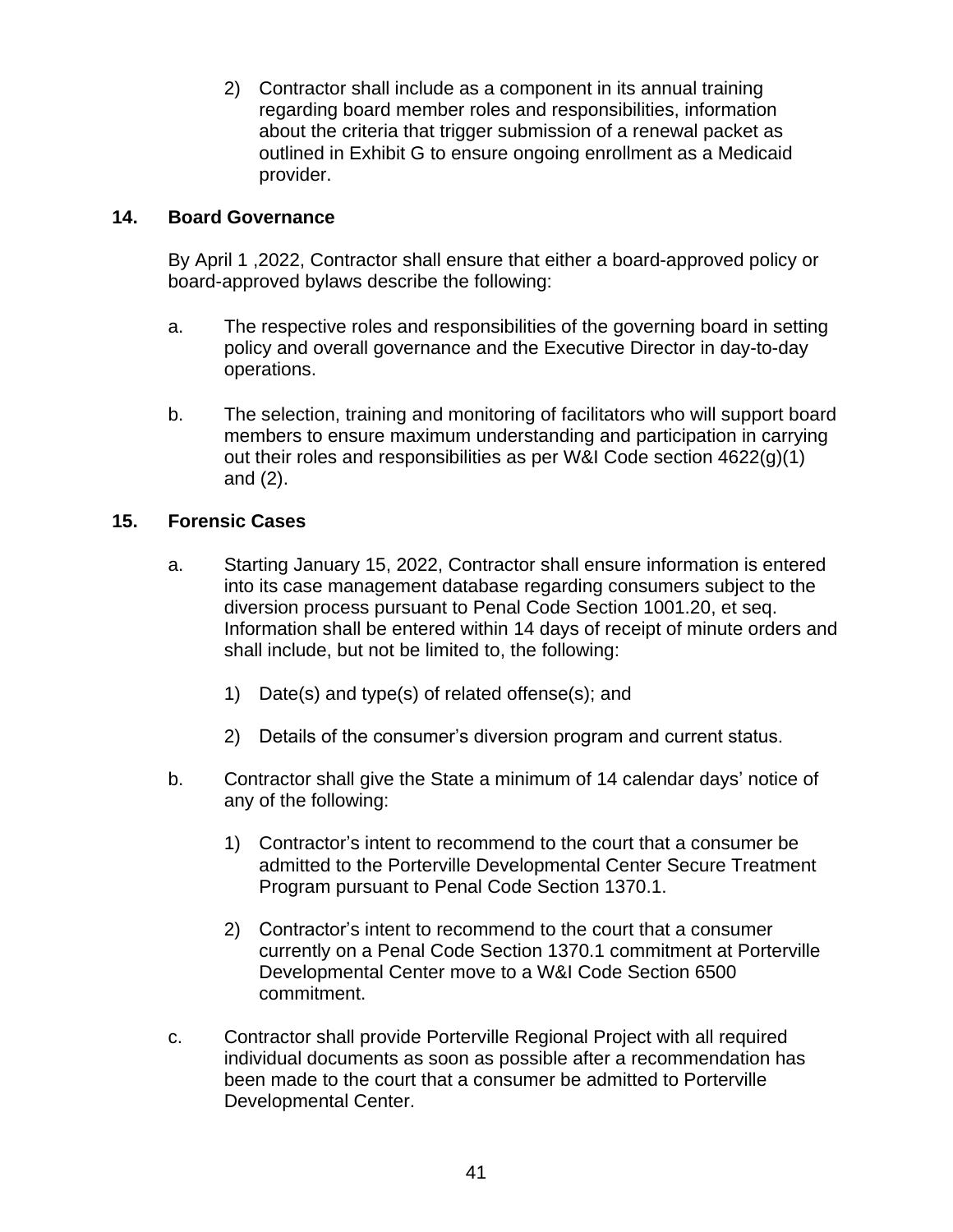# **ARTICLE VIII: PERFORMANCE**

### **1. Contract Development**

Contractor agrees to perform in accordance with the goals and objectives set forth in Exhibit C, "Performance Plan," which was developed in accordance with W&I Code Section 4629. Notwithstanding Article I, Section 9 herein the Performance Plan shall be for a period of five years as specified in Exhibit C. The Performance Plan may be modified during the term of this period by mutual written consent of Contractor and the State.

## **2. Annual Progress Report**

By January 31 of each year, Contractor shall prepare and submit a report to the State on Contractor's progress in meeting its performance contract goals and objectives. The report shall include the goals, objectives, baseline data for each objective, and progress on each objective.

#### **3. Incentives**

By July 1 of each year, ARCA and the State shall mutually agree on incentives and flexibility as required to ensure that Contractor meets or exceeds its performance standards and to facilitate the achievement of performance objectives. Once agreed to, these incentives and flexibility shall become part of the Contract.

## **4. Contract Compliance**

Based upon Contractor's performance, the State may take corrective action against Contractor, including placing the Contractor on probationary status. If it is found that a Contractor does not meet or is at risk of not meeting performance standards, due to the failure to meet performance objectives or requirements under the Lanterman Act or the terms of the contract, the State may take any or all of the following actions independently or in combination: the provision of technical assistance; loss of fiscal incentives; mandated consultation with designated representatives of ARCA or a management team designated by the State, or both; issuance of a letter of noncompliance; pursuit of legal or equitable remedies for enforcement of specified obligations; or contract termination or contract nonrenewal subject to W&I Code Section 4635. Nothing in this paragraph shall limit the State's authority to take any other appropriate action under the Lanterman Act or the terms of the contract at any time during the term of this contract.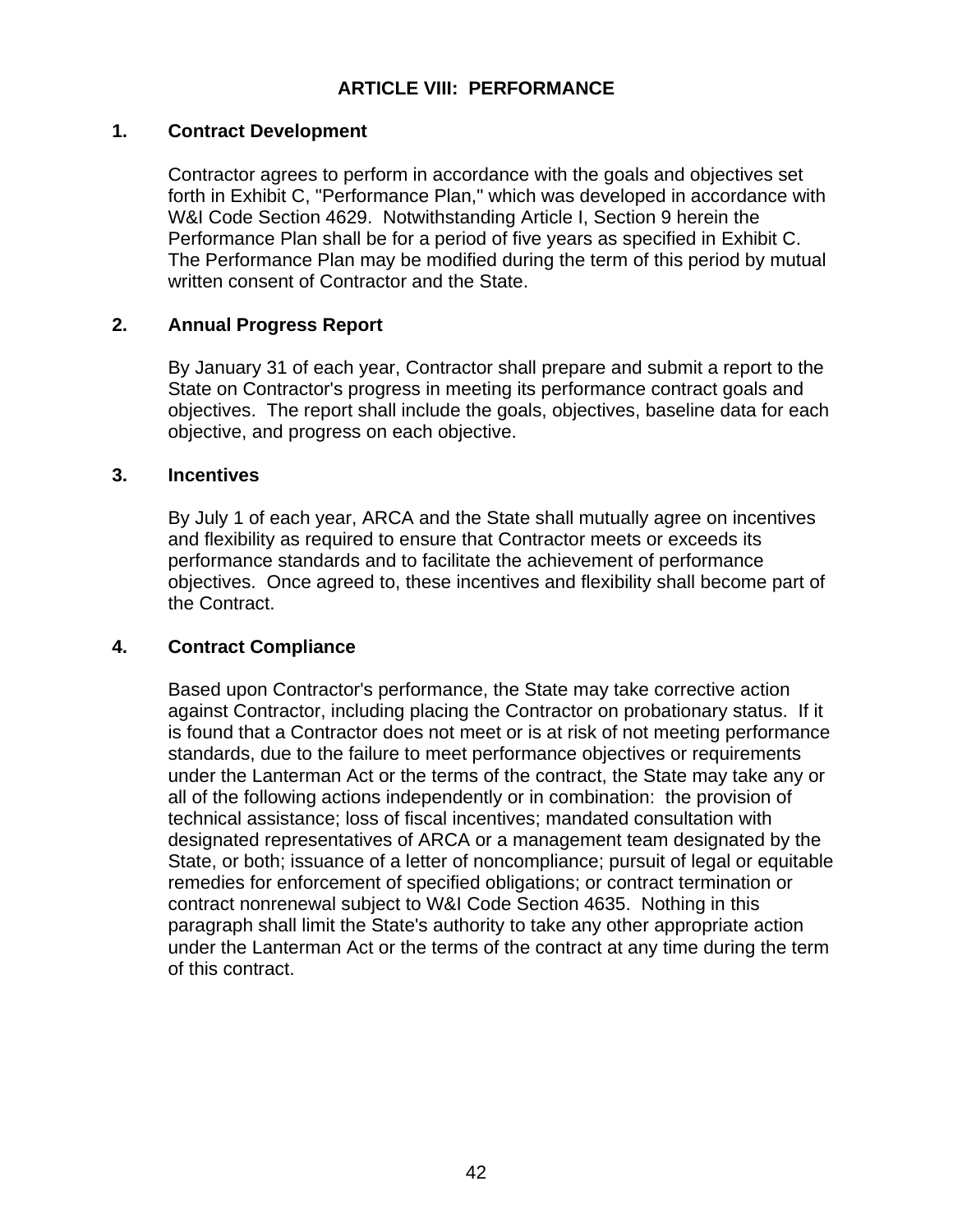## **ARTICLE IX: STAFFING, MONITORING AND REPORTING**

## **1. Specialized Personnel and Monitoring**

Contractor shall expend not less than the specific amounts allocated for the following provisions unless there is reduction in funding, and/or the State imposes a transfer from Operations to POS.

a. Clinical Staff

Contractor shall either hire, or contract for, clinical expertise in the areas of pharmacology, behavioral psychology, and special medical assistance in order to provide assistance in the use of special medications, to monitor complex medical cases, and to be proactive to improve access to preventive health care resources.

b. Quarterly Monitoring

Contractor shall have face-to-face contact with all individuals living in community out-of-home settings (licensed community care facilities, health facilities, supported living and independent living settings, and adult family homes) at least quarterly. These contacts shall be for the purpose of monitoring the health, safety and well-being of each individual, gathering information to assess the effectiveness of services provided to meet the individual's needs and monitoring progress in meeting identified goals.

- c. Specialized Expertise
	- 1) Contractor shall have, or contract for, all of the following:
		- a) Criminal justice expertise to assist Contractor in providing services and support to consumers involved in the criminal justice system as a victim, defendant, inmate or parolee.
		- b) Special education expertise to assist Contractor in providing advocacy and support to families seeking appropriate educational services from a school district.
		- c) Family support expertise to assist Contractor in maximizing the effectiveness of support and services provided to families.
		- d) Housing expertise to assist Contractor in accessing affordable housing for consumers in independent or supported living arrangements.
		- e) Community integration expertise to assist consumers and families in accessing integrated services and supports and improved opportunities to participate in community life.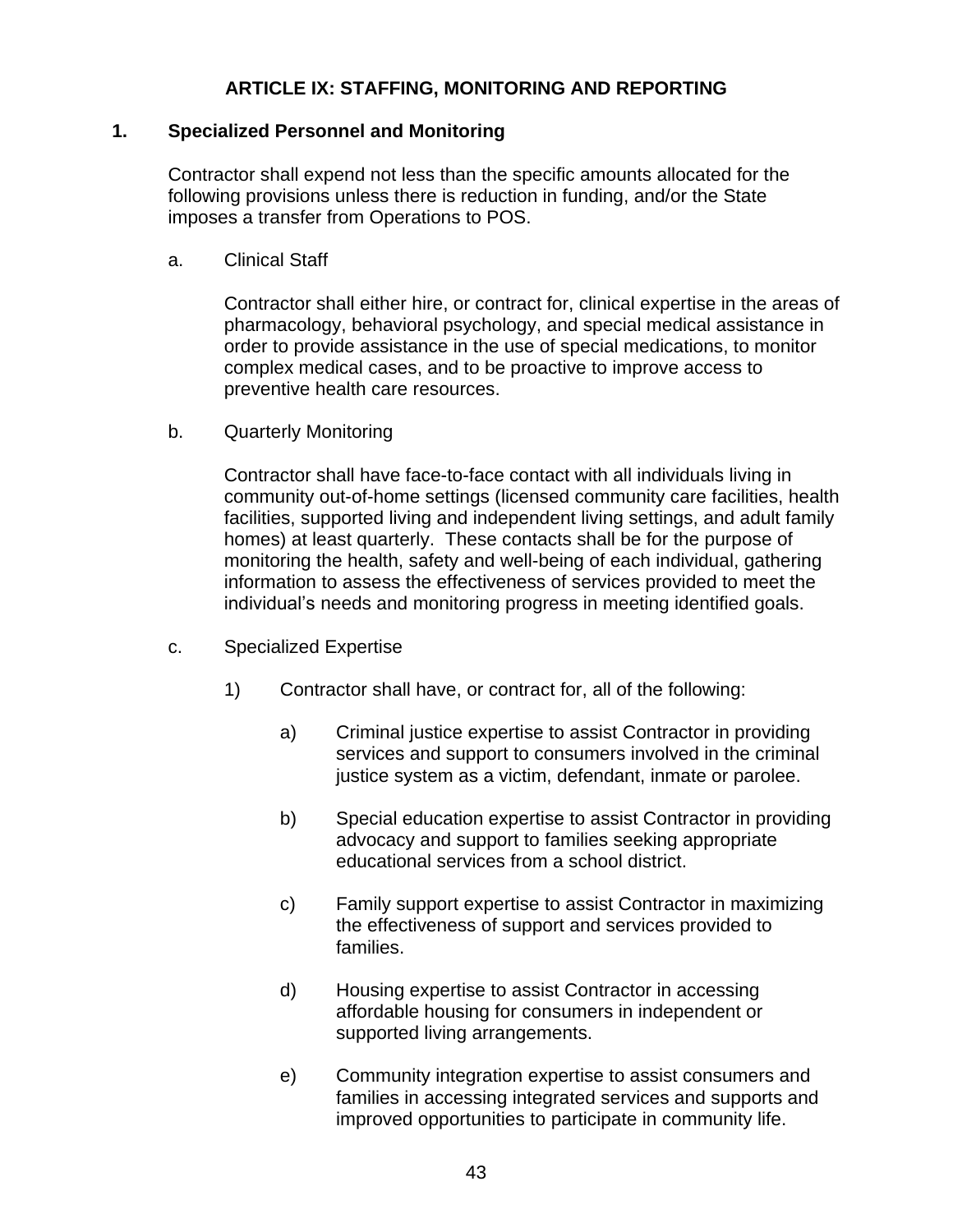- 2) Contractor shall employ or contract for at least one consumer advocate who is a person with developmental disabilities.
- 3) Contractor shall hire, maintain, and designate one full-time equivalent federal program coordinator position, and shall ensure that the monies appropriated for this position will only be used for that purpose.
	- a) This position shall address issues pertaining to federally funded programs serving individuals with developmental disabilities as appropriate, including the HCBS Waiver.
	- b) In collaboration with the State, this position, when appropriate, shall seek increased FFP
- 4) Contractor shall hire to fulfill the following functions/positions:
	- a) Employment Specialist
	- b) Cultural Specialist
	- c) HCBS Waiver/New Federal Rule Program Evaluators
	- d) Emergency Coordinator
	- e) Deaf Services Specialist
	- f) Participant Choice Specialists in a quantity the Contractor is allocated out of the total of 63 positions funded by the State
- d. Federal Programs Compliance Review

Contractor shall use funds budgeted for Federal Programs Compliance Review to establish, maintain, and implement an ongoing internal review process to ensure compliance with federal and state program requirements related to the HCBS Waiver, TCM, and the NHR programs. The internal review process shall assess Contractor's compliance with statutory/regulatory/contractual requirements in, at minimum, the following areas:

- HCBS Waiver eligibility certification/recertification
- Special incident reporting and risk management
- Consumer choice
- Provider Agreement Forms
- Notice of action
- Fair hearings
- IPPs/IFSPs
- Periodic and quarterly reviews of services and progress
- Quality assurance (quarterly reviews, corrective action plans, annual reviews of community care facilities)
- Service coordinator caseload ratios
- TCM documentation of activity and units
- NHR documentation of referrals and evaluations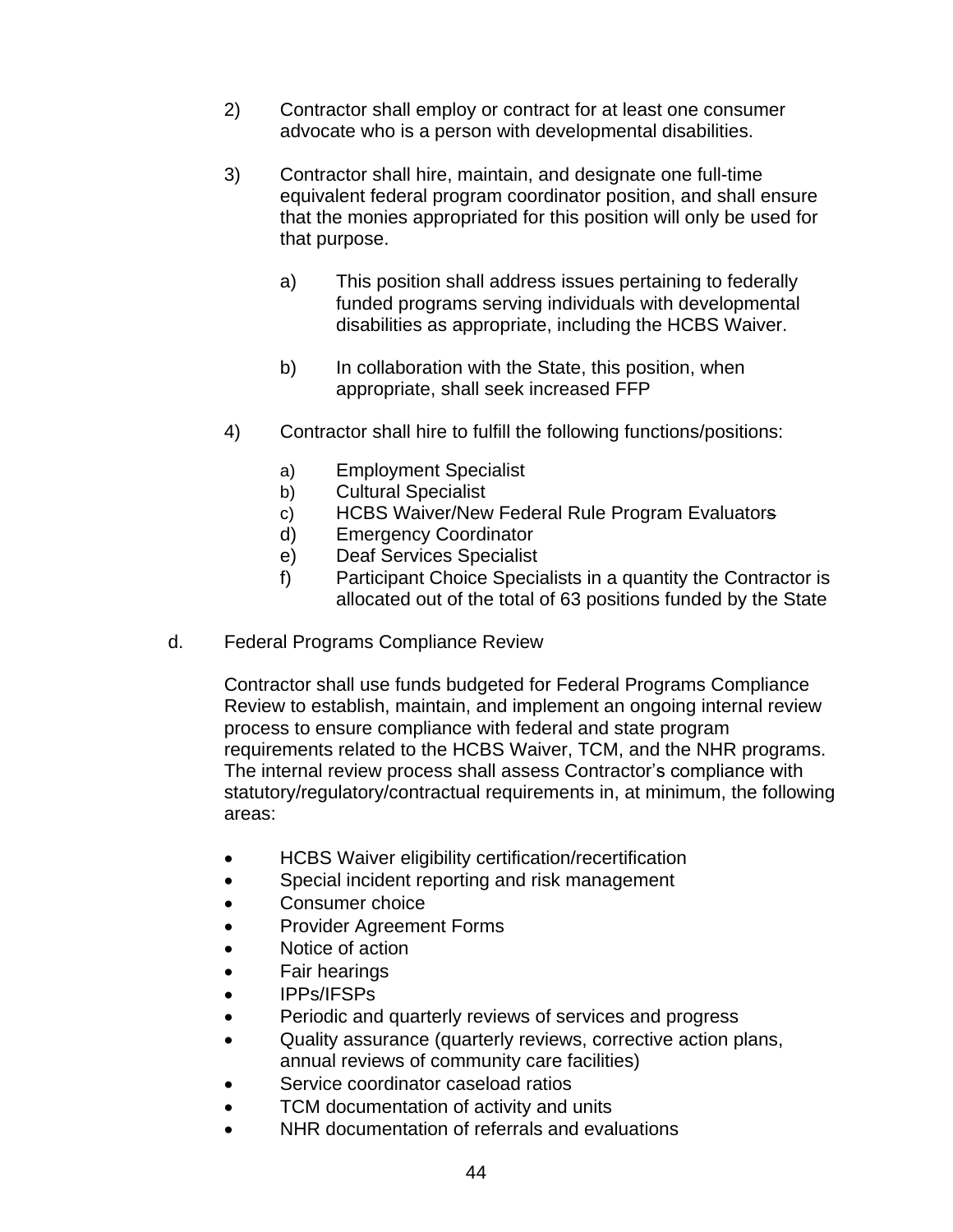Contractor shall use the results from the internal review as part of a continuous quality improvement process to enhance performance. The State shall develop and provide Contractor a self-evaluation protocol to assist Contractor in performing the internal review. The results of this internal review shall be made available to the State during the State's monitoring visits.

- e. Contractor shall use funds allocated in the Budget Act of 2005 and each budget year thereafter for complying with the HCBS Waiver requirements solely for the specific purposes budgeted for the 2005-06 fiscal year and each fiscal year thereafter. The State may take any disciplinary action necessary in the event Contractor expends these allocated funds for any purpose other than for complying with these requirements.
- f. Using all funds allocated to the Contractor in accordance with the Settlement Agreement for Capitol People First, et al. v. Department of Developmental Services, et al, (hereafter referenced as Settlement Agreement) as originally authorized in the Budget Act of 2009 and as authorized in subsequent Budget Acts, Contractor shall provide service coordination on behalf of residents of Developmental Centers as set forth in the Settlement Agreement Section IV.A.1. Service coordination may be provided directly by the Contractor or through documented arrangements with another regional center. The Contractor shall make diligent efforts to participate in annual IPP meetings as agreed to in Section IV.A.3.of the Settlement Agreement. Nothing in this contract provision shall be construed to expand Contractor's obligations pursuant to the Settlement Agreement beyond those expressly described in the Settlement Agreement. If any inconsistency exists between the terms of the Settlement Agreement and this contract provision, the terms of the Settlement Agreement shall prevail.

# **2. Caseload Ratios**

a. Contractor shall maintain service coordinator-to-consumer ratios as specified in W&I Code Section 4640.6, in accordance with annual CPP Operations funding to maintain a 1:45 caseload ratio for consumers identified in Caseload Ratio Reference Number 2.3, and FY 21-22 Budget funding to maintain a 1:40 caseload ratio for consumers in Caseload Ratio Reference Number 2.7, as follows:

| Caseload<br><b>Ratio</b><br><b>Reference</b><br><b>Number</b> | <b>Statutory Requirement</b><br>or Targeted State<br><b>Funding</b> | <b>Population</b>                                | <b>Service</b><br>Coordinator-<br>to-Consumer<br><b>Ratio</b> |
|---------------------------------------------------------------|---------------------------------------------------------------------|--------------------------------------------------|---------------------------------------------------------------|
| 2.1                                                           | WIC $§4640.6(c)(4)$                                                 | Complex needs as defined in<br>WIC §4640.6(c)(4) | 1:25                                                          |
| 2.2                                                           | WIC §4640.6(c)(2)                                                   | Moved from a DC in the last 12<br>months         | 1:45                                                          |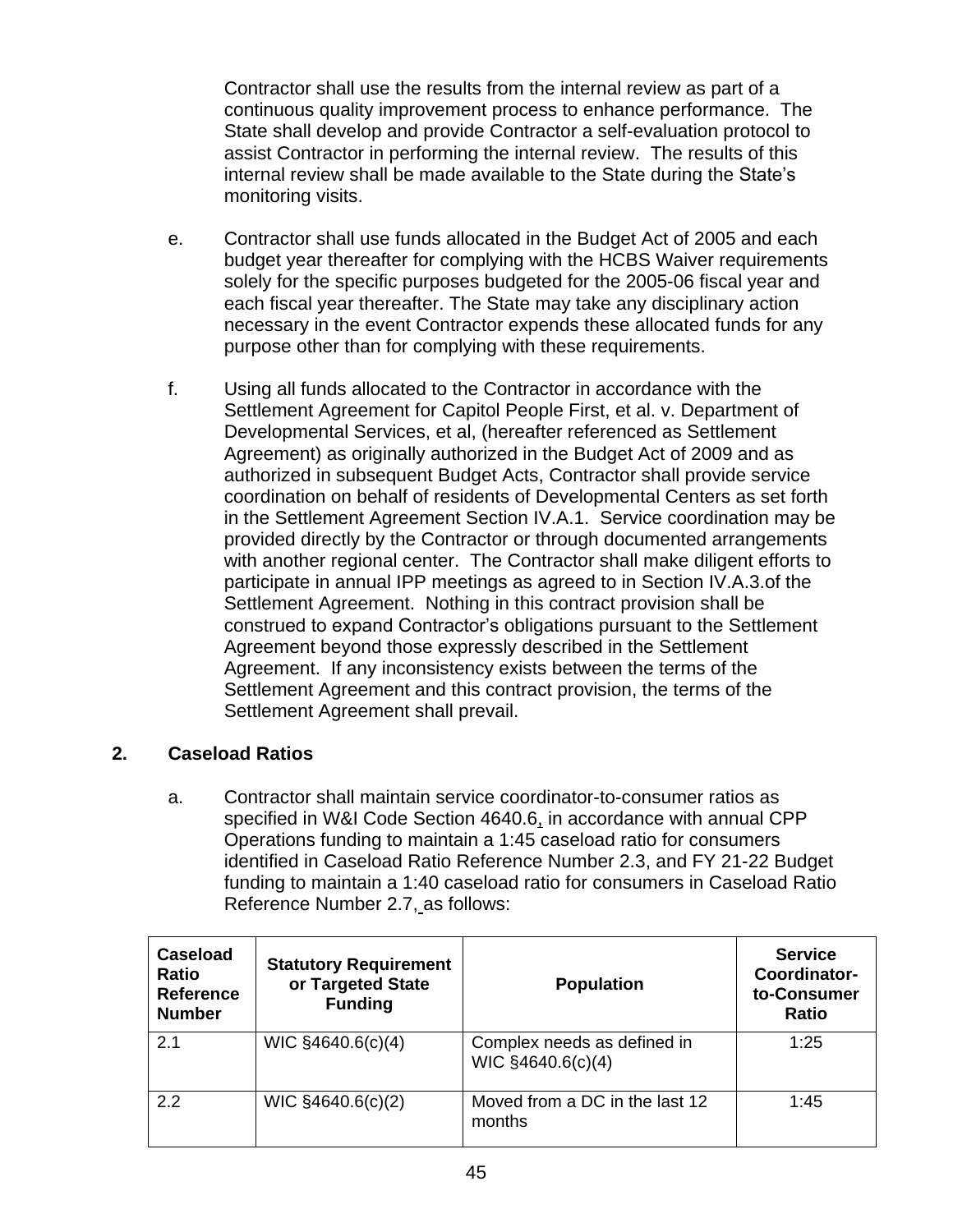| 2.3 | <b>CPP Operations Funding</b>                                                      | Moved from a DC and have lived<br>in the community between 12 and<br>24 months                                         | 1:45 |
|-----|------------------------------------------------------------------------------------|------------------------------------------------------------------------------------------------------------------------|------|
| 2.4 | WIC §4640.6(c)(3)(B),<br>adjusted for CPP<br><b>Operations Funding</b><br>caseload | Moved from a DC since<br>April 14, 1993, and have lived<br>continuously in the community for<br>greater than 24 months | 1:62 |
| 2.5 | WIC §4640.6(c)(3)(A)                                                               | Age 3 and younger                                                                                                      | 1:62 |
| 2.6 | WIC §4640.6(c)(3)(A)                                                               | Enrolled on the HCBS Waiver                                                                                            | 1:62 |
| 2.7 | FY 21-22 Budget                                                                    | Low or no purchase of service                                                                                          | 1:40 |
| 2.8 | WIC §4640.6(c)(3)(C)                                                               | All others                                                                                                             | 1:66 |

- b. Service coordinators may have a mixed caseload consisting of consumers specified in Caseload Ratio Reference Numbers 2.1, 2.2, 2.3, 2.4, 2.5, 2.6 and 2.8 if the overall average caseload is weighted proportionately to ensure that overall regional center average service coordinator-toconsumer ratios as specified in 2.1, 2.2, 2.3, 2.4, 2.5, 2.6 and 2.8 are met. In no case shall a service coordinator for these consumers have an assigned caseload in excess of 84 for more than 60 days.
- c. For purposes of this contract requirement, "service coordinator" means a regional center employee whose primary responsibility includes preparing, implementing, and monitoring consumers' IPPs, securing and coordinating consumer services and supports, and providing placement and monitoring activities.
- d. For purposes of this contract requirement, low purchase of service for a consumer is defined as less than \$2000 in the prior fiscal year. The 1:40 caseload ratio shall be maintained based on the State's allocation of positions to Contractor.
- e. One or more of the requirements of this subsection shall not apply if the regional center has a waiver approved pursuant to W&I Code Section 4640.6(h).

# **3. Reporting**

Contractor shall provide service coordinator caseload data, as of March 1, to the State annually by March 10. The data shall be submitted in a format prescribed by the State that shall meet, but not exceed, the data collection requirements imposed by W&I Code Section 4640.6(e). In FY 21-22 only, Contractor shall provide service coordinator caseload data, as of February 1, 2022, to the State by February 10, 2022. In FY 22-23, Contractor shall also provide service coordinator caseload data, as of October 1, to the State by October 10, pursuant to W&I Code Section 4640.6(g).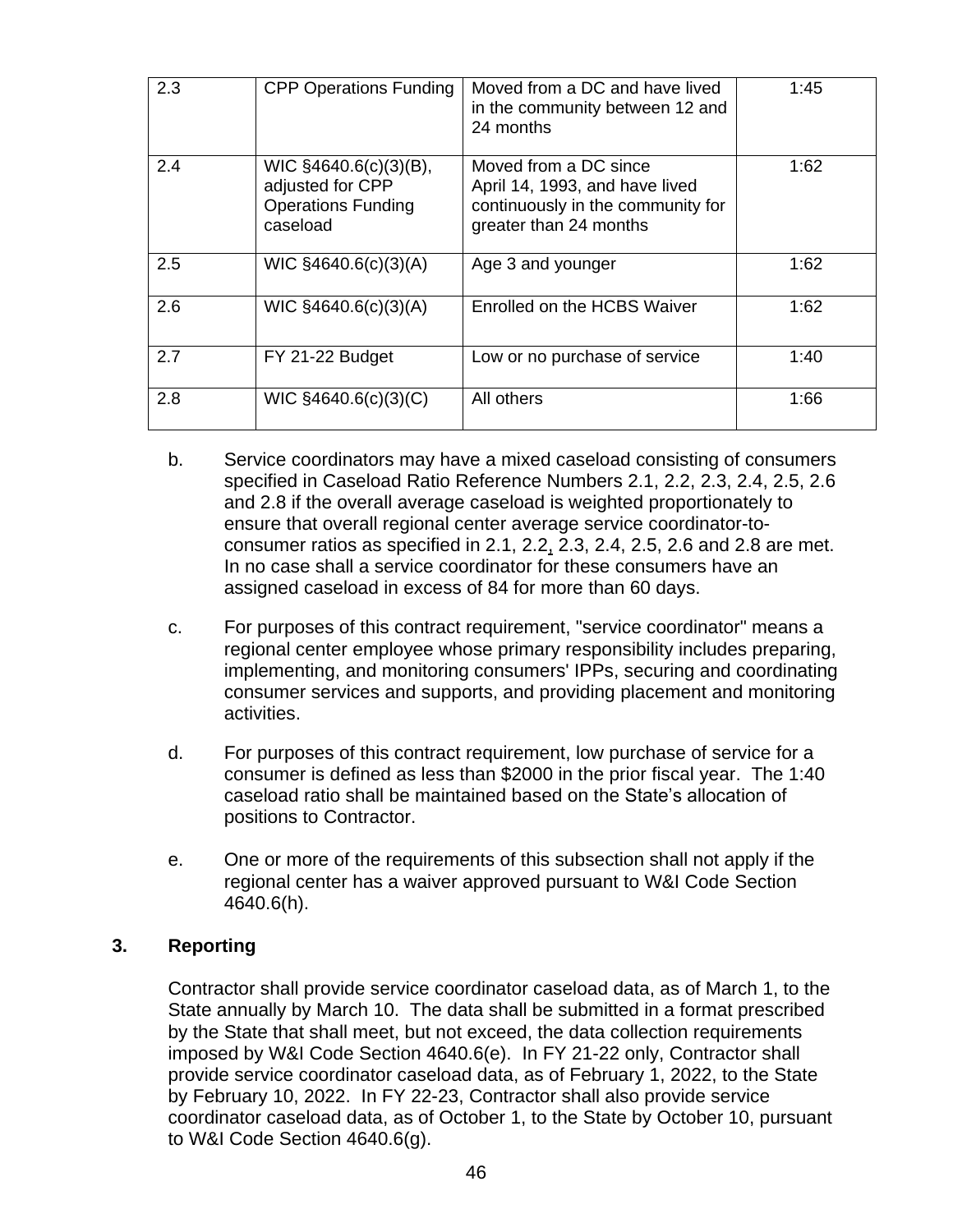### **HOME AND COMMUNITY-BASED SERVICES WAIVER REGIONAL CENTER FISCAL AGENT RESPONSIBILITIES**

## **1. BACKGROUND**

The Department of Health Care Services (hereinafter referred to as DHCS) is the single California agency responsible for administering the California Medical Assistance Program (hereinafter referred to as Medi-Cal), for which federal grants in aid are received pursuant to Title XIX of the federal Social Security Act (hereinafter referred to as Medicaid).

The Department of Developmental Services (hereinafter referred to as Department) is responsible for providing services to persons with developmental disabilities under the Lanterman Developmental Disabilities Services Act, California Welfare and Institutions Code, Section 4500 et seq.

Section 1915(c) of the federal Social Security Act provides for home and community based services as a benefit of the Medicaid program, subject to approval by the Department of Health and Human Services (hereinafter referred to as DHHS) thereby enabling Title XIX coverage of home and community based services for persons with developmental disabilities.

The Department has entered into a contract with DHCS under which the Department shall act as the fiscal agent for Medi-Cal payments and related systems for administering home and community-based services for persons with developmental disabilities.

Contractor is one of 21 private non-profit, locally based agencies under contract with the Department to obtain services for persons with developmental disabilities including home and community-based services.

# **2. CONTRACT PRACTICES**

For the purposes of this contract, the Department and Contractor agree to conform to the requirements of 45 CFR Appendix II to Part 75 – Contract Provisions for Non-Federal Entity Contracts Under Federal Awards and to the requirements of the DHHS approved Home and Community-Based Services Waiver (Medicaid Waiver) Program.

## **3. SUBCONTRACTS**

Contractor agrees that contracts, other than small purchases contracts, shall contain provisions or conditions which allow for administrative, contractual, or legal remedies in instances where contractors violate or breach contract terms, and provide for such sanctions and penalties as may be appropriate.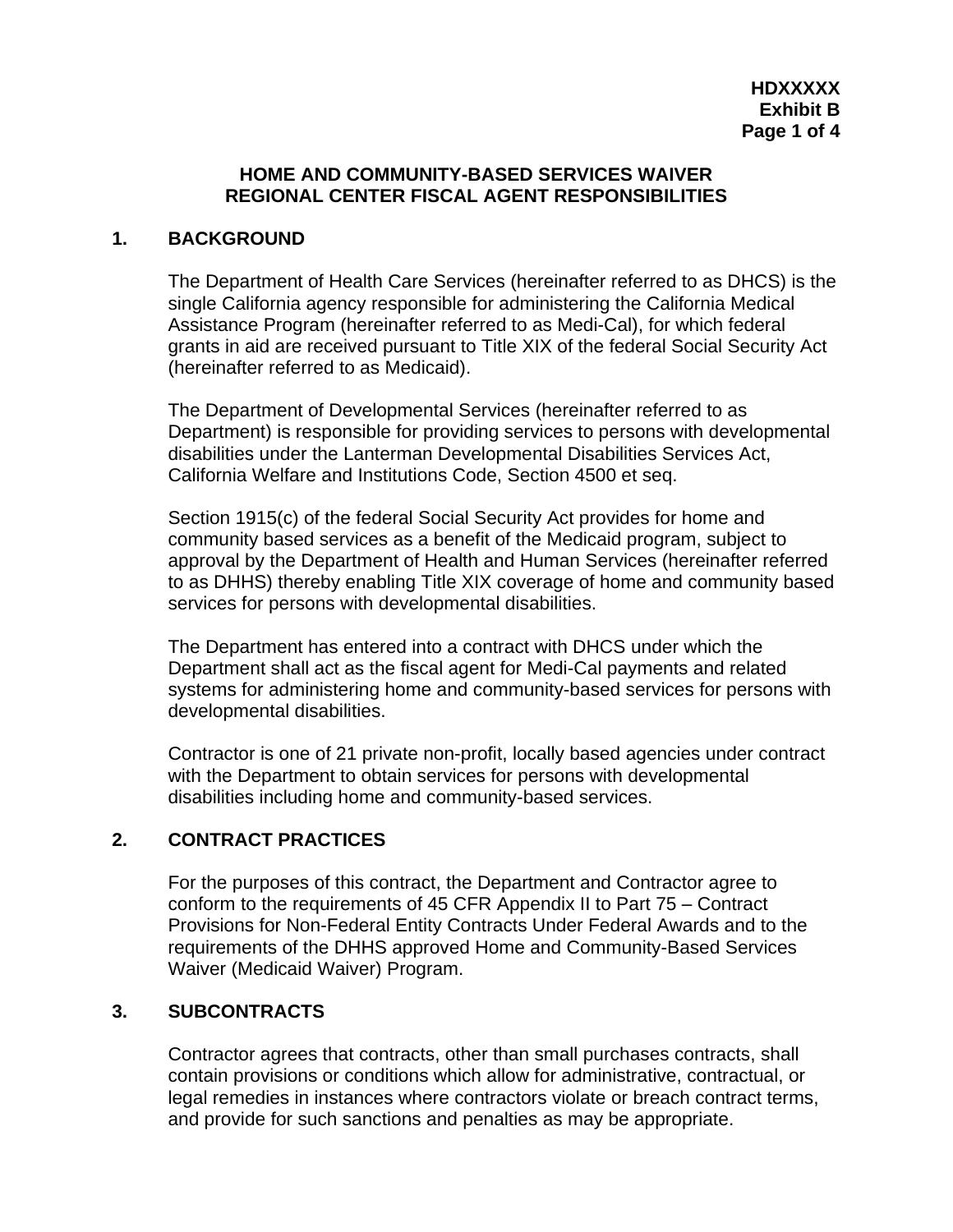## **4. POPULATION COVERED BY THIS CONTRACT**

The population covered by this exhibit are those Medi-Cal eligible persons who qualify for participation in the Medicaid Waiver Program and/or who would be eligible for Medi-Cal due to eligibility for the Medicaid Waiver Program and those who are enrolled in the Medicaid Waiver Program.

## **5. PROCEDURES FOR ENROLLMENT AND RE-ENROLLMENT**

Contractor shall adhere to the enrollment and re-enrollment assurances and procedures as specified in the Medicaid Waiver Program. All participants shall meet the appropriate level of care criteria, shall sign the federally required "Consumer choice of services/living arrangement statement" (form DS 2200); shall have a choice among qualified providers; shall be notified of their right to a fair hearing if choice is denied; services are reduced and Medicaid Waiver Program eligibility is terminated unless the consumer voluntarily disenrolls from the Medicaid Waiver Program; and, shall have a written plan of care which addresses the health, safety, and well-being of the individual participant in a community setting.

Contractor shall maximize federal financial participation by identifying and enrolling all eligible persons, unless the operations (OPS) costs of enrollment exceed the reimbursement to the State of California as determined by a formula which is mutually agreed to by the State and the ARCA. Any child who would become eligible for Medi-Cal benefits through institutional deeming shall be enrolled. Contractor shall redetermine the eligibility of persons enrolled in the Title XIX Home and Community-Based Services Waiver Program (Medicaid Waiver) annually. In consideration for such enrollment and redetermination, the Department shall, in addition to all other allocations, allocate in Contractor's preliminary operations budget their proportionate share of the full amount budgeted for this purpose. The Department and Contractor shall mutually agree to the amount of federal reimbursement that shall be used for the contract budget summary.

Contractor shall implement the mutually agreed to procedures for the administration of the Medicaid Waiver Program. Modifications to the existing procedures shall be mutually agreed to by the Department and ARCA and approved by DHCS.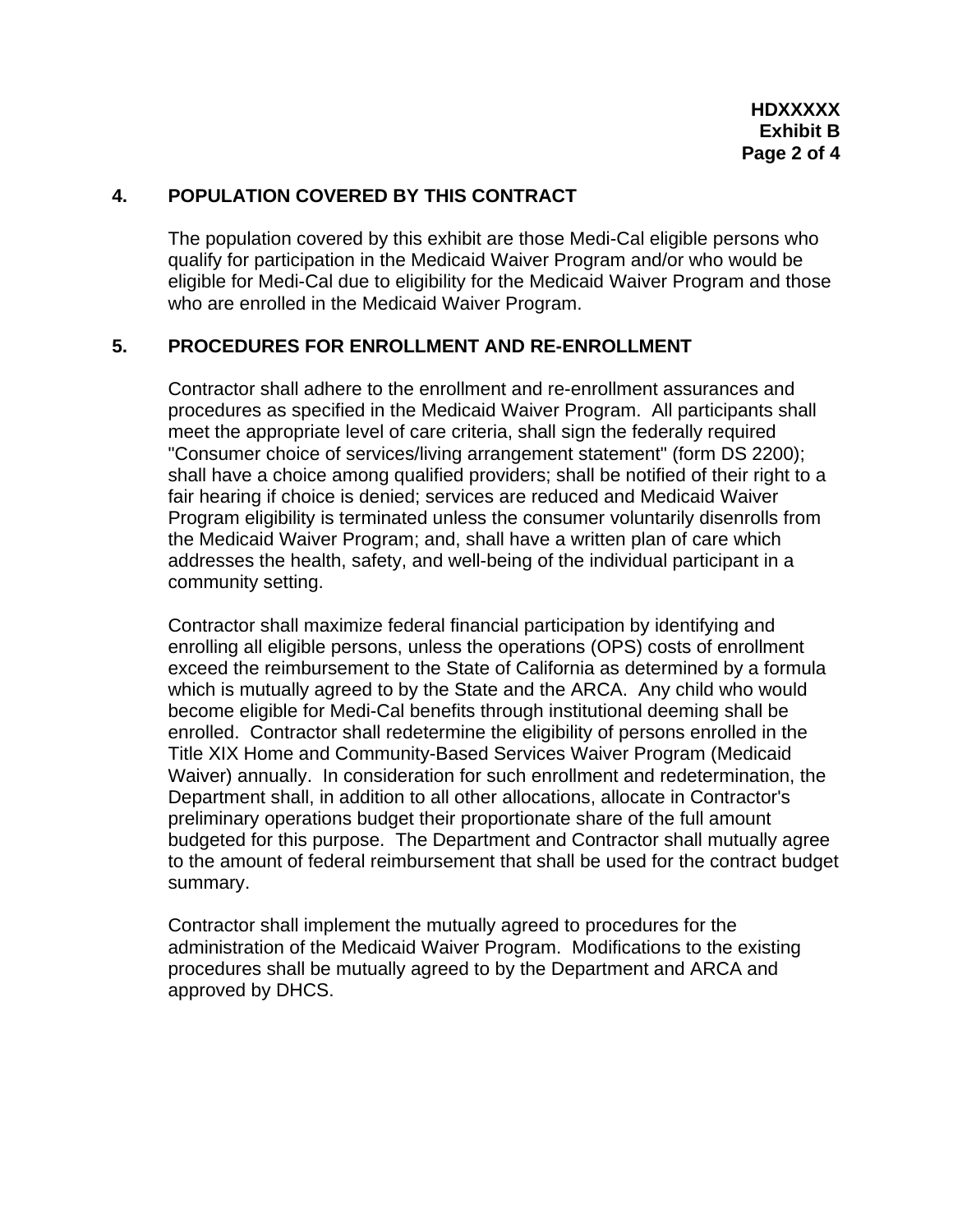## **6. SERVICES TO BE PROVIDED**

The written plan of care prepared for each Medicaid Waiver participant shall prescribe the amount, duration and scope of services necessary to safely maintain the participant in the community rather than an institution. The written plan of care shall be in accordance with the requirements set forth in the DHHS approved home and community-based services waiver and tailored to meet the specific needs of each individual participant to ensure the person's health and well-being.

## **7. THIRD PARTY LIABILITY RESPONSIBILITIES**

In compliance with 42 CFR Chapter IV, Part 433, Subpart D-Third Party Liability, Contractor shall perform the activities required by the Department.

## **8. HOME AND COMMUNITY-BASED SERVICES WAIVER APPROVAL TERMINATION**

This exhibit shall continue so long as CMS approves the Medicaid Waiver Program or until the agreement between DHCS and the Department upon which this exhibit is based is terminated.

## **9. PAYMENT TO PROVIDERS**

The Contractor and the Department agree that payment to providers of home and community-based waiver services shall be made in accordance with 42 CFR Chapter IV, Part 447.

## **10. NONCOMPETITIVE NEGOTIATION JUSTIFICATION**

The Contractor and the Department agree that this exhibit is consistent with CFR Subtitle A, Subchapter A - General Administration, Part 75 - Uniform Administrative Requirements, Cost Principles, and Audit Requirements for HHS Awards, Subpart D - Post Federal Award Requirements, Procurement Standards, Section75.328 - Competition for the following reasons:

a. The California Legislature has found that, "the service provided to individuals and their families by regional centers is of such a special and unique nature that it cannot be satisfactorily provided by state agencies" (W&I Code Section 4620).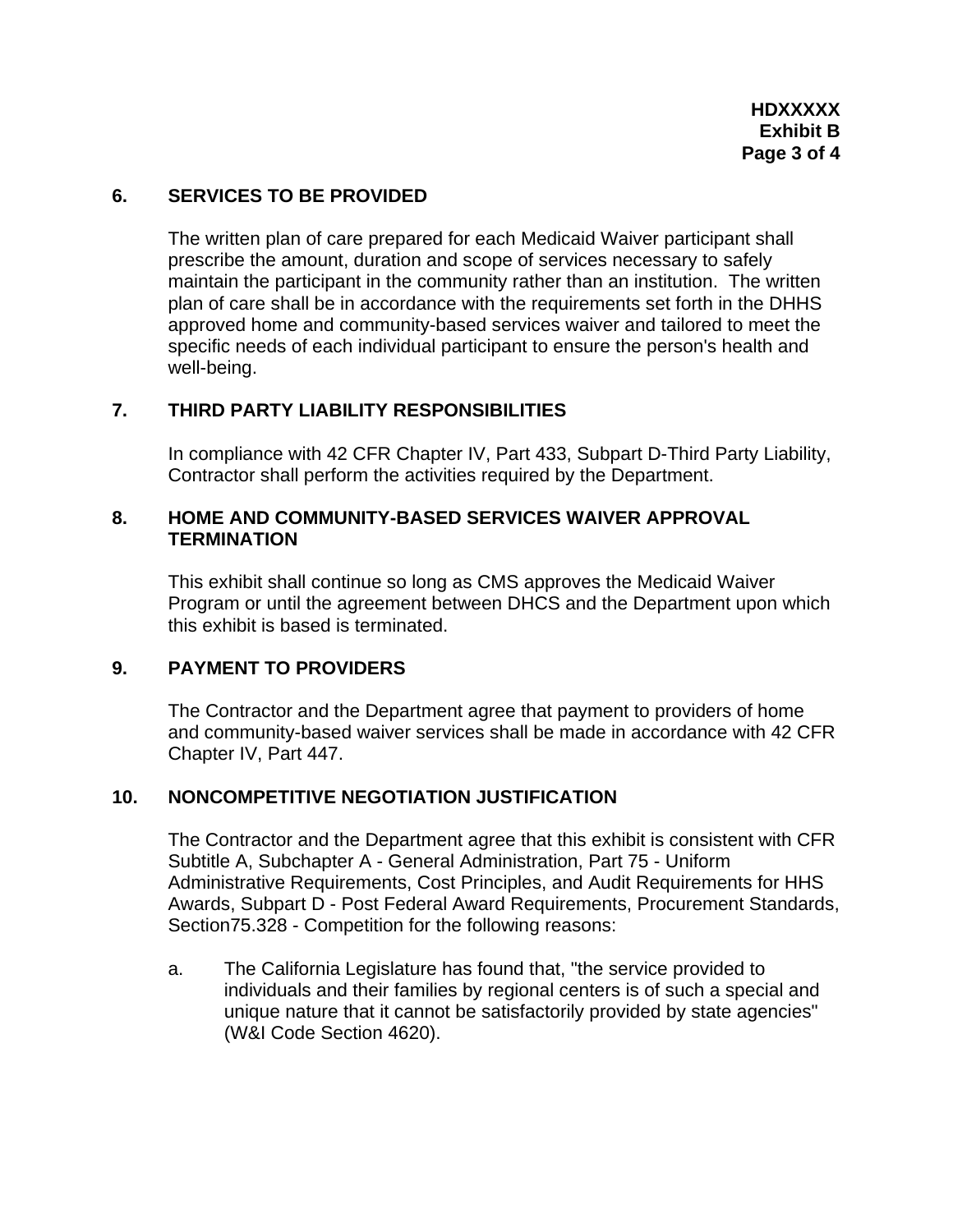- b. The Legislature has mandated that the Department contract only with private non-profit community agencies which meet the criteria of W&I Code Section 4620 et seq. for the purpose of operating regional centers.
- c. The Legislature requires that contracts between the Department and regional centers specify the service areas to be served thereby resulting in one regional center per service area (W&I Code, Section 4640).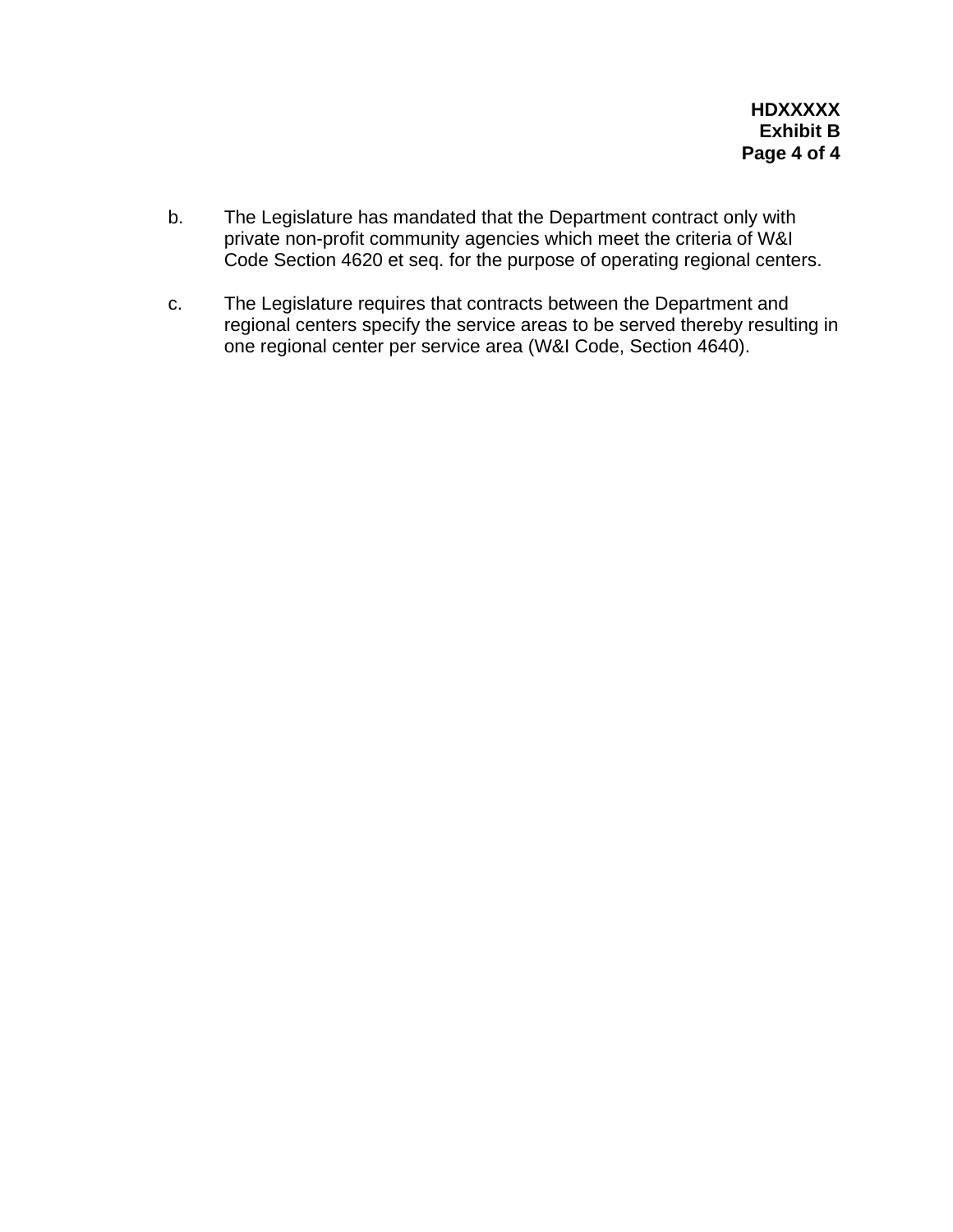### **EARLY START STATEMENT OF ASSURANCES**

July 1, 2014

#### **1. PURPOSE**

This exhibit sets forth the terms and conditions under which the Contractor shall administer the Early Start Program activities.

## **2. EARLY START REPORT**

Contractor agrees to prepare and submit Early Start Reports for all children under age three in accordance with reporting instructions distributed by the State.

## **3. USE OF PART C FUNDS**

Funds received under Part C will only be used in support of the Early Start Program.

## **4. ACCOUNTING PROCEDURES**

Part C funds will not be commingled with regional center general funds, and fiscal control and fund accounting procedures will be followed as may be necessary to assure proper disbursement of, and accounting for the Part C funds.

## **5. FEDERAL SINGLE AUDIT ACT**

Contractor agrees to comply with the federal Single Audit Act requirements.

## **6. EARLY START PROGRAM COMPLIANCE**

Contractor agrees the Early Start Program is in compliance with the provisions of Part C of the Individuals with Disabilities Education Act (20 USC Section 1471 et. seq.) its implementing regulations (34 CFR Part 303), the Education Department General Regulations (EDGAR) as specified in 34 CFR Section 303.5, and the California Government Code, Title 14, Section 95000 et. seq. and Title 17 California Code of Regulations, Section 52000 et. seq. Contractor agrees to provide appropriate early intervention services, as defined under 34 CFR 303.13 and delineated on the individualized family service plan in accordance with 17 CCR 52108 (a)(1) to eligible children and families at no cost.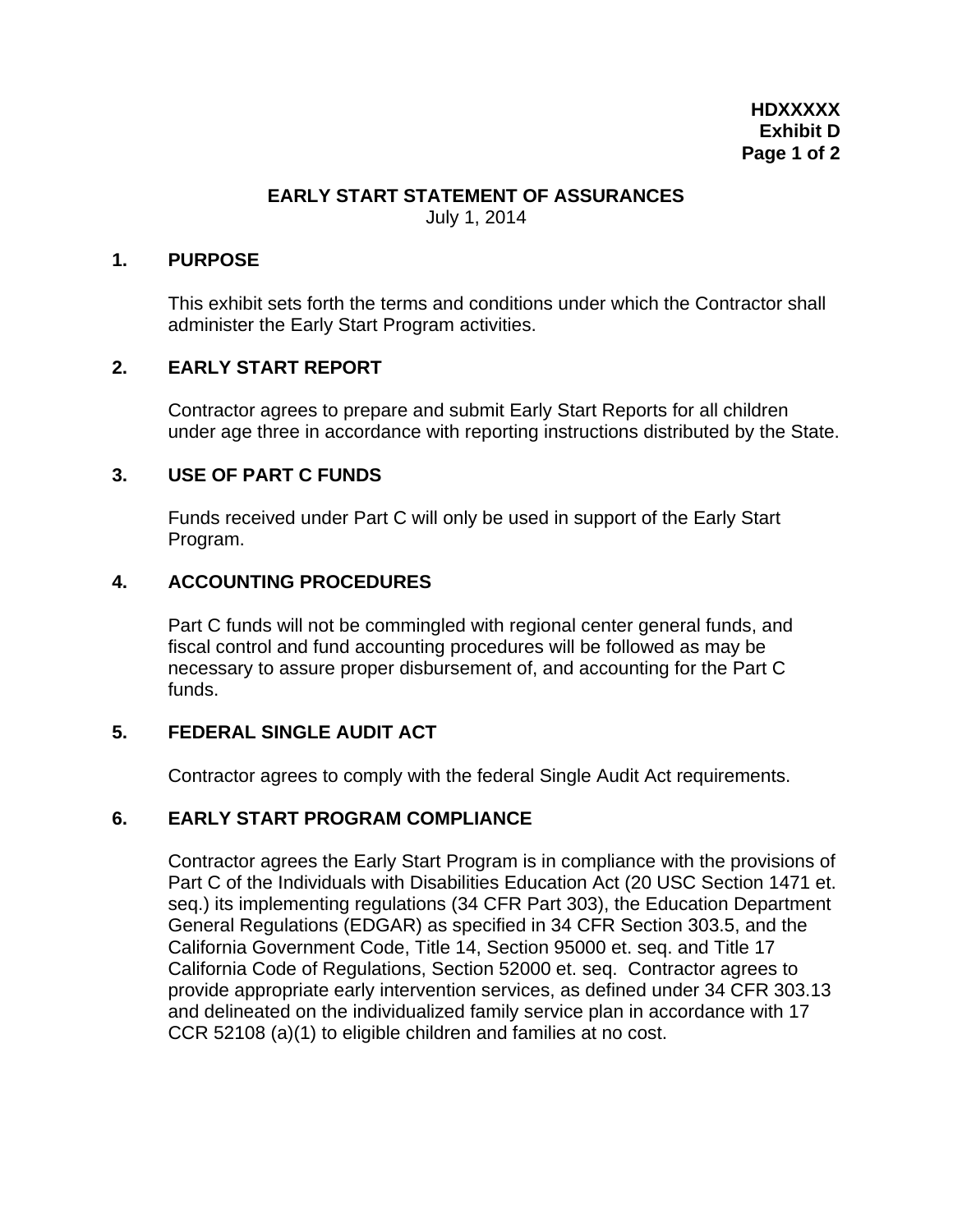## **7. PAYROLL RECORDS**

Contractor agrees to maintain payroll records which identify personnel employed in the Early Start Program and make the records available for review by the States' monitoring staff pursuant to 34 CFR Section 303.501.

CFDA Title: Infant and Toddlers with Disabilities

CFDA Number: 84.181A

Award Name: Annual State Application Under Part C of the Individuals with Disabilities Education Act as Amended in 2004, Federal Fiscal Year 2006

Federal Agency Name: Office of Special Education Programs, United States Department of Education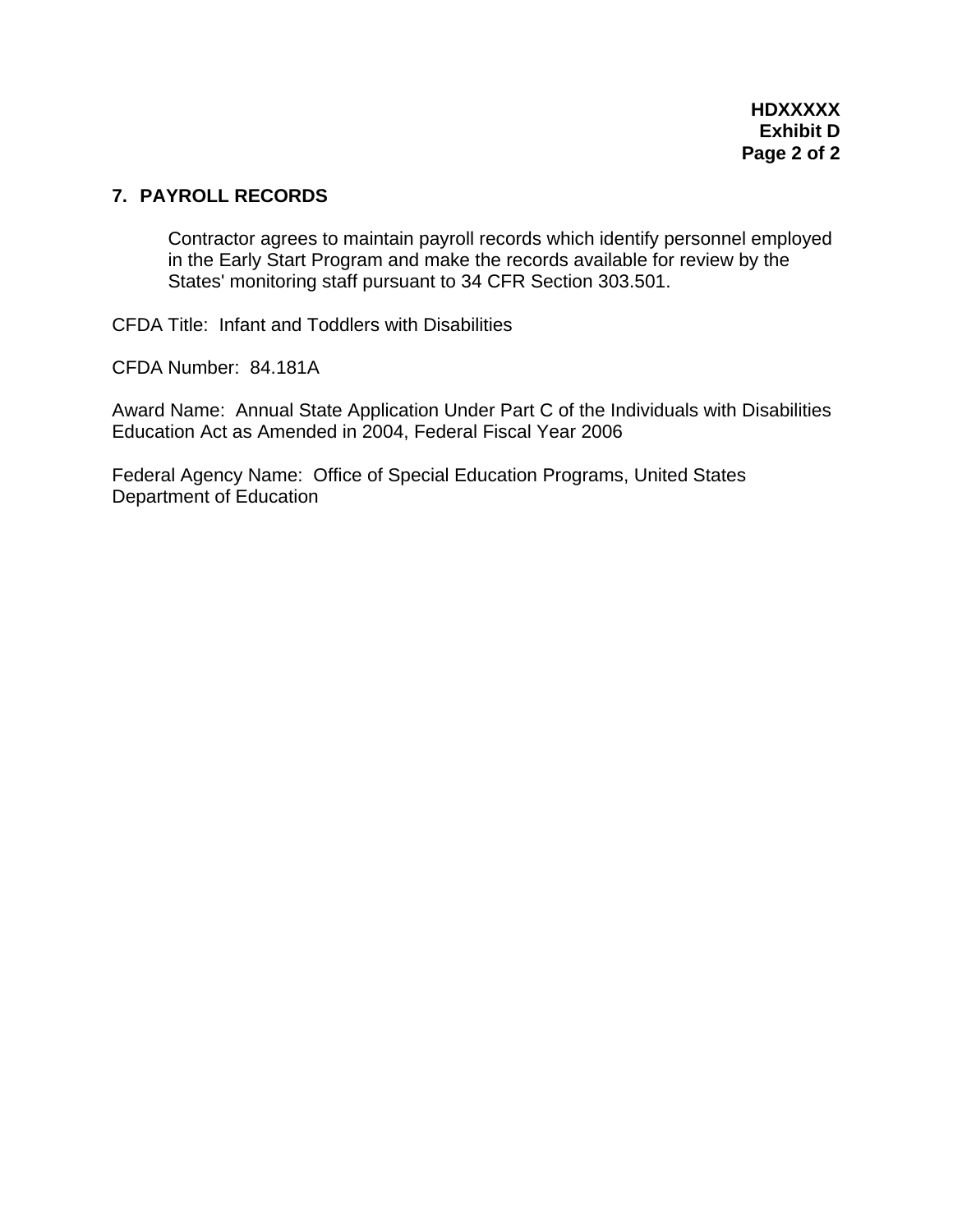## **Community Placement Plan and Community Resource Development Plan Statement of Assurances**

## **1. Community Placement Plan and Community Resource Development Plan**

Contractor shall develop and submit an approved Community Placement Plan and Community Resource Development Plan in accordance with W&I Code Sections 4418.25, and 4418.3; and consistent with W&I Code Sections 4418.7, 4519 and 4648. Contractor's Community Placement Plan and Community Resource Development Plan shall, where appropriate, include budget requests for regional center operations, consumer assessments, resource development, deflections and ongoing placement costs.

# **2. Dedicated Funding**

- a. Contractor shall use funds allocated for the regional center's approved Community Placement Plan and Community Resource Development Plan only for the purposes allocated and in compliance with the State's Community Placement Plan and Community Resource Development Plan and Housing Guidelines. Funds will be allocated through the following categories: Operations, Purchase of Service Placement, Purchase of Service Deflection, Purchase of Service Assessment, and Purchase of Service Start Up. The State shall reduce the contract in the amount of any unspent funds allocated for the Community Placement Plan and Community Resource Development Plan that are not used for that purpose. Any unspent funds shall revert to the General Fund State or be transferred to another regional center for Community Placement Plan and Community Resource Development Plan activities. All changes to the approved CPP Community Placement Plan and Community Resource Development Plan allocation must be approved in writing by the Department.
- b. Within 30 days of the enactment of the budget, the State shall notify Contractor of any changes to Contractor's approved Community Placement Plan and Community Resource Development Plan.

## **3. Reports**

Contractor agrees to report, as required by the State, on the status and outcomes of their plans at a minimum of quarterly.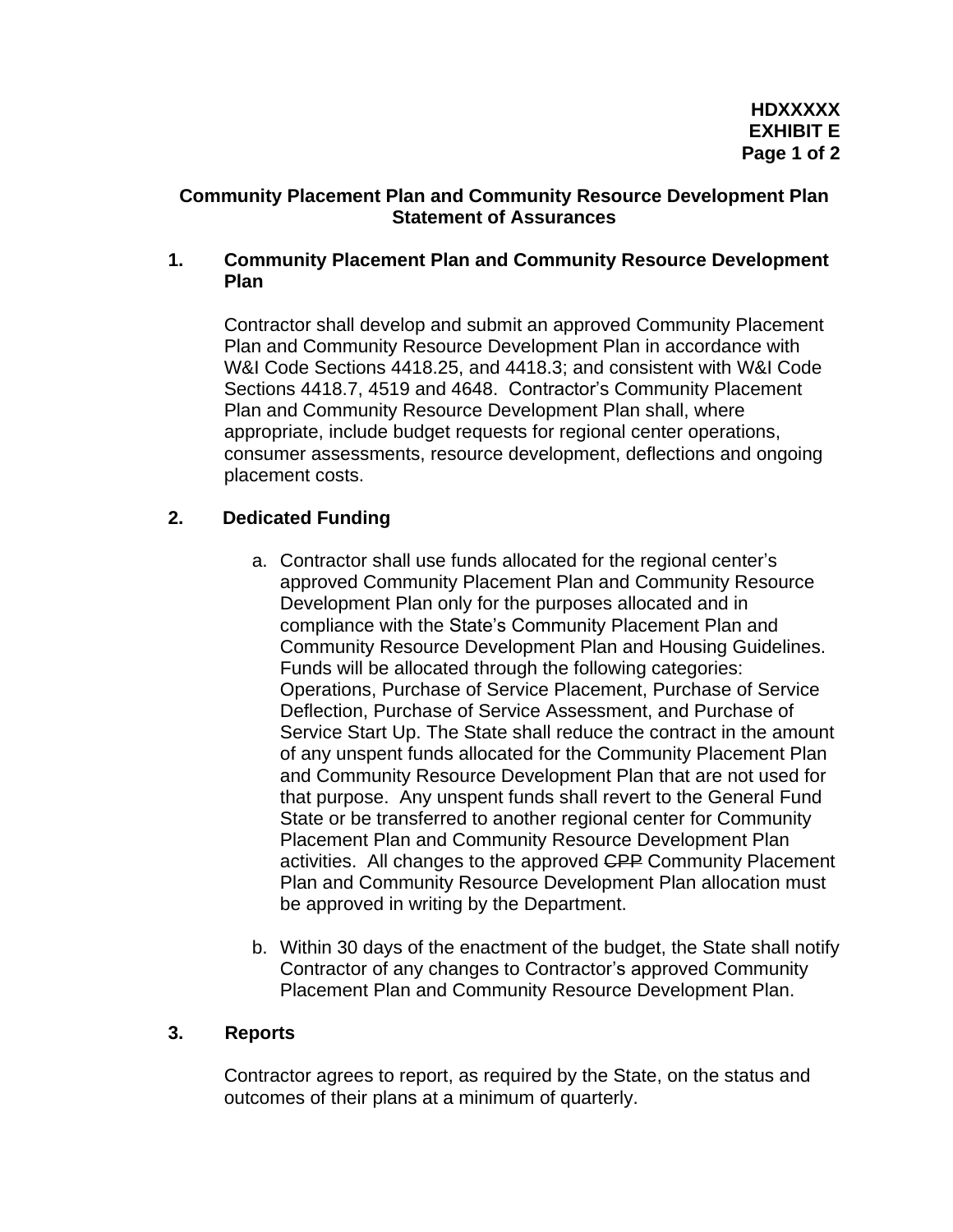# **4. Accounting Procedures**

Contractor shall submit a detailed quarterly claim; this claim form shall be mutually agreed to by ARCA and the State.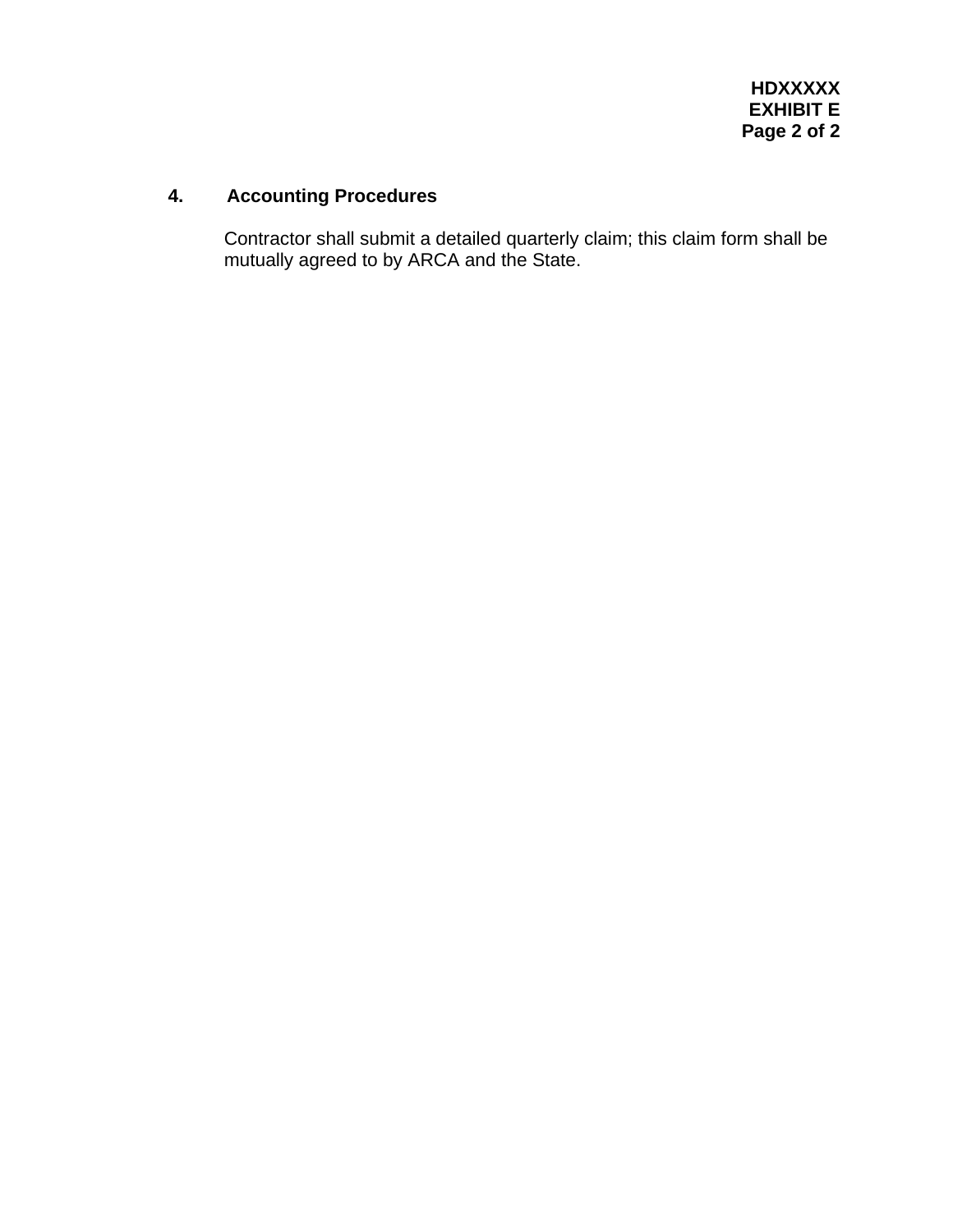# **Statement of Assurances for Protection of Protected Health Information**

### **Health Insurance Portability and Accountability Act (HIPAA) Health Information Technology for Economic and Clinical Health (HITECH)**

## **1.** *Background*

The terms of this Agreement are intended to create a business associate relationship between the contracting parties (collectively, "Contractor" and "DDS") as required under the Health Insurance Portability and Accountability Act ("HIPAA"), codified in Title 42 of the United States Code, Section 1320d *et seq*. and its implementing law and regulations such as the Health Information Technology for Economic and Clinical Health Act of 2009, (Public Law 111-005, Title XIII, Subtitle D, Section 13400 et seq., Feb. 17, 2009) ("HITECH Act"), and Title 45 of the Code of Federal Regulations ("CFR") Parts 160 and 164 ("HIPAA Regulations").

Since a business associate relationship is created by this Agreement and protected health information ("PHI"), as defined in Section 3 herein, may be exchanged, created, received, maintained, used and/or disclosed to Contractor, Contractor agrees to comply with all applicable requirements of HIPAA, HIPAA Regulations, and the HITECH Act which pertain to the privacy and security of PHI.

In addition, HIPAA's preemption exception under Title 45 of the Code of Federal Regulations Section 160.203 requires state law to apply if state law is more stringent in protecting PHI. Accordingly, the intent of the parties is that Contractor shall comply with the applicable requirements of California law governing the exchange, creation, dissemination, maintenance, use or disclosure of PHI that exceeds the requirements of HIPAA, the HITECH Act, and HIPAA Regulations.

# **2.** *Recitals*

- A. DDS wishes to disclose to Contractor and/or wishes for the Contractor to receive certain information pursuant to the terms of this Agreement, some of which may constitute PHI.
- B. As set forth in this Agreement Contractor is the "Business Associate", as defined in Section 3 herein, of DDS that provides services, arranges, performs or assists in the performance of functions or activities on behalf of DDS and creates, receives, maintains, transmits, uses or discloses PHI.
- C. DDS and Contractor desire to protect the privacy and provide the security of PHI created, received, maintained, transmitted, used, or disclosed pursuant to this Agreement, in compliance with HIPAA, the HITECH Act, HIPPA Regulations, and any more stringent applicable state law protecting PHI.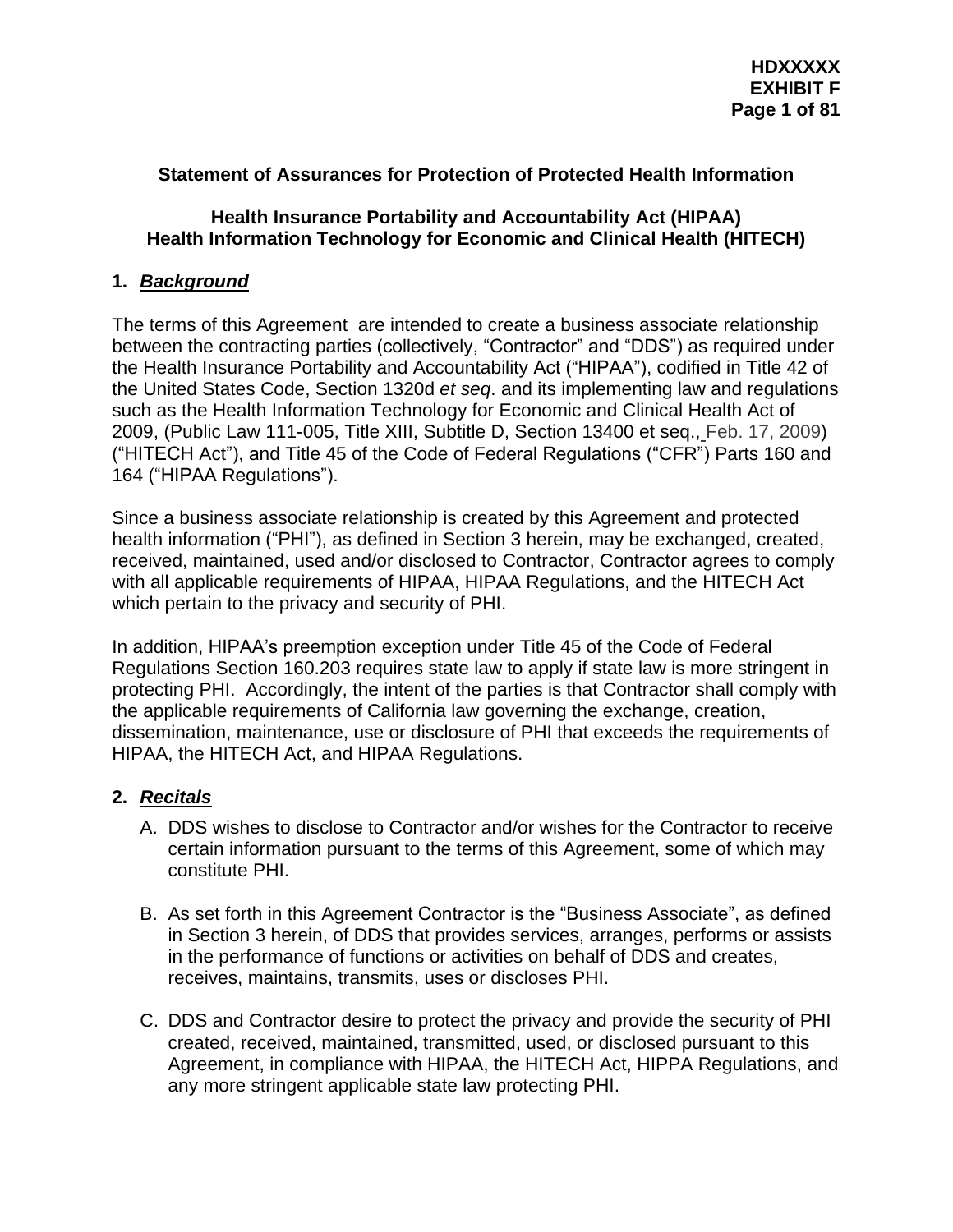Now, therefore, the parties agree as follows:

# **3.** *Definitions*

- A. *Accounting –* "Accounting" means Contractor's accounting of PHI disclosures to an individual upon his or her request in accordance with 45 CFR § 164.528, subject to the exceptions listed therein. As stated in 45 CFR § 164.528(b) an accounting includes the date of disclosure, the name of the entity or person who received the PHI and, if known, the address of such entity or person, a brief description of the PHI disclosed, and a brief statement of the purpose of disclosure or copy of a written request for disclosure by the Secretary, as defined herein, or by an entity or person permitted under 45 CFR § 164.512.
- B. *Breach or Breaches –* "Breach" or "Breaches" have the same meaning of the term "breach" defined under 45 CFR § 164.402, which is the acquisition, access, use or disclosure of PHI in a manner not permitted under Title 45 of the Code of Federal Regulations Part 164, Subpart E, that compromises the security or privacy of PHI, subject to the breach exclusions listed therein.
- C. *Business associate* "Business Associate" has the same meaning of the term "business associate" defined in 45 CFR § 160.103, which means an entity or person on behalf of a covered entity who creates, receives, maintains or transmits PHI by conducting services including legal, actuarial, accounting, consulting, data aggregation, management, administrative, accreditation, financial services, claims processing or administration, data analysis, processing or administration, utilization review, quality assurance, billing, patient safety activities benefit management, practice management and/or repricing. "Business associate" also refers to Contractor who is a party to this Agreement.
- D. *Covered entity* "Covered Entity" has the same meaning of the term "covered entity" defined in 45 CFR § 160.103, which means a health plan, health clearinghouse or healthcare provider. Covered entity also refers to DDS who is a party to this Agreement.
- E. *Designated record set –* "Designated record set" has the same meaning of the term "designated record set" defined in 45 CFR § 164.501, which is a group of records that contains PHI and is maintained by or for a covered entity. The designated record set includes medical records and billing records, enrollment, payment, claims adjudication and case/medical management record systems, and/or records used, in whole or part, to make decisions about individuals.
- F. *Disclosure –* "Disclosure" has the same meaning of the term "disclosure" defined in 45 CFR § 160.103, which is the release, transfer, provision of access to, or divulging in any manner of information outside the entity holding the information.
- G. *Discovery –* "Discovery" has the same meaning of "Breaches treated as discovered" under 45 CFR § 164.410. Under Section 164.410, a breach shall be treated as discovered by a business associate on the first day on which such breach is known, or by exercising reasonable diligence would have been known by the business associate, including its employees or agents.
- H. *Electronic PHI –* "Electronic PHI" is protected health information in an electronic form.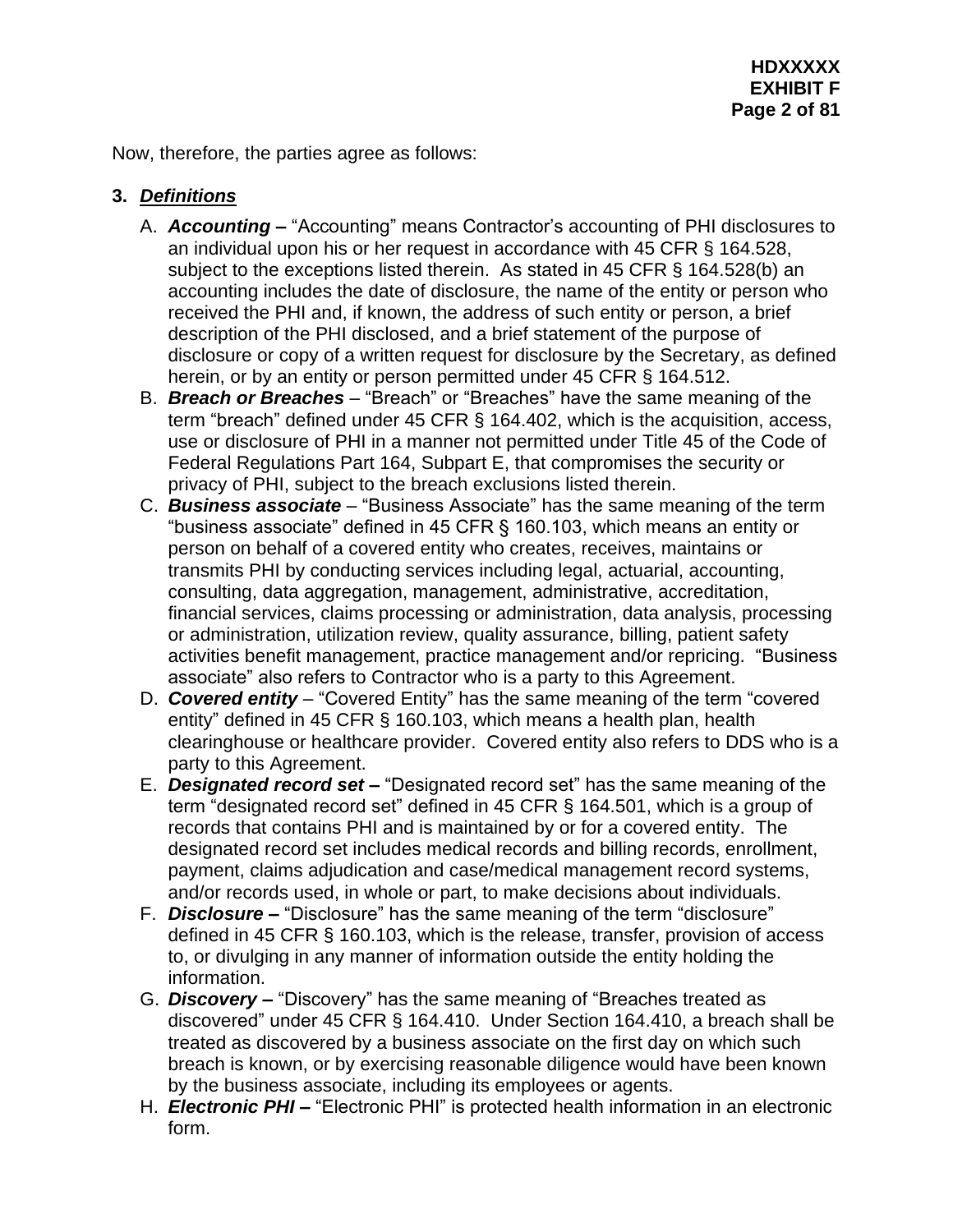- I. *Encryption –* "Encryption" has the same meaning of the term "encryption" defined in 45 CFR § 164.304, which is the use of an algorithmic process to transform data into a form in which there is a low probability of assigning meaning without use of a confidential process or key.
- J. *Harmful effect –* "Harmful effect" means a negative effect of using or disclosing PHI known to the covered entity or business associate that would violate HIPAA, HITECH Act, HIPAA Regulations as set forth in 45 CFR § 164.530(f), or any more stringent applicable state law protecting PHI.
- K. *Health care operations –* "Health care operations" has the same meaning of the term "health care operations" defined in 45 CFR § 164.501. Under Section 164.501, health care operations includes conducting quality assessment and improvement activities, outcomes evaluation, development of clinical guidelines, patient safety activities, population-based activities relating to improving health, protocol development, case management and care coordination, reviewing competence and qualifications of health care professionals not involving treatment, evaluating provider/vendor performance, conducting training programs for students, trainees or practitioners in the area of health care to improve skills, training of non-health care professionals, accreditation, certification, licensing or credentialing activities, underwriting and enrollment relating to creation, renewal or replacement of health insurance or benefits, medical review, legal services, auditing functions, business planning and development, business management and general administrative activities such as implementation and compliance with HIPAA, HITECH Act, and HIPAA Regulations, customer service, resolution of internal grievances, the creation of de-identified health information or a limited data set, and/or fundraising for the benefit of the business associate.
- L. *Individual or Individuals –* "Individual" or "individuals" have the same meaning of the term "individual" defined in 45 CFR § 160.103, which is the person who is the subject of PHI.
- M. *Lanterman Act –* The "Lanterman Act" means the Lanterman Developmental Disabilities Services Act codified in California Welfare and Institutions Code Sections 4500, *et seq.*
- N. *Minimum necessary –* "Minimum necessary" means the "minimum necessary" standard set forth in 45 CFR § 164.502, which requires covered entities and business associates to make reasonable efforts to limit the use or disclosure of PHI to accomplish the intended purpose of the use, disclosure or request, subject to the exceptions set forth therein.
- O. *Notice of Privacy Practices –* "Notice of Privacy Practices" means the required notice under 45 CFR § 164.520 provided to individuals by a covered entity regarding the use and disclosure of PHI that may be made by the covered entity, and the individual's rights and covered entity's legal duties with respect to PHI.
- P. *PHI or protected health information –* "PHI" or "protected health information" have the same meaning of the term "individually identifiable health information" as defined in 45 CFR § 160.103. Under Section 160.103 individual identifiable health information is information that is created or received by a covered entity or business associate that relates to the past, present, or future physical or mental health of an individual; or the past, present, or future payment for the provision of health care to the individual. In addition, the information must identify the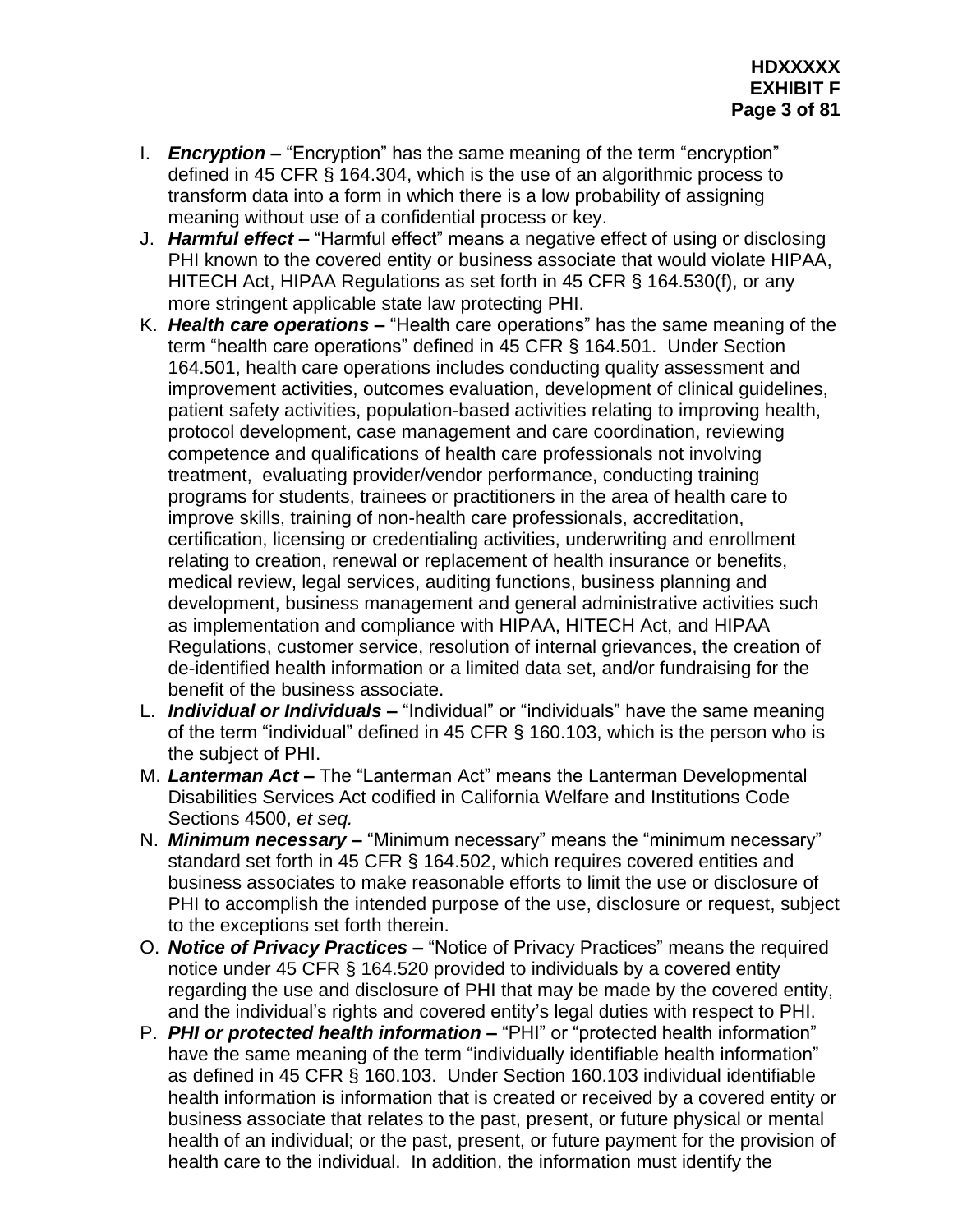individual or there must be a reasonable basis to believe the information may be used to identify the individual.

- Q. *Required by law –* "Required by law" has the same meaning of the term "required by law" defined in 45 CFR § 164.103, which is a mandate contained in law that compels an entity to make a use or disclosure of PHI and that is enforceable in a court of law.
- R. *Safeguards –* "Safeguards" referenced herein collectively means the required "administrative safeguards" defined in 45 CFR § 164.308, "physical safeguards" defined in 45 CFR § 164.310, and "technical safeguards" defined in 45 CFR § 164.312.
	- 1) Under 45 CFR § 164.308 "administrative safeguards" is the implementation of policies and procedures to prevent, detect, contain and correct security violations.
	- 2) Under 45 CFR § 164.310 "physical safeguards" is the implementation of policies and procedures to limit physical access to electronic information systems and the facility or facilities in which PHI is maintained, while ensuring proper authorized access to PHI.
	- 3) Under 45 CFR § 164.312 "technical safeguards" is the implementation of policies and procedures for electronic information systems that maintain electronic PHI to allow access only to those persons or software programs that have been granted access rights specified in 45 CFR § 164.308(a)(4).
- S. *Secretary –* "Secretary" means the Secretary of the United States Department of Health and Human Services.
- T. *Security Incident –* "Security incident" has the same meaning of the term "security incident" defined in 45 CFR § 164.304, which is the attempted or successful unauthorized access, use, disclosure, modification or destruction of information or interference with system operations in an information system.
- U. *Subcontractor or Agent –* "Subcontractor" or "agent" have the same meaning of the term "subcontractor" defined in 45 CFR § 164.10, which is a person to whom a business associate delegates a function, activity or service, other than in the capacity of a member of the workforce of such business associate.
- V. *Unsecured PHI –* "Unsecured PHI" has the same meaning of "unsecured protected health information" defined in 45 CFR § 164.402, and it is PHI that is not rendered unusable, unreadable, or indecipherable to unauthorized persons through the use of technology and methodology specified by the Secretary in the guidance issued under section 13402(h)(2) of Public Law 111-5.
- W. *Use or usage –* **"**Use" or "usage" have the same meaning of the term "use" defined in 45 CFR § 160.103, which is the sharing, employment, application, utilization, examination, or analysis of PHI within an entity that maintains such information.

# **4.** *Permitted Uses and Disclosures of PHI by Business Associate*

A. *Usage Permitted by This Agreement and HIPAA*. Contractor may use or disclose PHI only to perform functions, activities or services for, or on behalf of the DDS as specified in this Agreement, provided that such use or disclosure does not violate HIPAA, HIPAA Regulations, the HITECH Act, and any more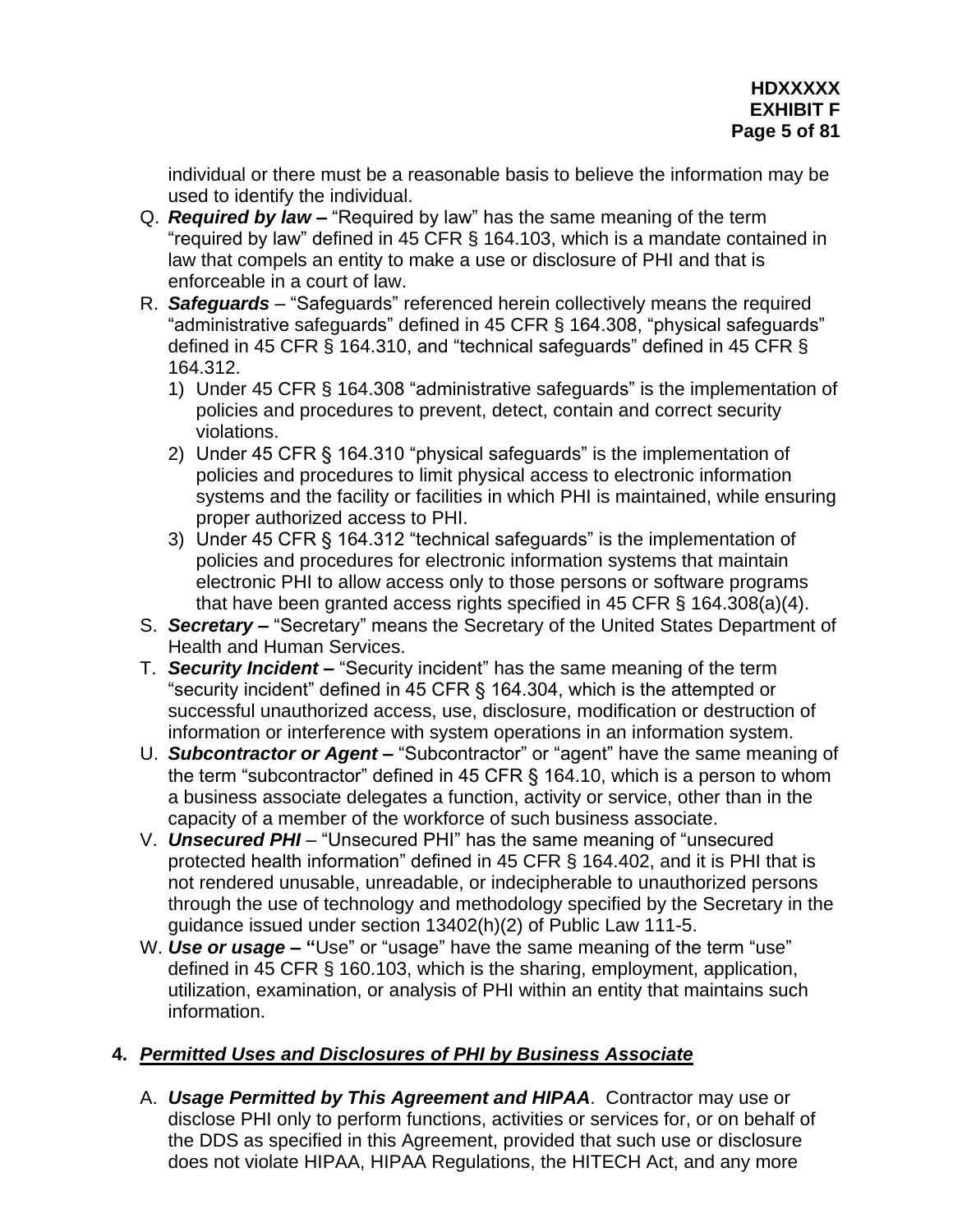stringent applicable state law protecting PHI. The use and disclosure of PHI may not be more expansive than applicable to DDS as the "Covered Entity" under 45 CFR Part 164. (45 CFR § 164.504(e)(2)(i)).

- B. *Usage for Legal, Management and Administrative*. In accordance with 45 CFR § 164.504(e)(4), Contractor may disclose PHI if necessary, for the legal, management, or administrative purposes of Contractor. In disclosing PHI, Contractor's disclosure must be required by law, or the Contractor must obtain reasonable assurances from the person to whom the information is disclosed that it will remain confidential and used or further disclosed only as required by law or for the purpose for which it was disclosed to the person, and the person notifies Contractor of any instances of which it is aware in which the confidentiality of the information has been breached.
- C. *Minimum Necessary*. Contractor shall comply with the requirements under 45 CFR § 164.502(b) to only request, use, and disclose the minimum PHI necessary to accomplish the intended purpose of the request, use or disclosure.
- D. *Access*. Contractor shall provide access, at the request of DDS, and in the time and manner designated by DDS, to PHI in a designated record set to DDS or, as directed by DDS, to an individual in order to meet the requirements of 45 CFR § 164.524 and 45 CFR § 164.504(e)(2)(ii)(E) regarding an individual's right to access PHI.
	- 1) If Contractor maintains electronic PHI, and an individual requests a copy of his or her PHI in an electronic format, Contractor shall provide such information in an electronic format to enable DDS to fulfill its obligations under the HITECH Act, including but not limited to 42 USC § 17935(e).
- E. *Nondisclosure*. In accordance with 45 CFR § 164.504(e)(2)(ii)(A), Contractor shall not use or further disclose PHI other than as permitted or required by this Agreement, or as required by law.
- F. *Amendments*. In accordance with 45 CFR § 164.526(a) and 45 CFR § 164.504(e)(2)(ii)(F), Contractor shall make any amendment(s) to PHI in a designated record set that DDS directs or agrees to and in the time and manner designated by DDS, or at the request of an individual. Individual requests for amendment(s) are subject to the right of Contractor to exercise denial under 45 CFR § 164.526(a)(2) and under the Lanterman Act. Contractor shall ensure the amendment/s are incorporated into the PHI in accordance with 45 CFR § 164.526.
- G. *Accounting*. Contractor shall provide an accounting of disclosures of PHI to an individual for the six years prior to the date of the individual's request, in accordance with 45 CFR § 164.528 (a)(1), subject to the exceptions listed therein.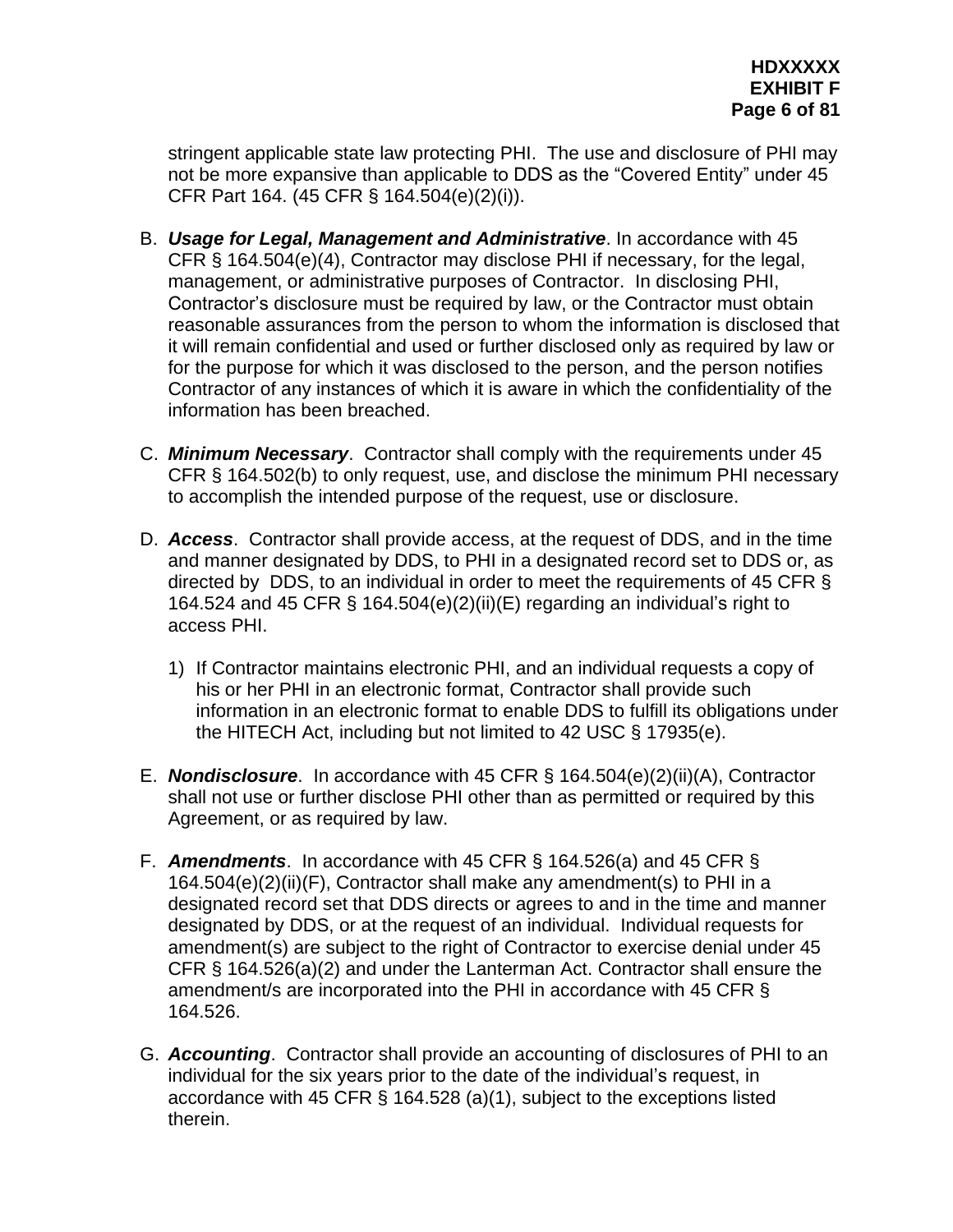# **5.** *Uses and Disclosures Not Provided for by this Agreement*

- A. *Mitigation*. In accordance with 45 CFR § 164.530 (f), Contractor shall mitigate, to the extent practicable, any harmful effect that is known to Contractor of a use or disclosure of PHI in violation of the requirements of this Agreement.
- B. *Requests to Restrict PHI*. Contractor shall not disclose PHI about an individual to a health plan for payment or health care operations purposes if PHI pertains solely to a health care item or service for which the health care provider involved has been paid out of pocket in full and the individual requests such restriction, in accordance with 42 USC § 17935(a) and 45 CFR 164.522(a).
- C. *No Remuneration Without Written Consent.* In accordance with 42 USC § 17935(d)(1) Contractor shall not directly or indirectly receive remuneration in exchange for PHI, except with the prior written consent of DDS and a valid HIPAA authorization under 45 CFR § 164.508.

## **6.** *Safeguarding Protected Health Information*

- A. In accordance with 45 CFR § 164.504(e)(2)(ii)(B) and 45 CFR Part 164, Subpart C, Contractor shall use appropriate safeguards to prevent use or disclosure of PHI, except as provided in this Agreement or as required by law.
- B. In accordance with 45 CFR Part 164, Subpart C and 45 CFR § 164.314(a)(2)(i)(A) & (B), Contractor shall implement administrative, physical, and technical safeguards that reasonably and appropriately protect the confidentiality, integrity, and availability of the PHI, including electronic PHI, it creates, receives, maintains, or transmits in an electronic format on behalf of DDS to prevent unauthorized access, viewing, use, disclosure or breach of PHI, other than as provided for by this Agreement or required by law.
- C. Contractor shall develop and maintain a written information privacy and security program that includes administrative, technical and physical safeguards appropriate to the size and complexity of Contractor's operations and the nature and scope of its activities, and which incorporates the requirements of Section 7, Security, below.
- D. *Privacy Officer.* Contractor shall designate a Privacy Officer who shall: (1) develop policies and procedures on PHI that comply with this Agreement, HIPAA, HIPAA Regulations, HITECH Act, and any more stringent applicable state law protecting PHI; (2) receive complaints/notices pertaining to breaches, and process those complaints/notices in accordance with Section 10, herein; and (3) be the point of contact for communication on privacy matters with DDS. Contractor shall notify DDS's privacy and security officers of the individual designated as Privacy Officer and his/her appropriate contact information (including telephone, work address and email) upon execution of this Agreement. If there is a contact change of the Privacy Officer, Contractor shall notify DDS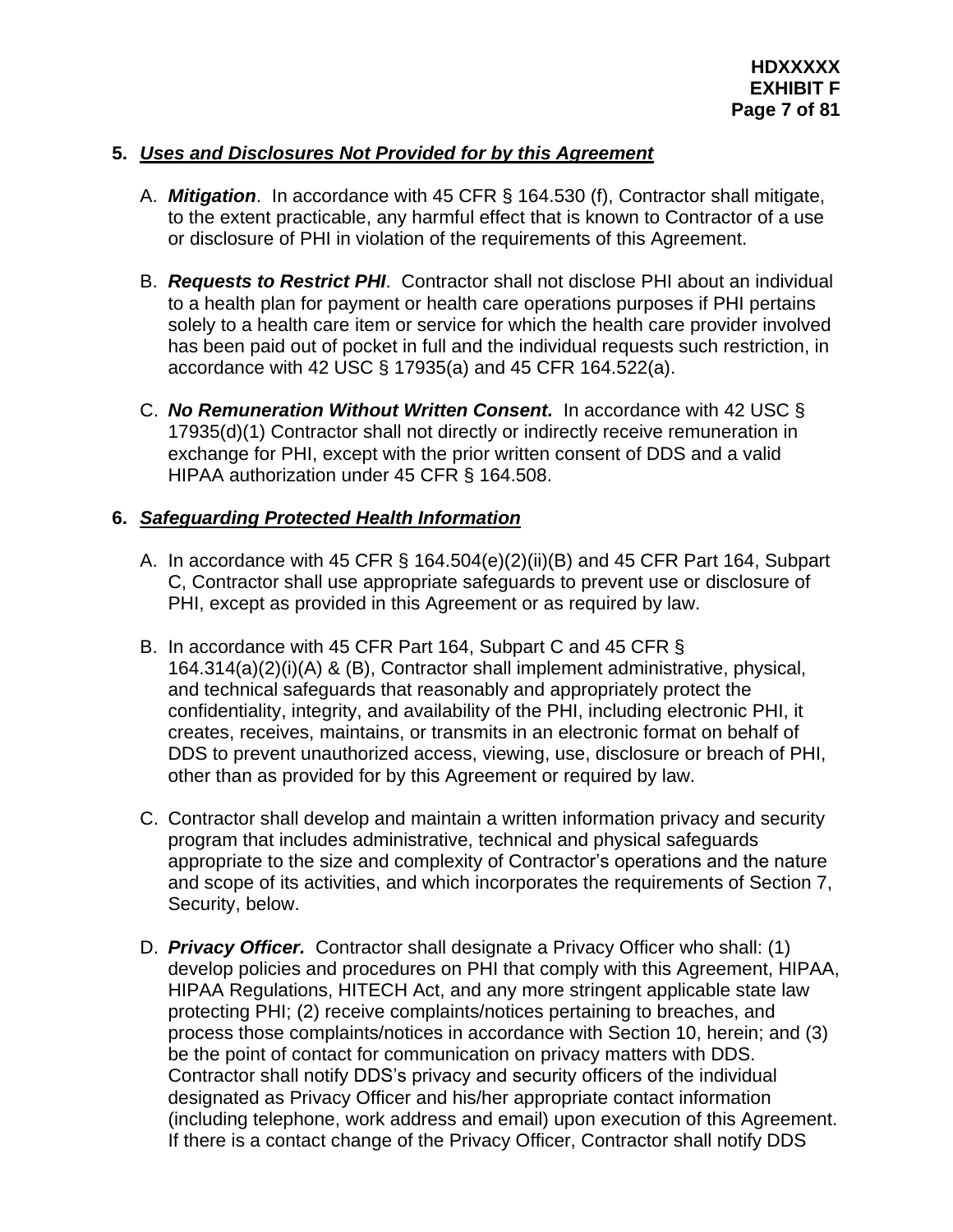within 10 calendar days or annually per DDS Technical Bulletin 479.

# **7.** *Security*

- A. Contractor shall ensure the security of all computerized data systems containing PHI in compliance with HIPAA, HIPAA Regulations, the HITECH Act, and the standards provided by National Institute of Standards and Technology (NIST). These steps shall include, at a minimum, but not limited to:
	- 1) Ensuring appropriate security levels to maintain the confidentiality, integrity and availability of PHI and electronic PHI in accordance with 45 CFR Part 164, Subpart C;
	- 2) Protecting against any reasonably anticipated threats or hazards to the security or integrity of PHI and electronic PHI in accordance with 45 CFR 164.306(a)(2);
	- 3) Protecting against any reasonably anticipated uses or disclosures of PHI and electronic PHI that are not permitted or required under 45 CFR Part 164, Subpart E, in accordance with 45 CFR 164.306(a)(3);
	- 4) Requiring encryption of all laptops, desktops, tablets, smartphones and other mobile devices, when storing and transmitting electronic PHI, including encryption of portable electronic storage media (e.g., CD, DVD, flash drives, etc.);
	- 5) Requiring the development and maintenance of a Technical Recovery Plan (TRP) documenting the procedures required to restore critical business systems, including conducting an annual performance tabletop test of the TRP and providing annual self-certification of conducting such test to DDS' Information Security Officer; and
	- 6) Designating a Security Officer pursuant to 45 CFR § 164.308 to oversee Contractor's data security program. The Security Officer shall be responsible for carrying out the requirements of this Section and to be the point of contact for communicating on security matters with DDS. Contractor shall notify DDS's privacy and security officers of the individual designated as Security Officer and his/her appropriate contact information (including telephone, work address and email) upon execution of this Agreement. If there is a contact change of the Security Officer, Contractor shall notify DDS within 10 calendar days or annually per DDS Technical Bulletin 479.

## **8.** *Agents and Subcontractors*

A. Contractor shall require any of its agents, including subcontractors, that create, receive, maintain, or transmit PHI and/or electronic PHI on behalf of Contractor pursuant to its Agreement with DDS, to agree to the same restrictions, safeguards, and conditions that apply to Contractor herein with respect to such information. (45 CFR §§ 164.502, 164.504, 164.506, 164.314(a)(2)(i)(B)).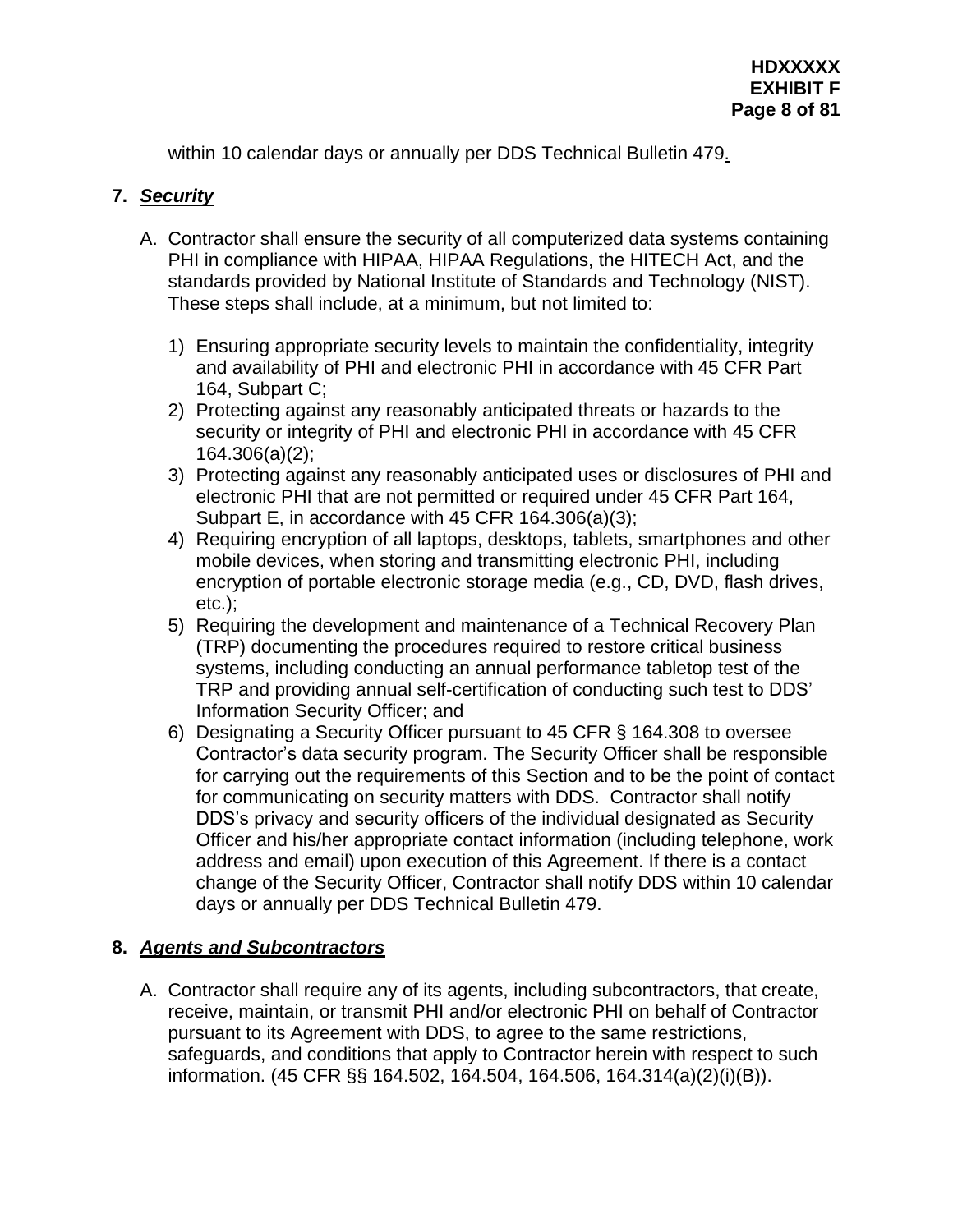B. Contractor's agents and subcontractors who create, receive, maintain, or transmit PHI and/or electronic PHI on behalf of Contractor are business associates of Contractor and are directly liable under HIPAA, HIPAA Regulations and the HITECH Act for any breach they commit. As such, Contractor's agents and subcontractors who create, receive, maintain, or transmit PHI and/or electronic PHI are subject to civil and, in some cases, criminal penalties for making uses and disclosures of PHI that are not authorized by contract or required by law. Contractor's agents and subcontractors who create, receive or transmit electronic PHI, are also directly liable and subject to civil penalties for failing to safeguard electronic PHI in accordance with HIPAA, the HITECH Act, and HIPAA Regulations.

## **9.** *Records available to the State and Secretary and Compliance Reviews*

- A. In accordance with 45 CFR § 164.504(e)(2)(ii)(I), Contractor shall make its internal practices, books and records relating to the use and disclosure of PHI received from DDS, or created or received by Contractor on behalf of DDS*,*  available to DDS or to the Secretary for purposes of investigating or auditing DDS's compliance with the requirements of HIPAA, HIPAA Regulations, and the HITECH Act, in the time and manner designated by DDS or the Secretary.
- B. In accordance with 45 CFR § 160.310, Contractor shall cooperate with the compliance and investigation reviews conducted by the Secretary. PHI access to the Secretary must be provided during Contractor's normal business hours, however, upon exigent circumstances access at any time must be granted. Upon the Secretary's compliance or investigation review, if PHI is unavailable to Contractor and in possession of a subcontractor or agent, it must certify efforts to obtain the information to the Secretary.

# **10.** *Breach Procedure*

- A. *Discovery of Breach.* Contractor shall notify DDS *within 72 hours by telephone call plus email or fax* upon the discovery of a breach compromising the security and/or privacy of PHI, or upon a reasonable belief such breach has occurred, as required at 45 CFR §164.410. Notification shall be provided to the DDS Privacy Officer and the DDS Information Security Officer. If the incident occurs after business hours or on a weekend or holiday and involves electronic PHI, notification shall be provided by calling the DDS Service Desk. Upon discovery of such breach or reasonable belief of such breach, Contractor shall:
	- 1) Take prompt corrective action to mitigate any risks or damages involved with the breach and to protect the operating environment; and
	- 2) Commence an investigation.

**Content of Notification:** Within 72 hours of discovery of such breach or reasonable belief such breach occurred, Contractor shall include the following information in the notification to the DDS Privacy Officer and the DDS Information Security Officer to the extent presently known: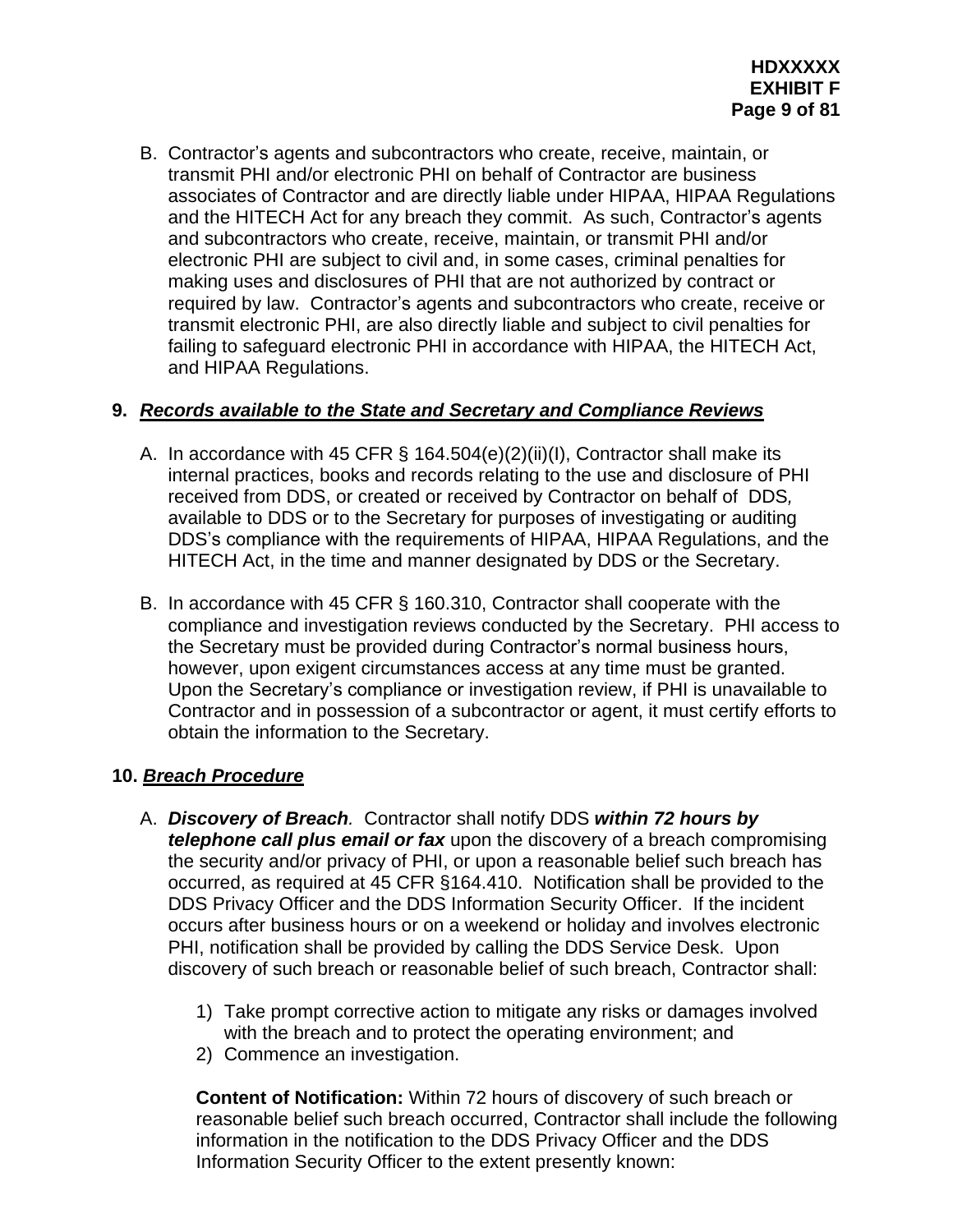- 1) Identification of each individual whose unsecured PHI or confidential information has been, or is reasonably believed to have been accessed, acquired, used, disclosed, or breached;
- 2) What data elements were involved, and the extent of the data involved in the breach;
- 3) A description of the unauthorized persons known or reasonably believed to have improperly used or disclosed PHI or electronic PHI;
- 4) A description of the steps that an individual may take to protect him/her from the breach; and
- 5) A description of what Contractor is doing to investigate the breach, to mitigate harm to individuals, and to protect against further breaches.
- B. *Written Report.* In accordance with 45 CFR § 164.504(e)(2)(ii)(C) and 45 CFR § 164.410, Contractor shall provide a written report of the investigation to the DDS Privacy Officer and the DDS Information Security Officer within thirty (30) calendar days of the discovery of the breach or unauthorized use or disclosure.
- C. *Notification of Individuals.* Contractor or Contractor's subcontractor or agent shall notify individuals whose unsecured PHI has been or is reasonably believed by Contractor to have been accessed, acquired, used, or disclosed as a result of the breach as required under 45 CFR § 164.404. Notification shall be provided without unreasonable delay as required by 42 USC § 17932(d), and within 30 calendar days. Contractor, or Contractor's subcontractor or agent, shall pay any costs of such notifications as well as any costs associated with the breach.
- D. *Responsibility for Reporting Breaches Involving Less Than 500 Individuals.* If the cause of breach of PHI or electronic PHI is attributable to the Contractor, or its subcontractors or agents, Contractor is responsible for all required reporting of the breach as specified in 42 USC § 17932 and 45 CFR Part 164, Subpart D. The breach reporting requirements of this paragraph are in addition to the reporting requirements set forth in subsection 10(A-C) above.
- E. *Responsibility for Reporting Breaches Involving 500 or More Individuals.* If a breach of unsecured PHI involves 500 or more residents of the State of California or its jurisdiction, Contractor, with DDS's oversight and input, shall notify the Secretary of the breach immediately upon discovery of the breach and prominent media outlets serving the State of California or its jurisdiction in accordance with 42 USC § 17932 and 45 CFR §§ 164.406, 164.408. The breach reporting requirements of this paragraph are in addition to the reporting requirements set forth in subsection 10(A-C) above. In addition, Contractor, with DDS's input and oversight, shall notify the California Department of Justice, Office of the Attorney General, as required under Civil Code §1898.82.
- F. *DDS Contact Information.* Contractor shall direct communications to the following DDS staff. DDS reserves the right to make changes to the contact information below by giving written notice to the Contractor. Said changes shall not require an amendment to this Agreement.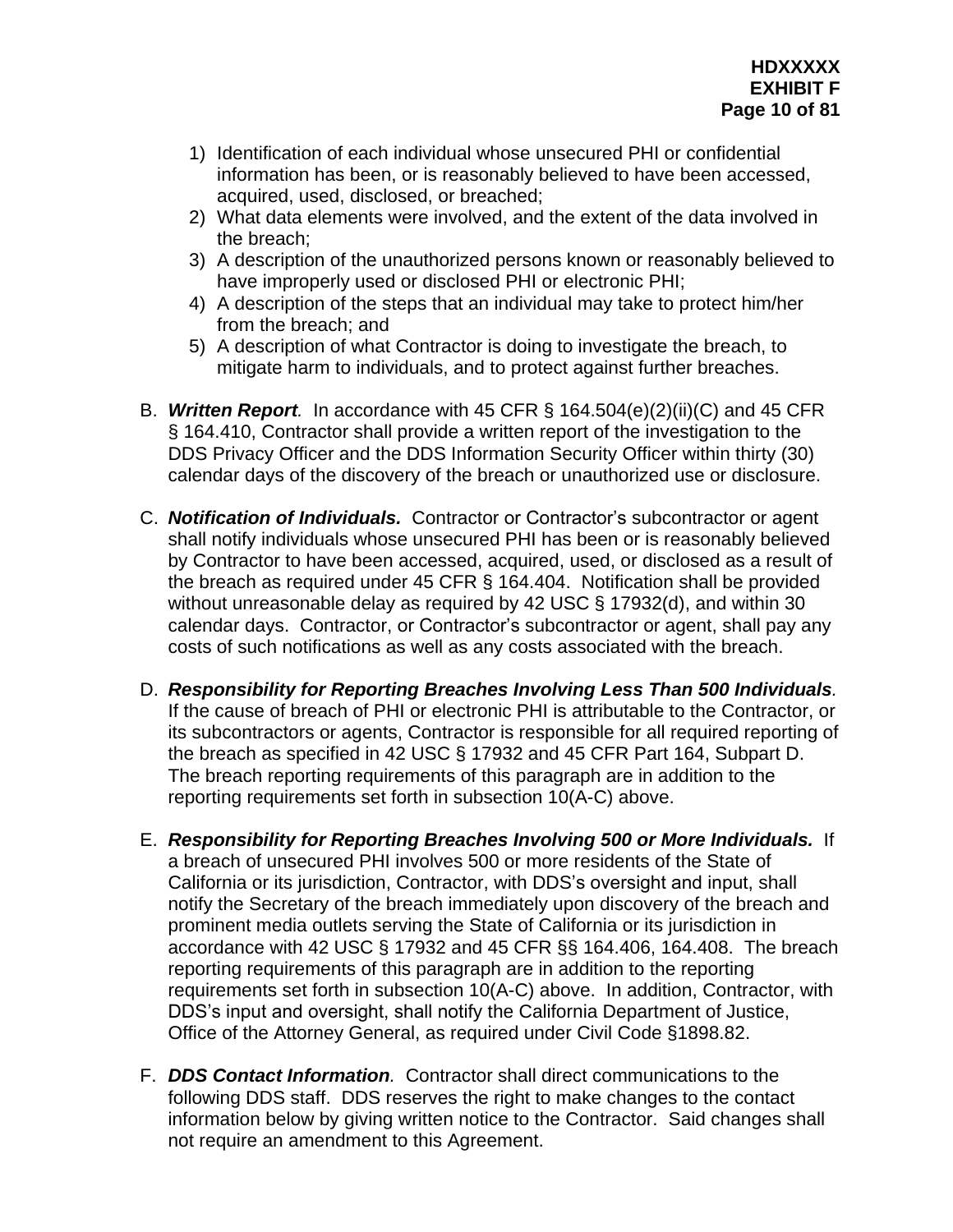| <b>DDS</b>                                                         | <b>DDS</b>                                                              |
|--------------------------------------------------------------------|-------------------------------------------------------------------------|
| <b>Privacy Officer</b>                                             | <b>Information Security Officer</b>                                     |
| <b>Privacy Officer</b><br>privacy@dds.ca.gov<br>$(916) 654 - 2120$ | <b>Information Security Officer</b><br>iso@dds.ca.gov<br>(916) 654-1704 |
| Fax (916) 654-3352                                                 | Fax (916) 654-3352                                                      |

## **11.***Term and Termination*

- A. *Term***.** The term of this Agreement shall terminate when the regional center's contract expires or when all of the PHI provided by the DDS to Contractor, or created or received by Contractor on behalf of the DDS, in any format, is returned to the DDS and any associated storage media is destroyed, whichever is later.
- B. *Termination for Cause.* Upon DDS's knowledge of a pattern of activity or practice by Contractor that constitutes a violation of this Agreement by Contractor, DDS shall comply with the termination procedure set forth under the Lanterman Act.
	- 1) DDS may take reasonable steps to provide an opportunity for Contractor to end the violation. If efforts to resolve the problem informally are unsuccessful, DDS shall have the option to issue a letter of noncompliance and establish a Corrective Action Plan ("CAP") under Welfare and Institutions Code section 4635; and if Contractor is not in compliance with the CAP, DDS shall move to terminate this Agreement under Welfare and Institutions Code section 4635.
	- 2) If cure is not possible and Contractor has committed a material breach, DDS shall comply with termination provisions set forth in the Lanterman Act to terminate this Agreement and report the violation to the HHS Secretary.

# C. *Effect of Termination or Nonrenewal*

- 1) In accordance with 45 CFR  $\S$  164.504(e)(2)(ii)(J), upon termination of this Agreement or nonrenewal of this Agreement, Contractor shall return or destroy all PHI and/or electronic PHI received from DDS or created or received by Contractor on behalf of the DDS. Contractor shall require that any PHI and/or electronic PHI in possession of subcontractors or agents is returned or destroyed and that no copies of such information is retained.
- 2) In the event Contractor determines that returning or destroying the PHI and/or electronic PHI is not feasible, Contractor shall notify DDS about the conditions that make return or destruction not feasible. If DDS agrees that the return or destruction of PHI and/or electronic PHI is not feasible, Contractor shall extend the protections of this Agreement to such information and limit further use and disclosures of such personal information to those purposes that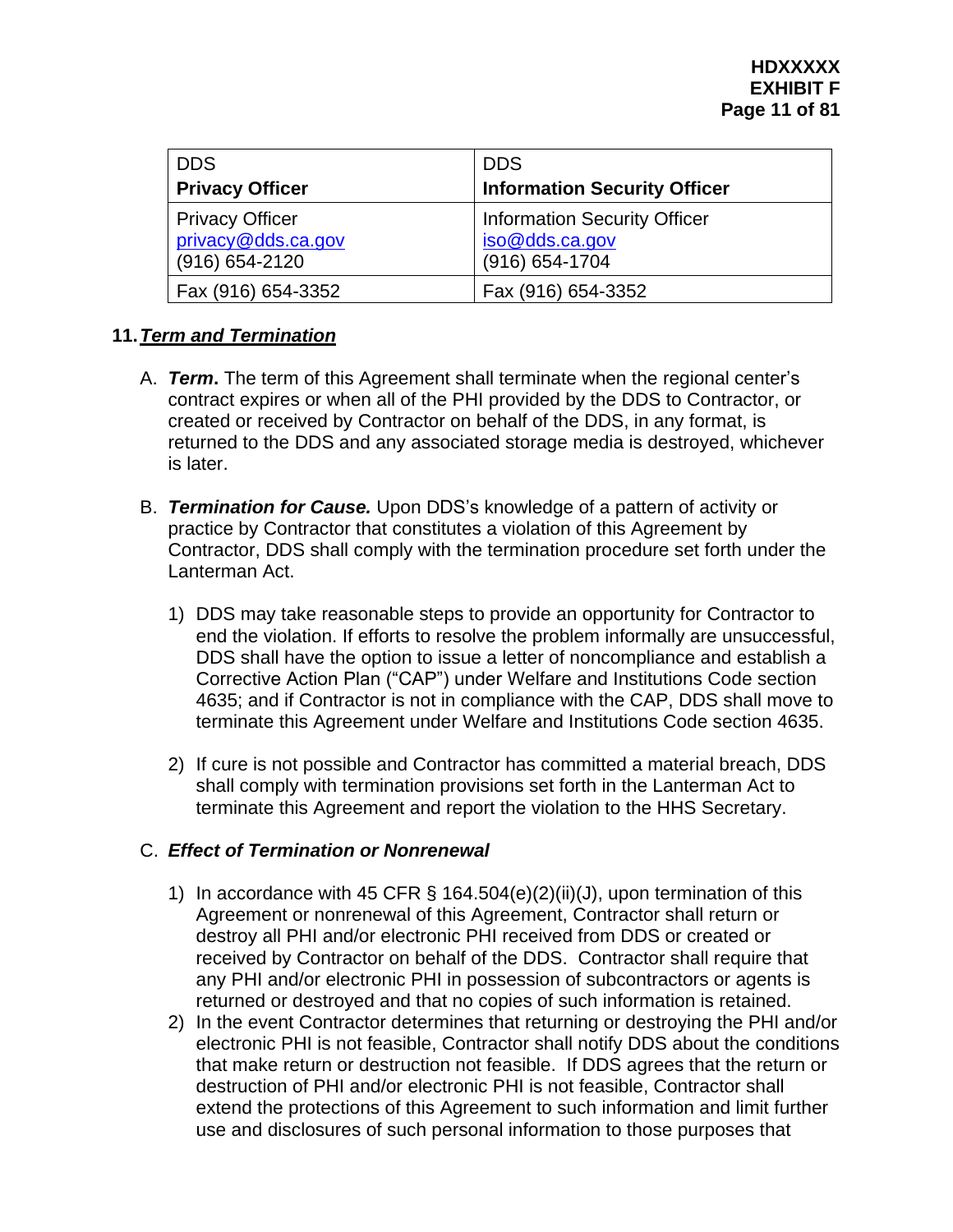make the return or destruction infeasible, for so long as Contractor, or any of its agents or subcontractors, maintains such information.

# **12.***Judicial or Administrative Proceeding*

DDS may terminate this Agreement in accordance with the terms and conditions of this Agreement as written herein above if: (1) Contractor is found guilty in a criminal proceeding for a violation of the HIPPA, HIPAA Regulations, or the HITECH Act; or (2) a finding or stipulation that the Contractor has violated a privacy or security standard or requirement of the HITECH Act, HIPAA, HIPAA Regulations or any more stringent applicable state law protecting PHI in an administrative or civil proceeding in which Contractor is a party.

## **13.** *Due Diligence*

Contractor shall exercise due diligence to ensure that it remains in compliance with this Agreement and is in compliance with the applicable provisions of HIPAA, HIPAA Regulations, the HITECH Act, and any more stringent applicable state law protecting PHI, and require its subcontractors and agents to be in compliance with the same.

## **14.***Sanctions and/or Penalties*

Contractor understands and acknowledges that it is required to comply with the provisions of HIPAA, HIPAA Regulations, the HITECH Act, and any more stringent applicable state law protecting PHI, and that failure to comply with these laws may result in the imposition of civil and/or criminal sanctions and/or other penalties on Contractor as set forth under HIPAA, HIPAA Regulations and the HITECH Act.

# **15.***Employee Training and Discipline*

- A. Contractor shall use reasonable measures to ensure compliance with the requirements of this Agreement. In doing so, Contractor shall provide annual security and privacy training on HIPAA to its employees who create, receive, maintain or transmit PHI or electronic PHI on behalf of Contractor in accordance with 45 CFR § 164.308(a)(5)(i). Contractor shall require each employee who receives this training to sign a certification indicating the employee's name and the date on which the training was completed. Contractor shall retain each employee's written certifications for DDS inspection for a period of three years following contract termination.
- B. Contractor also agrees to discipline employees who intentionally violate any provisions of this Agreement, including up to termination of employment.

## **16.***Audits, Inspection and Enforcement*

From time to time, DDS may inspect the facilities, systems, information security controls, books and records of Contractor to monitor compliance with this Agreement. Contractor shall promptly remedy any violation of any provision of this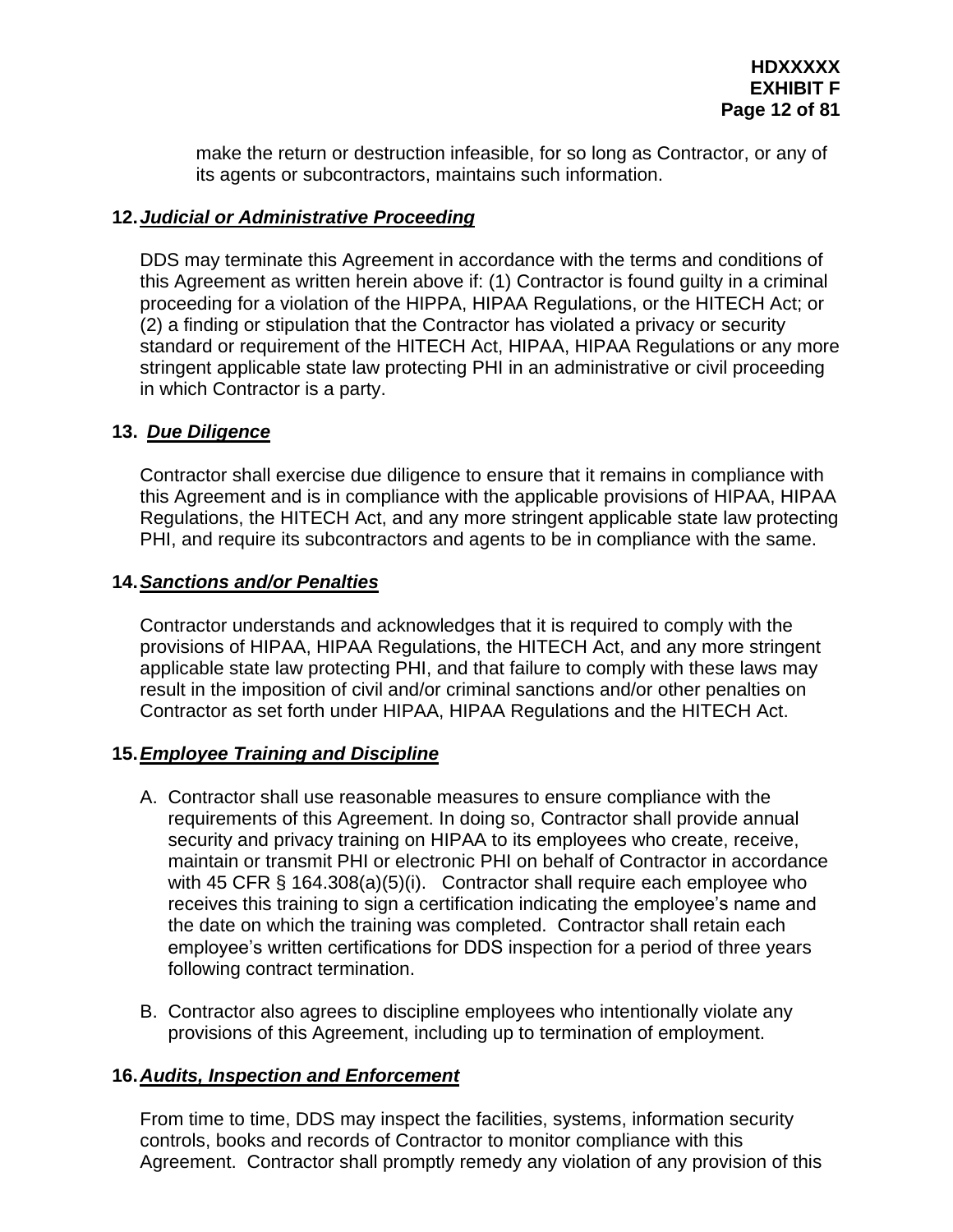Agreement and shall certify the same to the DDS Privacy Officer in writing. The fact that DDS inspects, or fails to inspect, or has the right to inspect, Contractor's facilities, systems and procedures does not relieve Contractor of its responsibility to comply with this Agreement, nor does DDS's:

- A. Failure to detect; or
- B. Detection, but failure to notify Contractor or require Contractor's remediation of any unsatisfactory practices, constitute acceptance of such practice or a waiver of DDS enforcement rights under this Agreement.

If Contractor is the subject of an audit, compliance review, or complaint investigation by the Secretary or the Office of Civil Rights, U.S. Department of Health and Human Services, that is related to the performance of its obligations pursuant to this Agreement, Contractor shall notify DDS and provide DDS with a copy of any PHI or electronic PHI that Contractor provides to the Secretary or the Office of Civil Rights concurrently with providing such PHI or electronic PHI to the Secretary. Contractor is responsible for any civil or criminal penalties assessed due to an audit or investigation of Contractor in accordance with 42 USC § 17934(c).

# **17.***Obligations of DDS*

- A. *Notice of Privacy Practices.* DDS shall provide Contractor with the Notice of Privacy Practices that DDS produces in accordance with 45 CFR § 164.520, as well as any changes to such notice. Visit [www.dds.ca.gov](http://www.dds.ca.gov/) to view the most current Notice of Privacy Practices:
- B. *Permission by Individuals for Use and Disclosure of PHI.* DDS shall provide Contractor with any changes in, or revocation of, permission by an individual to use or disclose PHI or electronic PHI, if such changes affect the Contractor's permitted or required uses and disclosures.
- C. *Notification of Restrictions.* DDS shall notify Contractor of any restriction to the use or disclosure of PHI that DDS has agreed to in accordance with 45 CFR § 164.522, to the extent that such restriction may affect Contractor's use or disclosure of PHI.
- D. *Requests Conflicting with HIPAA Rules.* DDS shall not request Contractor to use or disclose PHI or electronic in any manner that would not be permissible under HIPAA, HIPAA Regulations, HITECH Act, or any more stringent applicable state law protecting PHI.

## **18.***Miscellaneous*

A. *Disclaimer*. DDS makes no warranty or representation that compliance by Contractor with this Agreement, HITECH Act, HIPAA, or HIPAA Regulations will be adequate or satisfactory for Contractor's own purposes or any information in Contractor's possession or control, or transmitted or received by Contractor, is or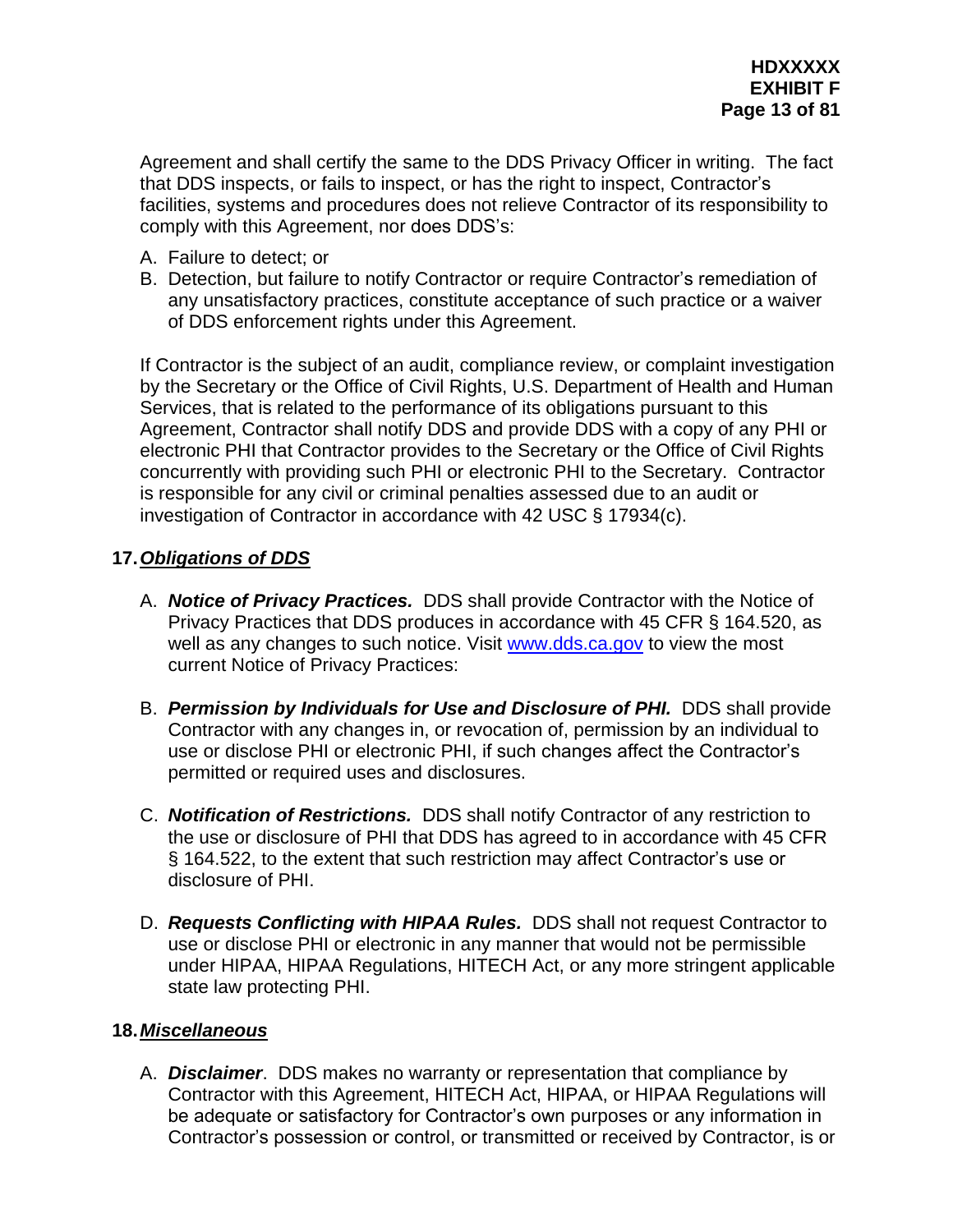will be secure from unauthorized access, viewing, use, or disclosure. Contractor is solely responsible for all decisions made by Contractor regarding the safeguarding of PHI.

- B. *Amendment.* The parties acknowledge that federal and state laws relating to electronic data security and privacy are rapidly evolving and that amendment of this Agreement may be required to provide for procedures to ensure compliance with such developments. The parties specifically agree to take such action as is necessary to implement the standards and requirements of HIPAA, the HITECH Act, the HIPAA Regulations, and other applicable laws relating to the security or privacy of PHI and/or electronic PHI. Upon DDS's request Contractor agrees to promptly enter into negotiations with DDS concerning an amendment to this Agreement embodying written assurances consistent with the standards and requirements of HIPAA, the HITECH Act, the HIPAA Regulations or other applicable laws. If informal attempts to negotiate are unsuccessful, DDS may move to terminate this Agreement in accordance with the Lanterman Act in the event:
	- 1) Contractor does not promptly enter into negotiations to amend this Agreement when requested by DDS pursuant to this Section, or
	- 2) Contractor does not enter into an amendment providing assurances regarding the safeguarding of PHI that DDS deems sufficient to satisfy the standards and requirements of HIPAA, the HITECH Act, and the HIPAA Regulations.
- C. *Assistance in Litigation or Administrative Proceedings.* Contractor shall make available to DDS, at no cost to DDS, its employees, subcontractors and/or agents to testify as witnesses, or otherwise, in the event litigation or administrative proceedings are commenced against DDS, its officers or employees, based upon a claimed violation of HIPAA, HIPAA Regulations, HITECH Act or any more stringent applicable state law protecting PHI, which involve the inactions or actions by Contractor. This provision does not apply where Contractor or its subcontractor, employee or agent is a named adverse party to DDS.
- D. *No Third-Party Beneficiaries.* Nothing express or implied in the terms and conditions of this Agreement is intended to confer, nor shall anything herein confer, upon any person other than DDS or Contractor and their respective successors or assignees, any rights, remedies, obligations or liabilities whatsoever.
- E. *Interpretation***.** The terms and conditions in this Agreement shall be interpreted as broadly as necessary to implement and comply with HIPAA, the HITECH Act, the HIPAA Regulations and any more stringent applicable state law protecting PHI. The parties agree that any ambiguity in the terms and conditions of this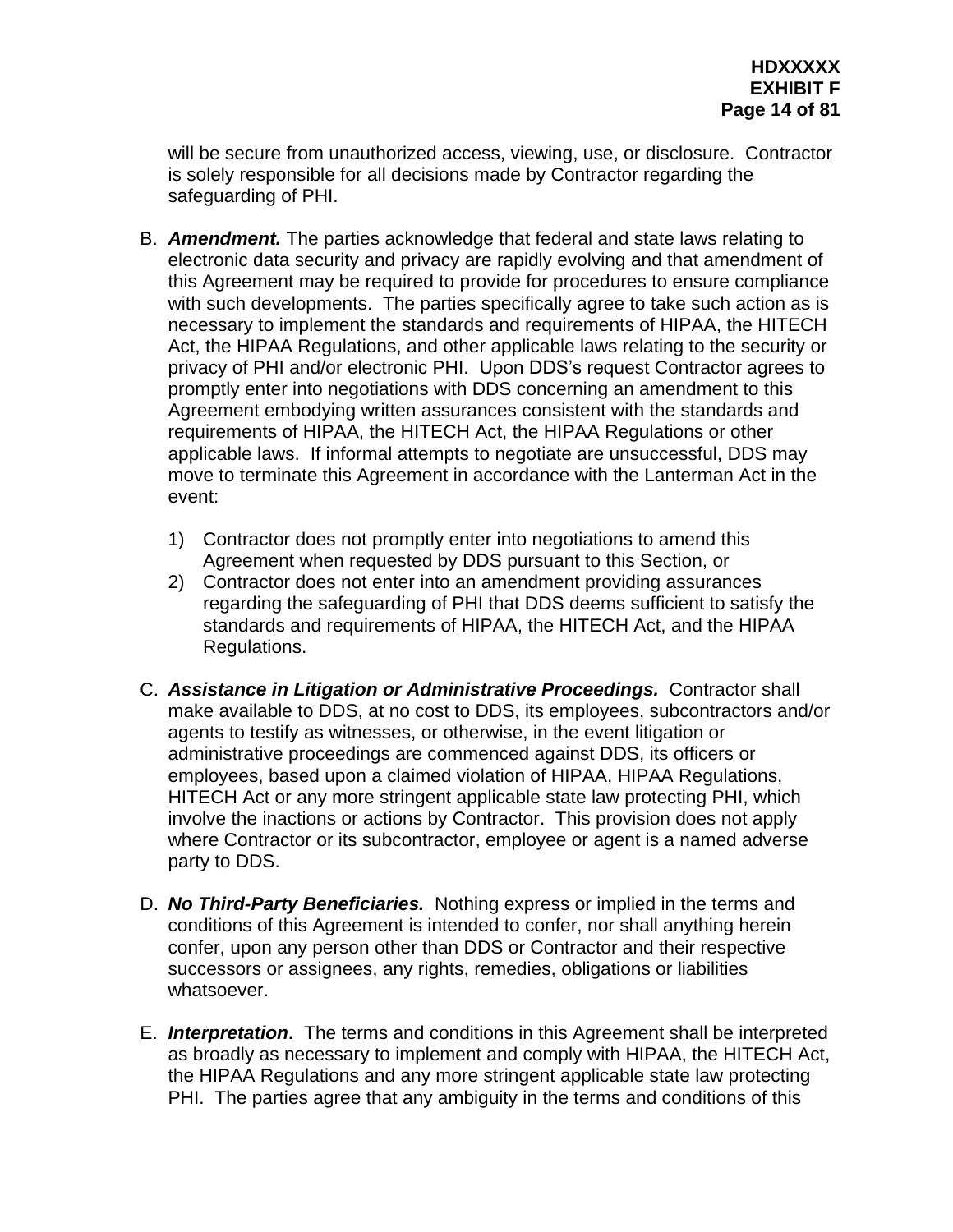Agreement shall be resolved in favor of a meaning that complies and is consistent with HIPAA, the HITECH Act, HIPAA Regulations, and any more stringent applicable state law protecting PHI.

- F. *References.* A reference in the terms and conditions of this Agreement to a section in HIPAA, HIPAA Regulations, and/or HITECH Act means the section currently in effect or as amended.
- G. *Survival.* The respective rights and obligations of Contractor in this Agreement shall survive the termination or expiration of this Agreement.
- H. *No Waiver of Obligations*. No change, waiver or discharge of any liability or obligation hereunder on any one or more occasions shall be deemed a waiver of performance of any continuing or other obligation, or shall prohibit enforcement of any obligation, on any other occasion.

#### **References:**

United States Department of Health and Human Services, Office for Civil Rights, Medical Privacy - National Standards to Protect the Privacy of Personal Health Information: <https://www.hhs.gov/hipaa/index.html>

United States Department of Health and Human Services, Centers for Medicare and Medicaid Services – Security Standards [www.cms.hhs.gov/SecurityStandard/](http://www.cms.hhs.gov/SecurityStandard/)

National Institute of Standards and Technology (NIST) [nist.gov/](http://nist.gov/)

FEDERAL INFORMATION PROCESSING STANDARDS (FIPS) [csrc.nist.gov/publications/PubsFIPS.html](http://csrc.nist.gov/publications/PubsFIPS.html)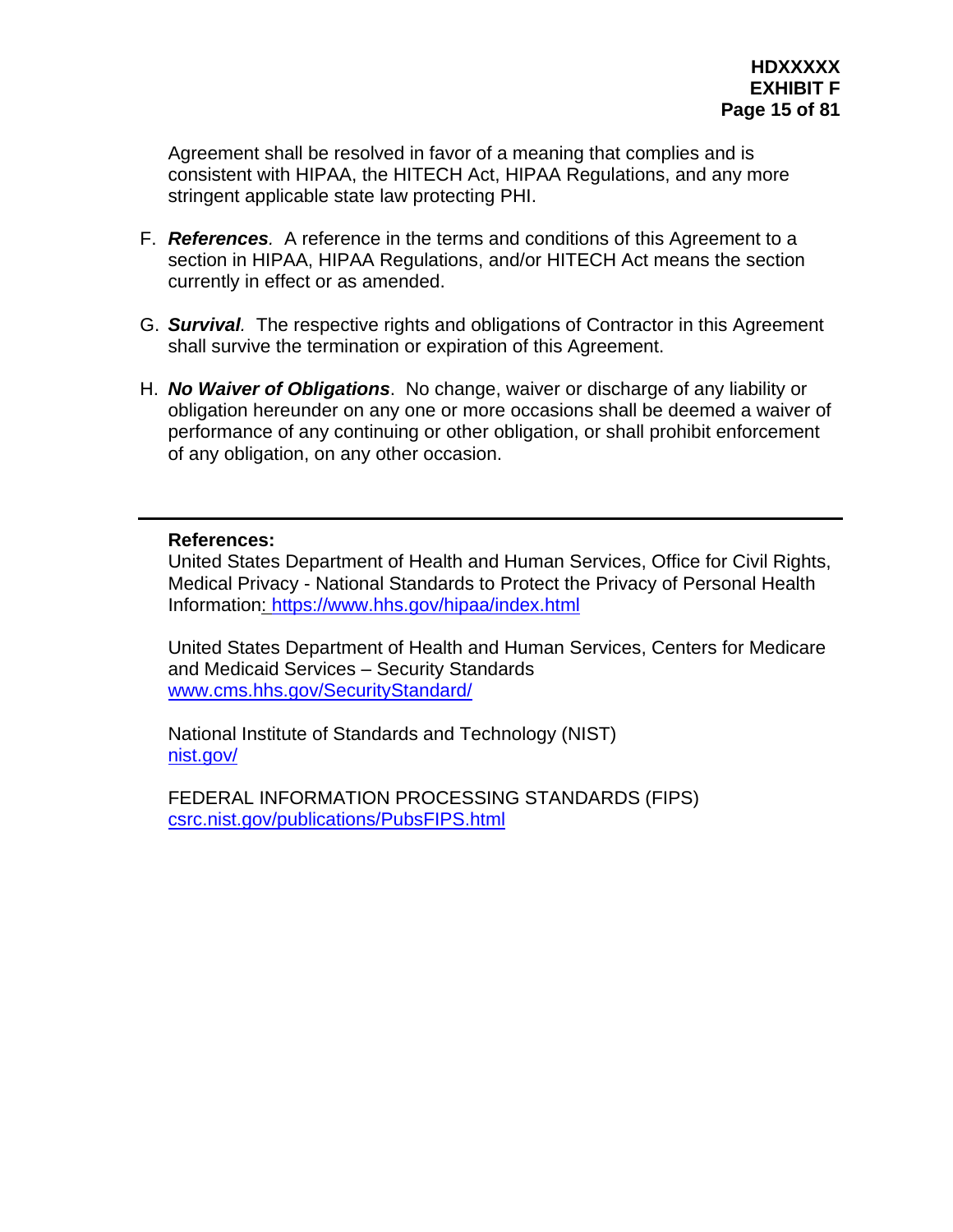## **CONFIDENTIALITY AGREEMENT**

## *<Name of Entity/Project>*

# *Required for Release of DDS Data Per the State Administrative Manual Section (5310)*

Contractor hereby acknowledges that Department of Developmental Services (DDS) records and documents are subject to strict confidentiality requirements imposed by State and Federal laws including, but not limited to, Health Insurance Portability and Accountability Act in Title 42 of the United States Code, Section 1320d *et seq*. and its implementing law and regulations such as the Health Information Technology for Economic and Clinical Health Act of 2009, (Public Law 111-005, Title XIII, Subtitle D, 13400 et seq., Feb. 17, 2009), 45 CFR Parts 160 and 164, Sections 56 and following and 1798.24 through 1798.24b of the California Civil Code; California Welfare and Institutions Code sections 4514, 5328, and 15633 and following; California Penal Code Section 11167.5; and any other applicable State or Federal law pertaining to confidentiality.

Contractor assures that the appropriate provisions of both State and Federal law have been met and further assures that all agents of the organization, including subcontractors and agents, understand that unauthorized use, dissemination or distribution of PHI is a crime and that breaches of confidentiality and security may be subject to civil and criminal penalties by the State or Federal government.

Contractor assures that its agents, including subcontractors, will not use, disseminate or otherwise distribute records or documents containing PHI, either on paper or by electronic means, other than as required in the performance of their duties per this contract.

Contractor agrees that unauthorized use, dissemination or distribution of DDS records, documents or information is grounds for immediate termination of any contracts with the DDS and may subject Contractor to penalties, both civil and criminal.

Date:

Signature of Contractor's Authorized Representative

\_\_\_\_\_\_\_\_\_\_\_\_\_\_\_\_\_\_\_\_\_\_\_\_\_\_\_\_\_\_\_\_\_\_\_\_\_\_\_\_\_\_\_\_\_

Name/Title (Print)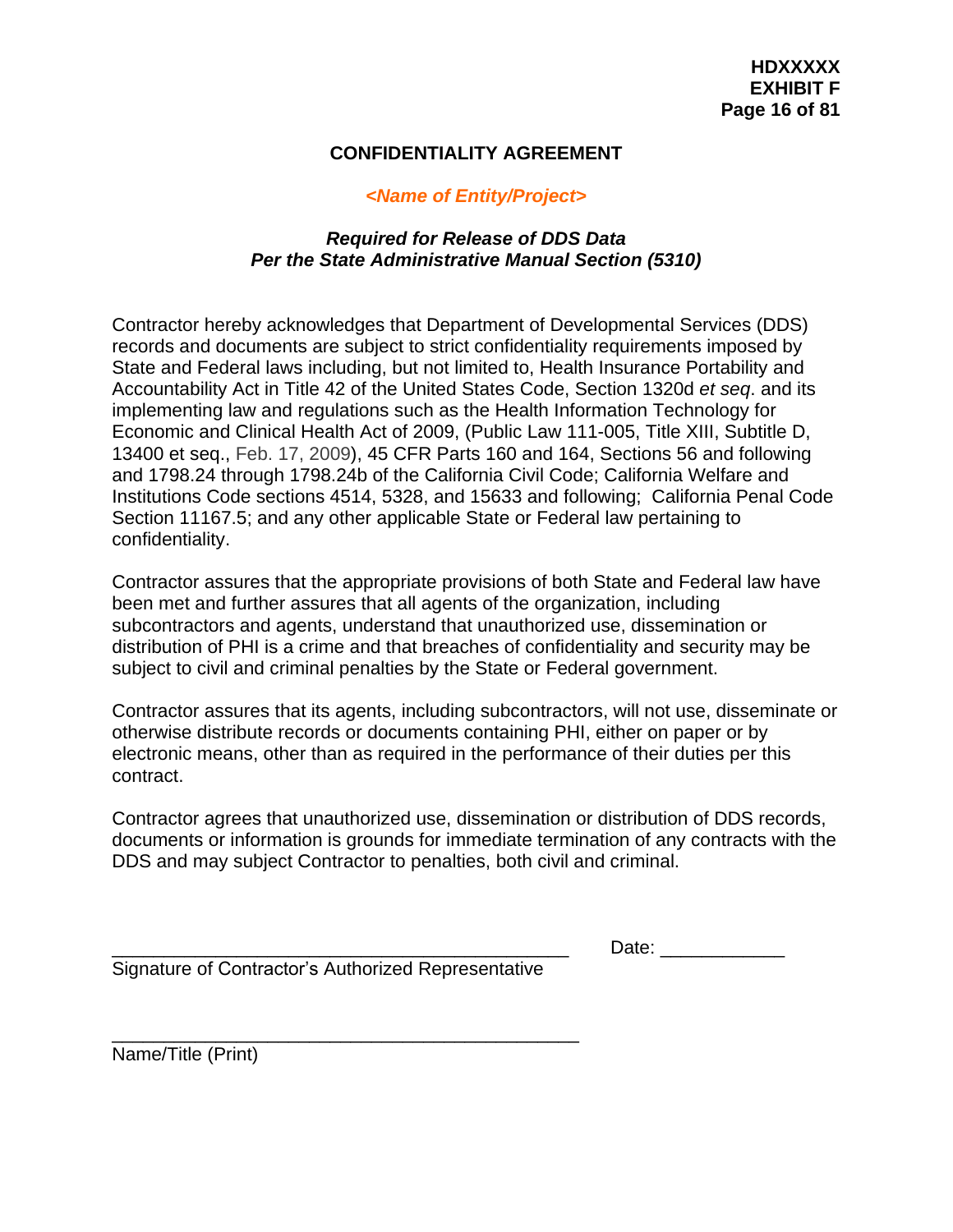## **MEDICAID ENROLLMENT REQUIREMENTS**

#### **1. PURPOSE**

Regional centers coordinate services for consumers for which federal funding is received from the Centers for Medicare and Medicaid Services, and are therefore required to enroll as a Medicaid provider in a manner mutually agreed upon with the State. This exhibit sets forth the terms and conditions under which the Contractor shall enroll as a Medicaid provider.

## **2. CONTRACT PRACTICES**

For the purposes of this Agreement, Contractor agrees to comply with all Medicaid provider enrollment requirements in accordance with Title 42 Code of Federal Regulations (CFR) Sections 455.104 (a), (b)(1)(2)(3)(4), (c), (d), (e); 455.105, (a), (b), (c); 455.106 (a), (b), (c); 455.410; 431.107 (b)(3); 424.302 (d); 424.304 (a)(1); and 424.535 (d)(1).

## **3. PROCEDURES FOR ENROLLMENT AND RE-ENROLLMENT**

Contractor shall adhere to the following enrollment and re-enrollment assurances and procedures:

- a. Disclosure information required for all members of the Contractor's Board of Directors as well as the Regional Center Executive Director:
	- 1) The name, address, date of birth, and social security number of the board member or Executive Director/Interim Executive Director identified above.
	- 2) If the board member or Executive Director/Interim Executive Director is related to any of the other individuals above (as a spouse, sibling, parent or child).
	- 3) The name of any other enrolled Medicaid provider in which the individual has an ownership or control interest.
	- 4) The name of any "Excluded Individuals", defined as those that have been placed on either the U.S. Department of Health and Human Services Office of Inspectors' General (OIG) List of Excluded Individuals/Entities or the Department of Health Care Services (DHCS) Medi-Cal Suspended and Ineligible Provider List of persons, or individuals and entities that have been convicted of a criminal offense related to involvement in any program under Medicare, Medicaid or the Title XX services program, or meet the criteria included in Title 17, Section 54311(a)(6).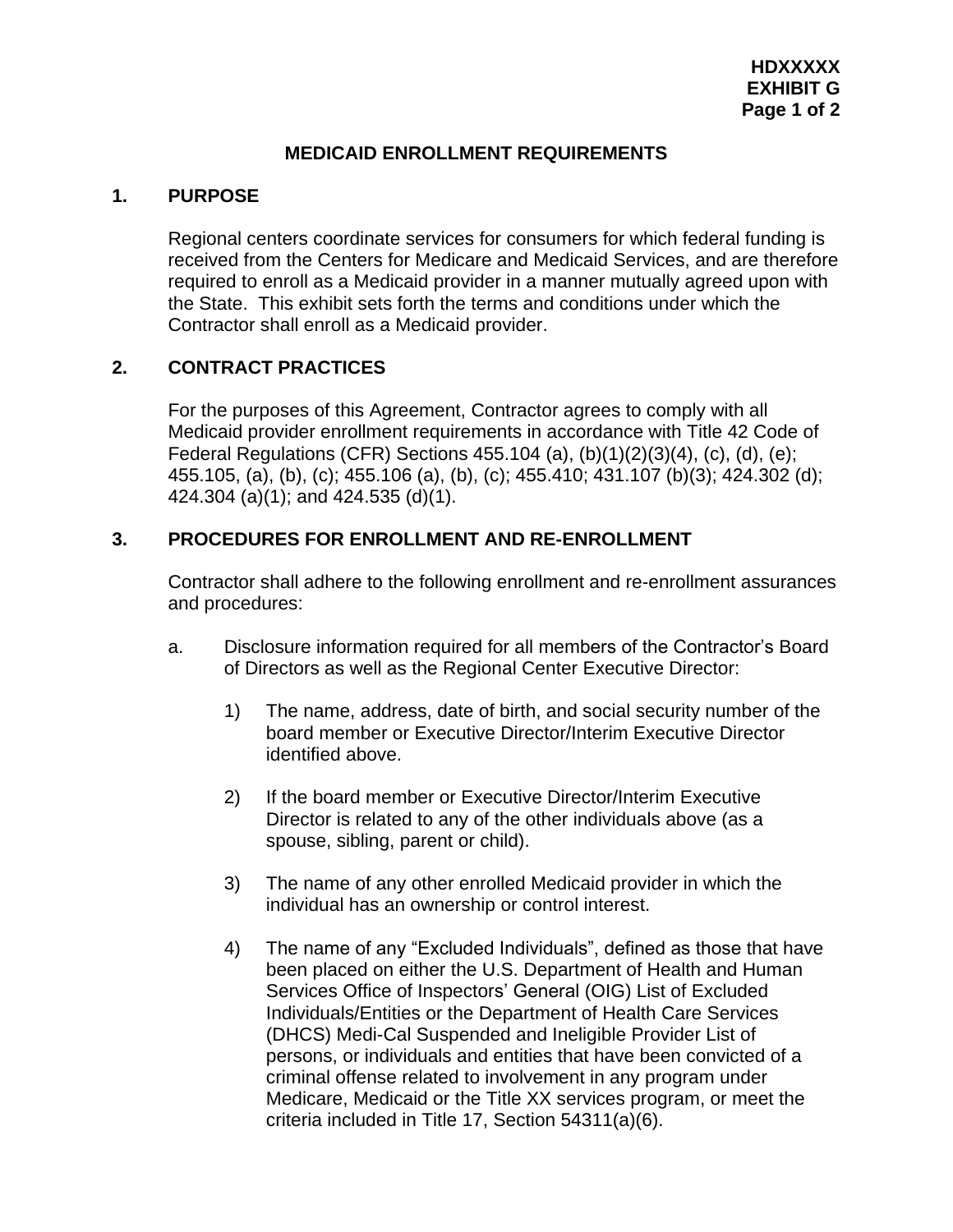- b. The disclosure information identified in paragraph a. 1) through 4) must be submitted to the State:
	- 1) Upon execution of this contract.
	- 2) Within 35 days of the individuals identified in paragraph a. becoming a member of the Board of Directors or becoming the Regional Center Executive Director/Interim Executive Director.
	- 3) Upon request of the State during revalidation of enrollment requirements every five years or sooner when any of the following circumstances apply:
		- a) A new Taxpayer Identification (ID) Number is issued by the IRS.
		- b) There is a cumulative change of 50 percent or more in the person(s) with an ownership or control interest (executive directors or board members) since the information provided in the last complete application package that was approved for enrollment.
		- c) The two examples above are the most likely circumstances for a regional center to complete a new application, an exhaustive list can be found at Title 22 CCR Section 51000.30.
- c. Individuals that either fail to disclose the required information or meet the "Excluded Individuals" criteria shall be prohibited from serving in the roles identified in paragraph b.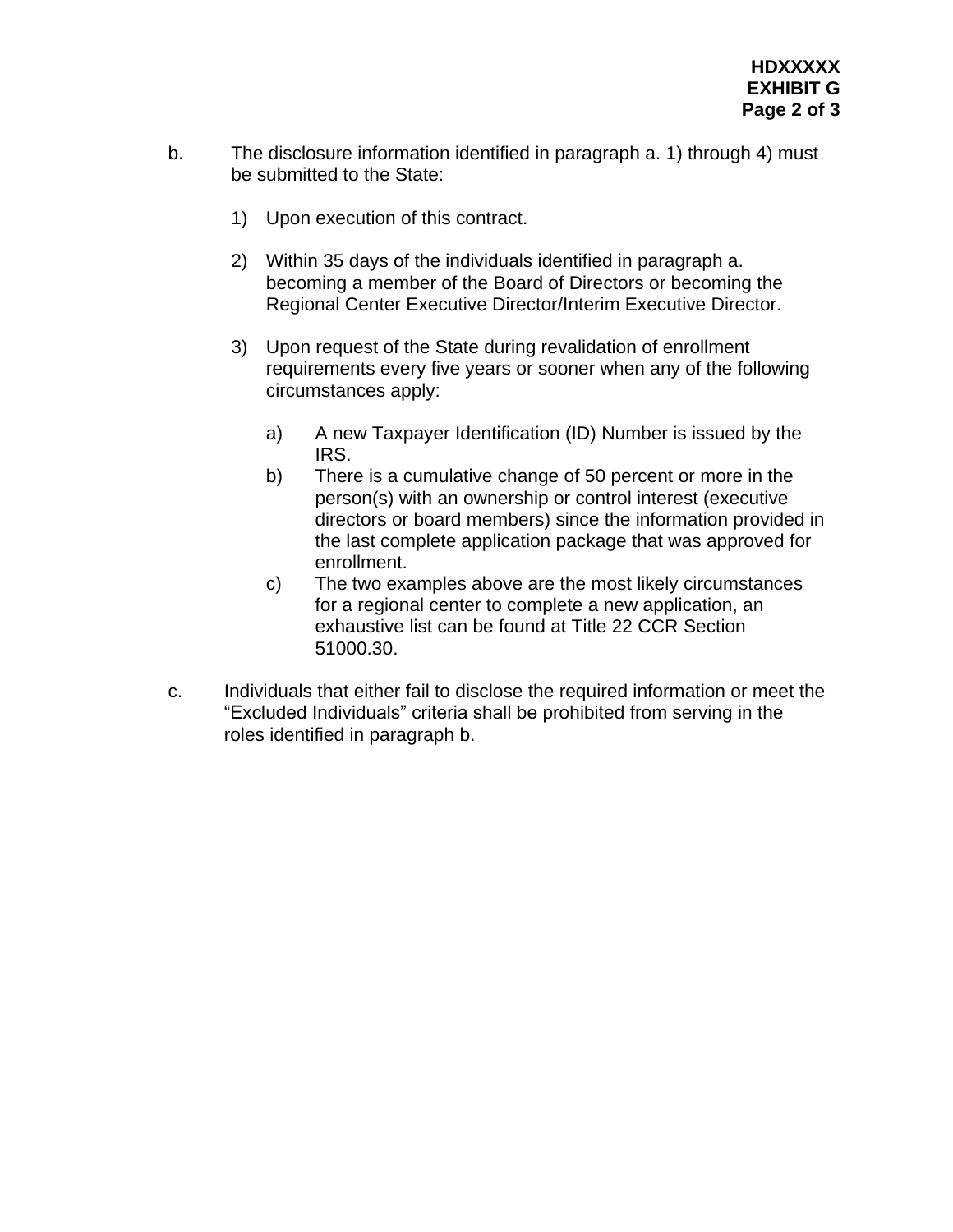### **MEMORANDUM OF UNDERSTANDING FOSTER GRANDPARENT PROGRAM**

This Memorandum of Understanding is between the State and the Contractor, in order to clarify the relationship and obligations of the parties for the Foster Grandparent Program (FGP).

The FGP provides meaningful community service opportunities for low-income seniors 6055 years or older. They must be willing to work with physically, mentally and emotionally disabled children, adolescents, and teenagers, in environments conducive to and under the direction of teachers and staff who are dedicated to promoting independence, normalization, and community integration for each individual to the best of their ability.

This Memorandum of Understanding clarifies the relationship and obligations of the parties with respect to the FGP.

- I. The State is responsible for:
	- A. Administering the statewide Program of satellite Volunteer Projects.
	- B. Formulating, designing, and maintaining the necessary data and statistics on the FGP.
	- C. Writing the annual grant application and negotiating with each volunteer site.
	- D. Allocating resources and reviewing and authorizing reimbursements for local Project expenditures.
	- E. Communicating and advising local projects on federal guidelines and requirements.
	- F. Making periodic on-site visits to local projects.
	- G. Providing oversight consultation and technical assistance to the local FGP Project Manager and the local administration.
- II. The State and Contractor have joint responsibility for:
	- A. Planning for project changes in size, emphasis, or areas of involvement.
	- B. Ensuring that expenditures are in compliance with federal guidelines and in accordance with generally accepted accounting principles.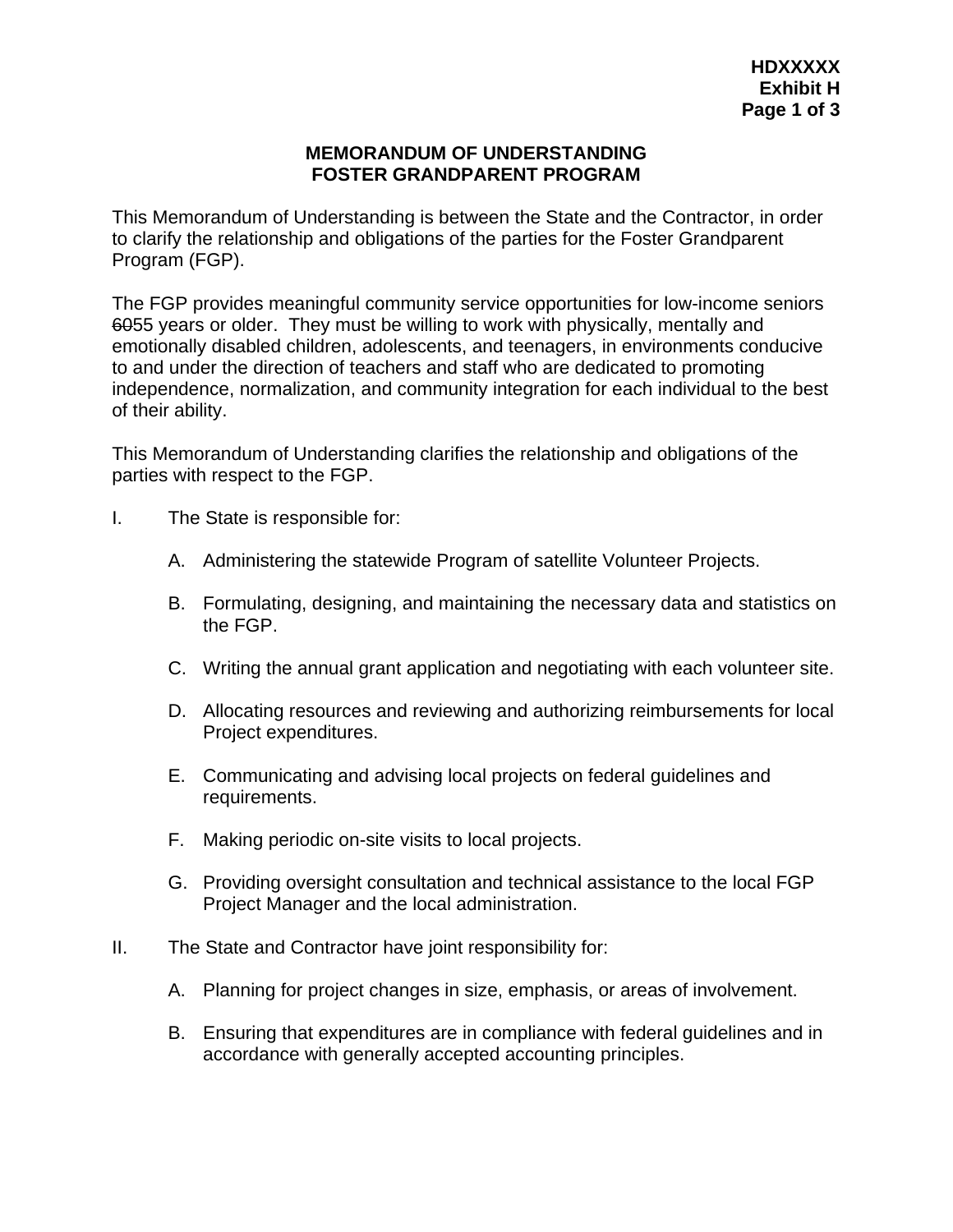- C. Conformity to the AmeriCorps Seniors Program guidelines.
- D. Furnishing adequate accident and liability insurance coverage as required by federal guidelines.
- E. Assuring adequate health and safety precautions for the FGs.
- F. Implementation of the States FGP Programming for Impact Statement.
- III. Contractor Responsibilities

The State delegates to the Executive Director and the FGP Project Manager responsibility for:

- A. Day-to-day operation of the Project.
- B. Maintenance of an active recruitment plan.
- C. Interviewing prospective FGs, selecting and orienting FGs, and responsibility for assuring that AmeriCorps Seniors required monthly training objectives are achieved.
- D. Providing direct supervision, support, and disciplinary action as necessary to the FGs. FGs are volunteers who are subject to the same disciplinary procedures as regional center employees.
- E. Making FG assignments and evaluating FG services in cooperation with local administration.
- F. Maintaining records and preparing reports as required by the State. They will be submitted to the State's FG Statewide Director or designee.
	- 1. Monthly: Hours, number of volunteers and fiscal information (FG Program Monthly Report form DS 2541).
	- 2. Quarterly: Hours, number of volunteers, in-service, training (FG Program Quarterly Report form DS 2542).
	- 3. Annual Project Profile/Volunteer Activity Survey: to be received no later than the date requested on the cover memo forwarding forms to the FGP Project Manager.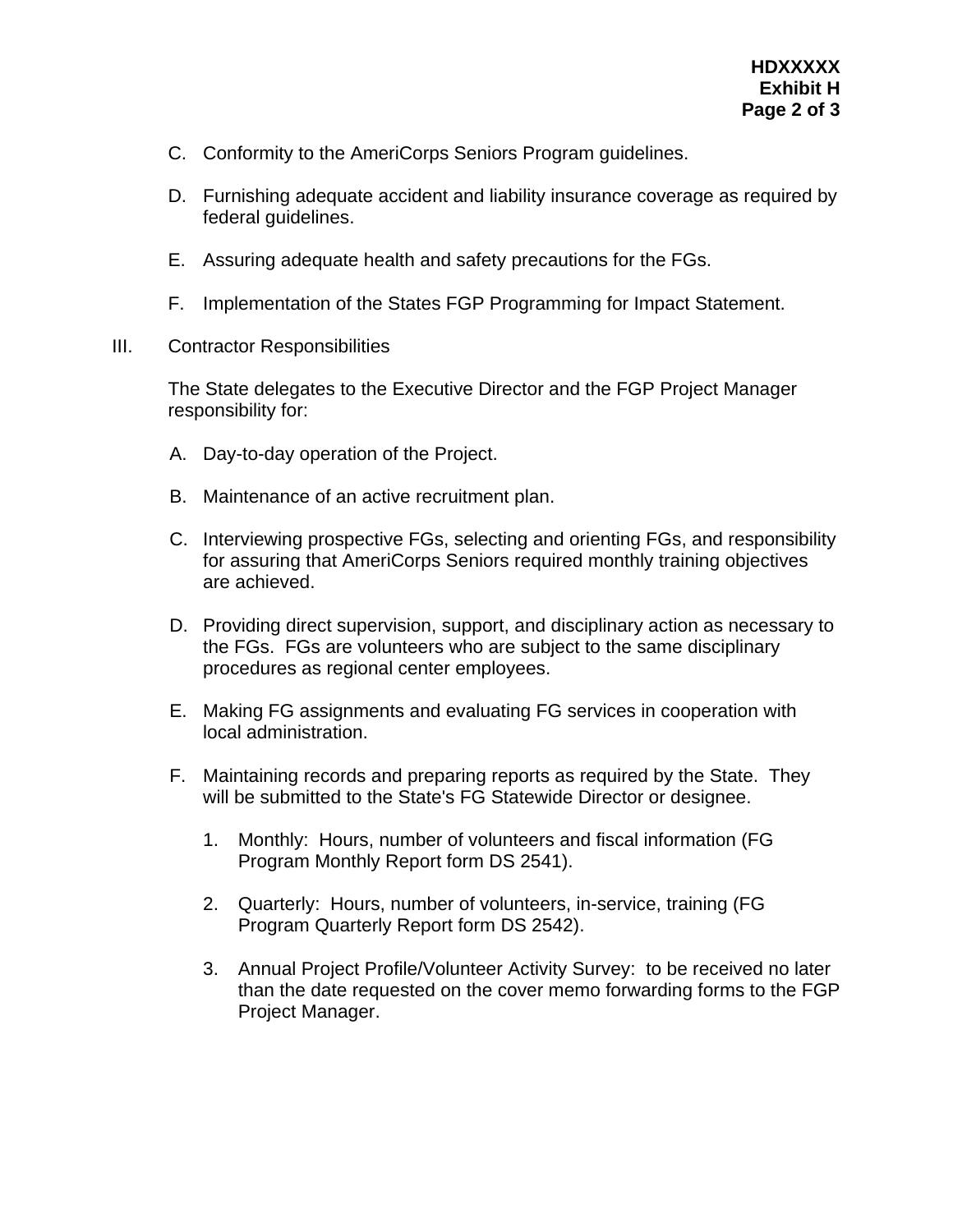G. Maintaining and filling vacancies on the FGP Advisory Council. Ensuring that the Advisory Council meets regularly and is actively involved in the Program, and that the meetings minutes are sent to the State's FGP Statewide Director.

In cooperation with the Program Advisory Council, arrange for a FGs' appeals procedure to resolve problems arising between the FG and the Volunteer Project.

- H. Ensuring for the provision of one meal reimbursement per day of service for each FG.
- I. Preparing an annual evaluation of each FG or more often as needed.
- J. Arranging for an annual physical examination, applicable, for the FGs.
- K. Arranging for fingerprint and background clearances for FGs prior to enrollment in FGP.
- L. Ensuring daily transportation reimbursement for FGs each day of service, chargeable to non-federal support.
- M. Assuring that the FGs and the children engage only in activities which are appropriate to the objectives of the Program.
- IV. Contractor shall maintain separate records and accounts for the FGP as deemed necessary by the State (including property, personnel, and financial records) to enable it to meet the State's fiscal responsibilities to AmeriCorps Seniors, and to assure a proper accounting for all Program funds, both federal and non-federal shares. These records will be made available for audit purposed to AmeriCorps Seniors or the Comptroller General of the United States or their authorized representative, and be retained for three years after the expiration of the contract unless permission to destroy them is granted by AmeriCorps Seniors.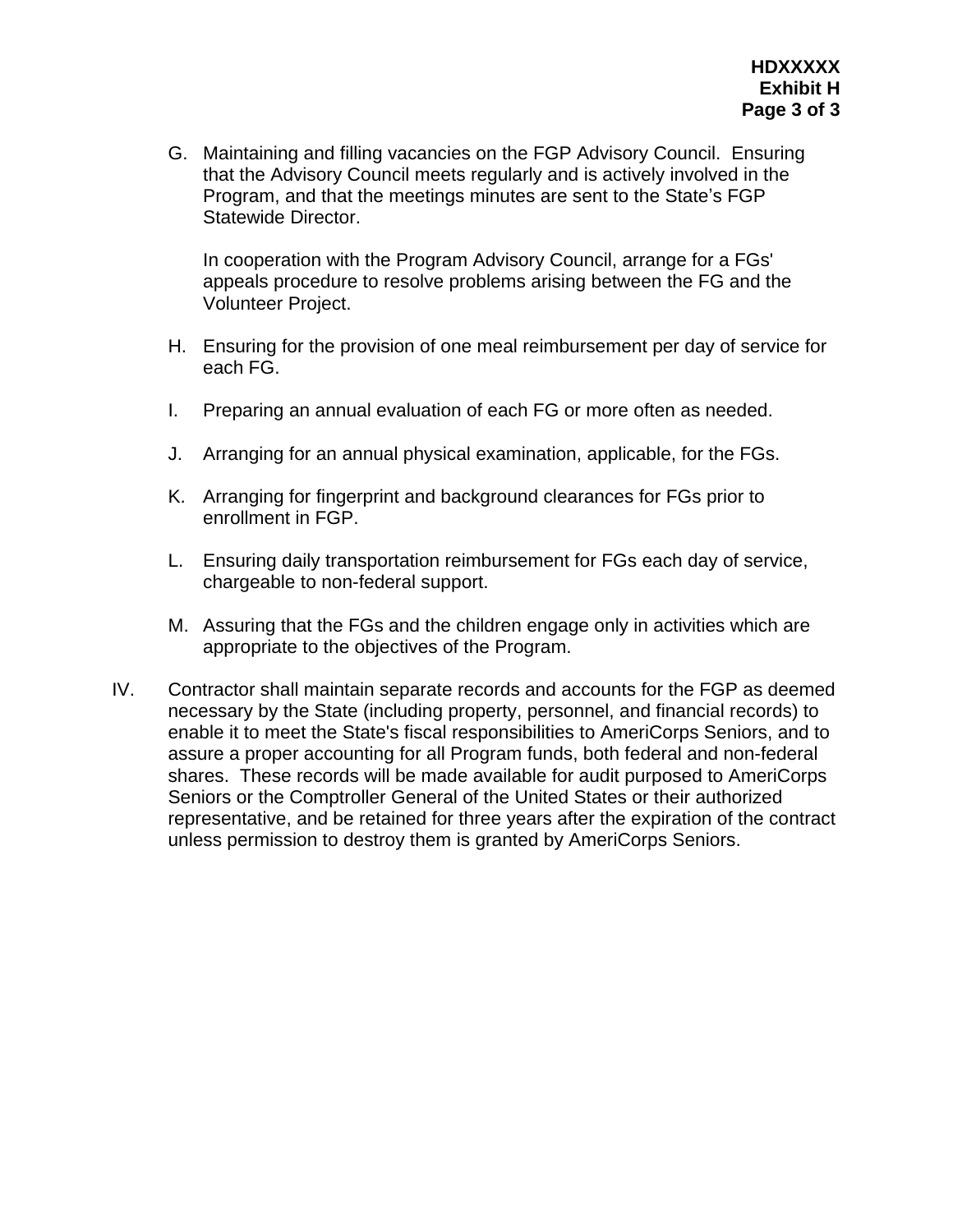#### **MEMORANDUM OF UNDERSTANDING SENIOR COMPANION PROGRAM**

This Memorandum of Understanding is between the State and the Contractor, in order to clarify the relationship and obligations of the parties for the Senior Companion Program (SCP).

The SCP provides meaningful community service opportunities for low income seniors 55 years or older, who are willing to volunteer to work with physically, mentally and emotionally disabled adults 22 years old and over. They provide continued education towards achieving independence, providing companionship, mentoring, work training, crafts and leisure activities. They are under the supervision of program and site managers.

This Memorandum of Understanding clarifies the relationship and obligations of the parties with respect to the SCPs.

- I. The State is responsible for:
	- A. Administering the statewide Program of satellite Volunteer Projects.
	- B. Formulating, designing, and maintaining the necessary data and statistics on the SCPs.
	- C. Writing the annual grant application and negotiating with each volunteer site.
	- D. Allocating resources and reviewing and authorizing reimbursements for local Project expenditures.
	- E. Communicating and advising local projects on federal guidelines and requirements.
	- F. Making periodic on-site visits to local projects.
	- G. Providing oversight consultation and technical assistance to the local SCP Project Manager and the local administration.
- II. The State and Contractor have joint responsibility for:
	- A. Planning for project changes in size, emphasis, or areas of involvement.
	- B. Ensuring that expenditures are in compliance with federal guidelines and in accordance with generally accepted accounting principles.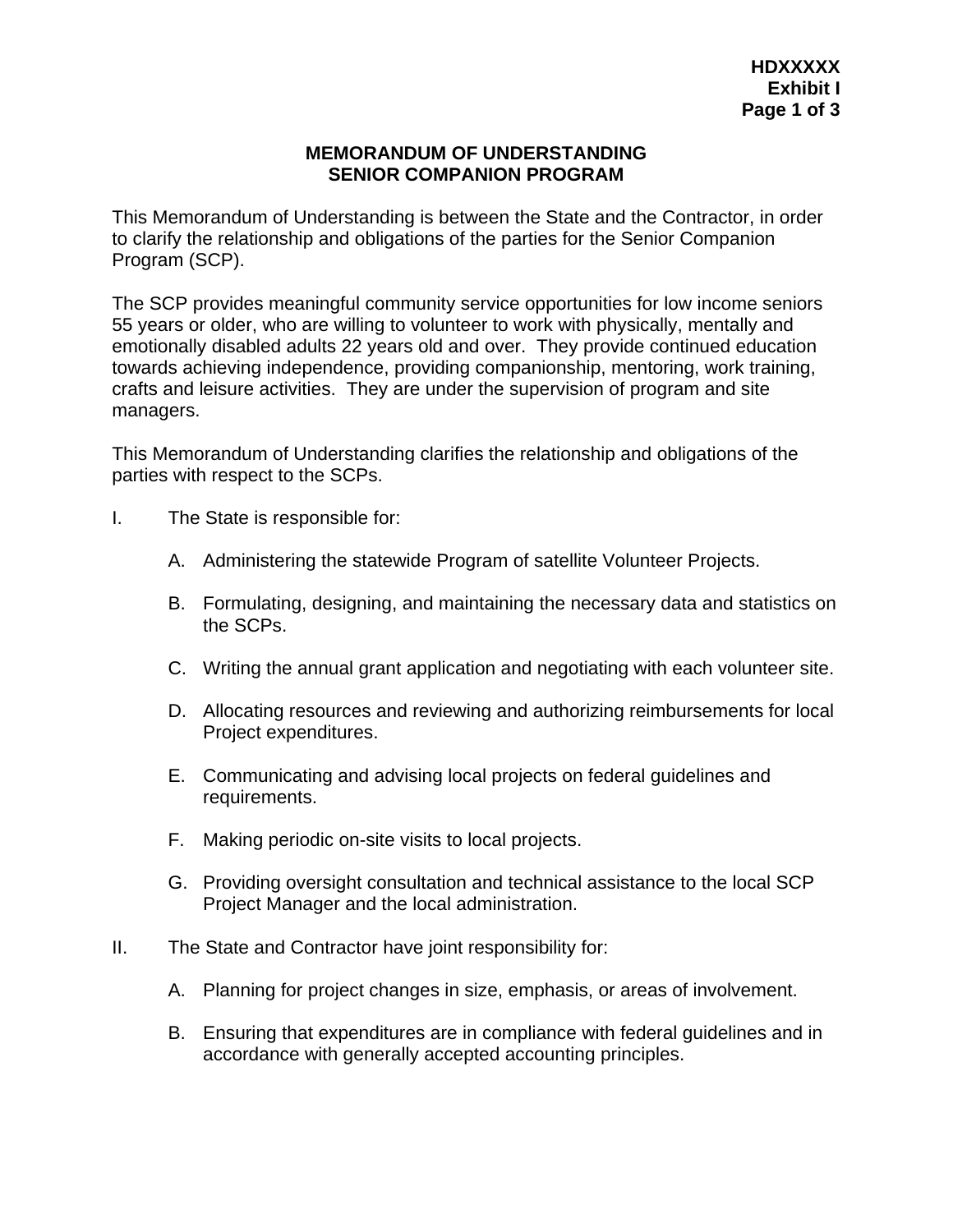- C. Conformity to AmeriCorps Seniors Program guidelines.
- D. Furnishing adequate accident and liability insurance coverage as required by federal guidelines.
- E. Assuring adequate health and safety precautions for the protection of the SCs.
- F. Implementation of the States SCP Programming for Impact Statement.
- III. Contractor Responsibilities

The State delegates to the Executive Director and the SCP Project Manager responsibility for:

- A. Day-to-day operation of the Project.
- B. Maintenance of an active recruitment plan.
- C. Interviewing prospective SCs, selecting and orienting SCs, and responsibility for assuring that AmeriCorps Seniors required monthly training objectives are achieved.
- D. Providing direct supervision, support, and disciplinary action as necessary to the SCs. SCs are volunteers who are subject to the same disciplinary procedures as regional center employees.
- E. Making SC assignments and evaluating SC services in cooperation with local administration.
- F. Maintaining records and preparing reports as required by the State. They will be submitted to the State's SC Statewide Director or designee.
	- 1. Monthly: Hours, number of volunteers and fiscal information (SC Program Monthly Report form DS 2541).
	- 2. Quarterly: Hours, number of volunteers, in-service, training (SC Program Quarterly Report form DS 2542).
	- 3. Annual Project Profile/Volunteer Activity Survey: to be received no later than the date requested on the cover memo forwarding forms to the SCP Project Manager.